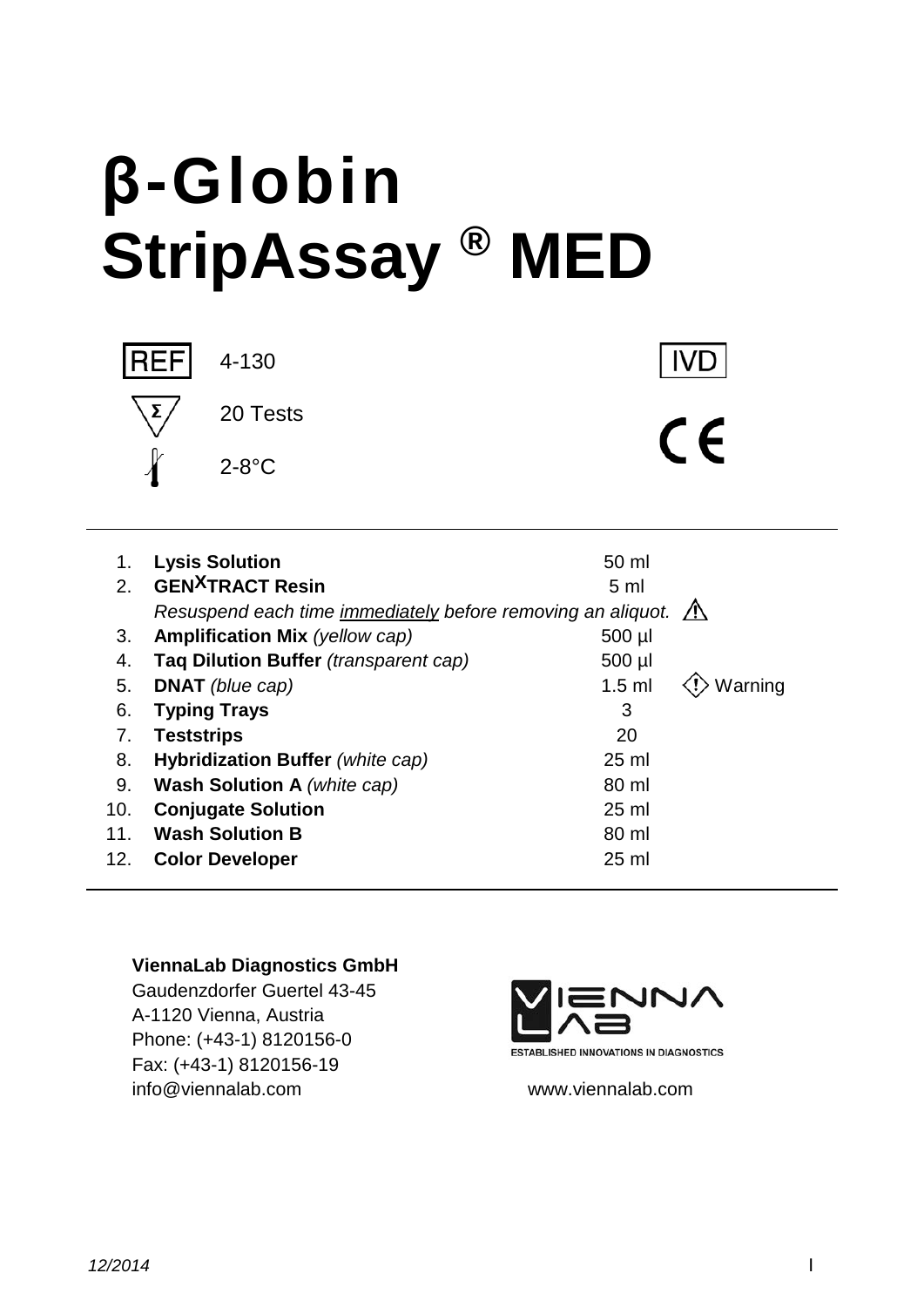

*Fig. 1: Teststrip Design Note: Teststrip is not drawn in real size and must not be used for interpretation of results!*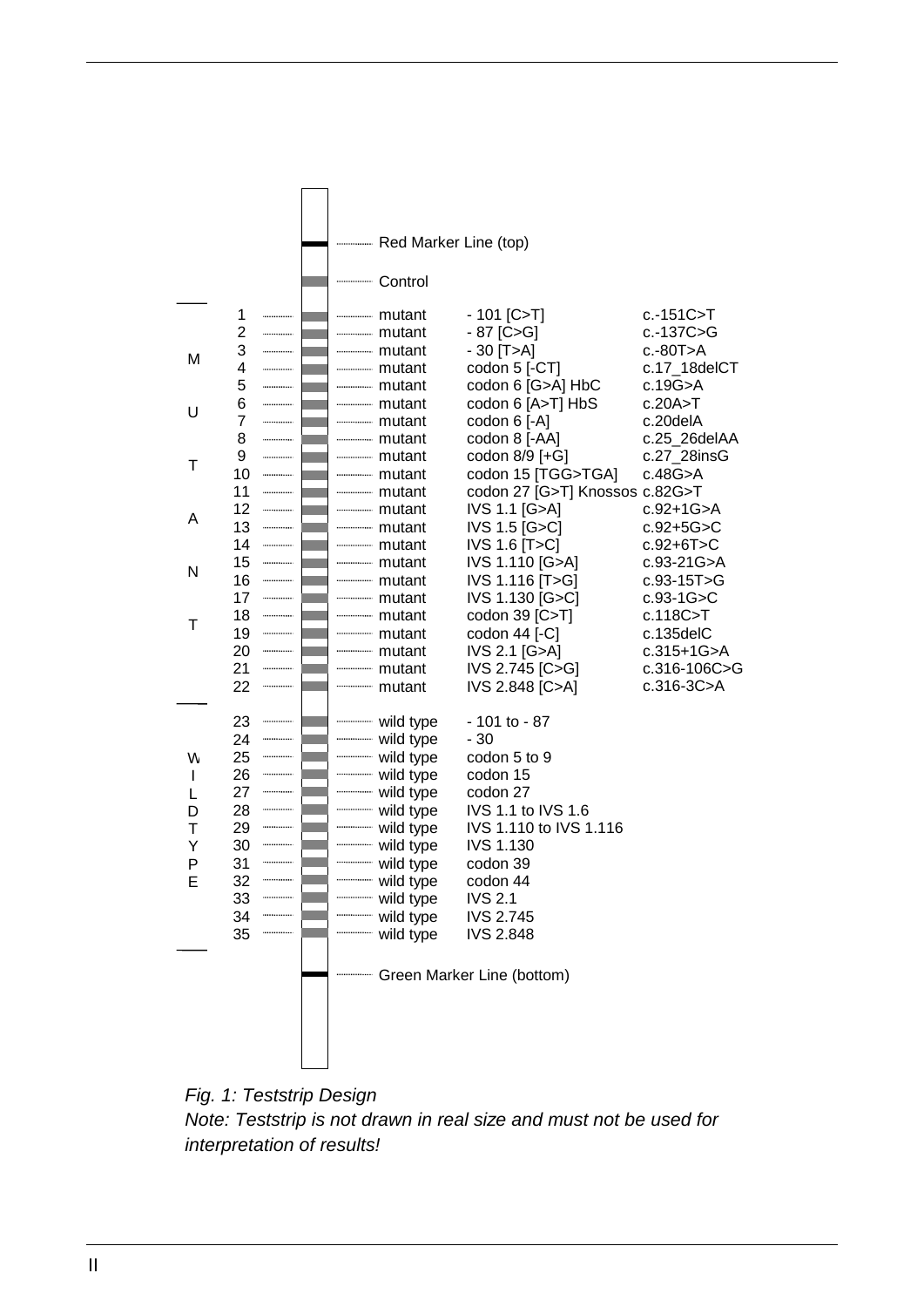# Instructions for use

# **I. INTENDED USE**

Assay for the identification of β-globin gene mutations (Mediterranean type) based on polymerase chain reaction (PCR) and reverse-hybridization.

# **II. METHODOLOGY**

The procedure includes three steps: (1) DNA isolation, (2) PCR amplification using biotinylated primers, (3) hybridization of amplification products to a test strip containing allele-specific oligonucleotide probes immobilized as an array of parallel lines (Fig. 1). Bound biotinylated sequences are detected using streptavidin-alkaline phosphatase and color substrates.

The assay covers 22 β-globin mutations: - 101 [C>T], - 87 [C>G], - 30 [T>A], codon 5 [-CT], codon 6 [G>A] HbC, codon 6 [A>T] HbS, codon 6 [-A], codon 8 [-AA], codon 8/9 [+G], codon 15 [TGG>TGA], codon 27 [G>T] Knossos, IVS 1.1 [G>A], IVS 1.5 [G>C], IVS 1.6 [T>C], IVS 1.110 [G>A], IVS 1.116 [T>G], IVS 1.130 [G>C], codon 39 [C>T], codon 44 [-C], IVS 2.1 [G>A], IVS 2.745 [C>G], IVS 2.848 [C>A].

Further genetic information is available at OMIM Online Mendelian Inheritance in Man: www.ncbi.nlm.nih.gov/omim

# **III. KIT COMPONENTS**

See list of all kit components on page I.

DNAT contains 1.6% NaOH.

Warning

H315: Causes skin irritation

H319: Causes serious eye irritation

P280: Wear protective gloves/protective clothing/eye protection/face protection

P337 + P313: If eye irritation persists: Get medical advice/attention

Amplification Mix, Taq Dilution Buffer, Conjugate Solution, Wash Solution B contain 0.05% NaN3. Conjugate Solution contains streptavidin-alkaline phosphatase. Color Developer contains nitro blue tetrazolium (NBT) and 5-bromo-4-chloro-3-indolyl phosphate (BCIP).

#### *Store all reagents at 2-8°C when not in use !*

# **IV. MATERIALS REQUIRED BUT NOT SUPPLIED**

In addition to standard molecular biology laboratory equipment, the following is needed:

- Adjustable microcentrifuge capable of 3,000-12,000 rpm (1,000-12,000 x g)
- Incubator (e.g. heating block, water bath) capable of 56°C and 98°C ( $\pm 2$ °C)
- Thermocycler and suitable thin-walled plastic reaction tubes/strips
- Taq DNA polymerase
- Waterbath with shaking platform and adjustable temperature  $(45^{\circ}C \pm 0.5^{\circ}C)$
- Vacuum aspiration apparatus
- Shaker (rocker or orbital shaker)
- •*Optional: agarose gel electrophoresis equipment (for control of amplification products)*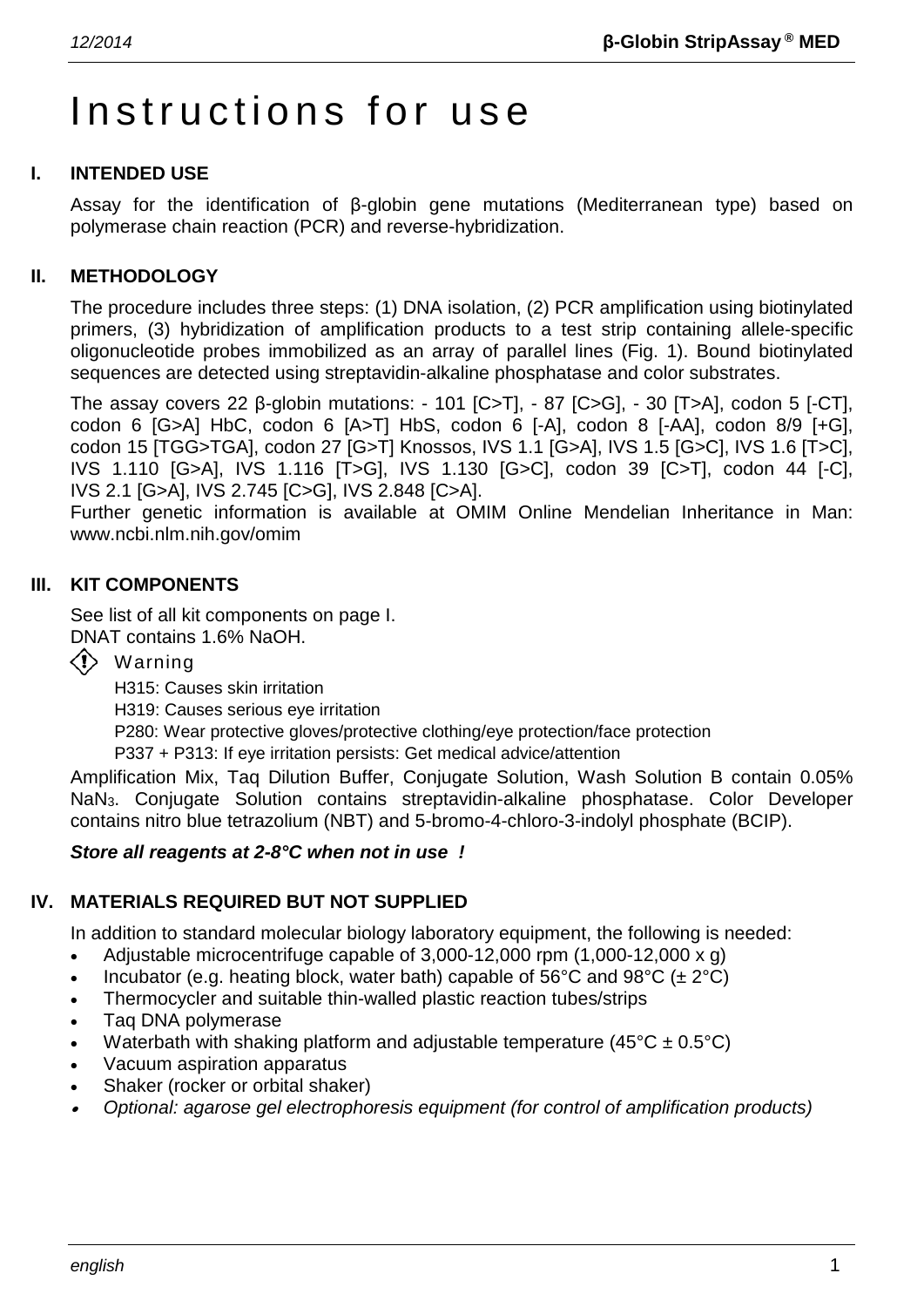# **V. ASSAY PROCEDURE**

# **1. DNA Isolation**

*Use fresh or frozen blood with EDTA or citrate anticoagulant; avoid blood containing heparin. Do not store blood for more than 3 days at ambient temperature or more than 1 week at 2-8°C before use. Blood which has been kept frozen for more than one year, or gone through more than three freeze-thaw cycles is unsuitable to be used in this procedure.*

*Bring blood samples to room temperature. Mix well by carefully inverting blood collection tubes several times. Repeat mixing each time before withdrawing an aliquot of blood. Allow Lysis Solution and GENxTRACT Resin to reach room temperature.*

- Pipette **100 µl blood sample** into a 1.5 ml microtube with screw cap.
- Add **1 ml Lysis Solution**, close tube and mix by inverting several times.
- Let stand for **15 min.** at room temperature.
- Centrifuge for **5 min.** at **3,000 rpm** (approx. 1,000 x g) in a microcentrifuge.
- Remove and discard the upper (top) 1 ml of supernatant.
- Add **1 ml Lysis Solution**, close tube and mix by inverting several times.
- Centrifuge for **5 min.** at **12,000 rpm** (approx. 12,000 x g) in a microcentrifuge.
- Remove and discard the supernatant except for approx. 50  $\mu$  of a visible, soft pellet.
- Resuspend GEN<sup>X</sup>TRACT Resin by swirling the bottle thoroughly.
- Add **200 µl GEN<sup>X</sup>TRACT Resin** to the pellet. Close tube and vortex for 10 sec. *GENxTRACT Resin sediments quickly. Repeat resuspension each time immediately before removing another aliquot.*
- Incubate for **20 min.** at **56°C**. Vortex for 10 sec.
- Incubate for **10 min.** at **98°C**. Vortex for 10 sec.
- Centrifuge for **5 min.** at **12,000 rpm** in a microcentrifuge. Cool on ice.

*The resulting supernatant contains DNA template suitable for immediate use in PCR. For further storage, the supernatant should be transferred into a fresh tube and kept refrigerated (2-8°C; up to one week) or frozen at -20°C.*

# **2.** *In Vitro* **Amplification (PCR)**

*Keep all PCR reagents and DNA templates refrigerated throughout. Perform all steps until start of the thermal cycling program on ice (0-4°C).*

- Prepare a fresh working dilution (0.2 U/µl) of **Taq DNA polymerase** in **Taq Dilution Buffer** (transparent cap).
- Prepare one reaction tube for each sample to be amplified. Place tubes on ice.
- For each sample prepare a final PCR reaction mix on ice:
	- **15 µl Amplification Mix** (yellow cap)
	- **5 µl diluted Taq DNA polymerase** (1U)
	- **5 µl DNA template**

*If DNA templates not prepared by the kit isolation protocol (chapter V/1) are used, a DNA concentration range of 2-20 µg/ml (= 10-100 ng DNA per reaction) is recommended.*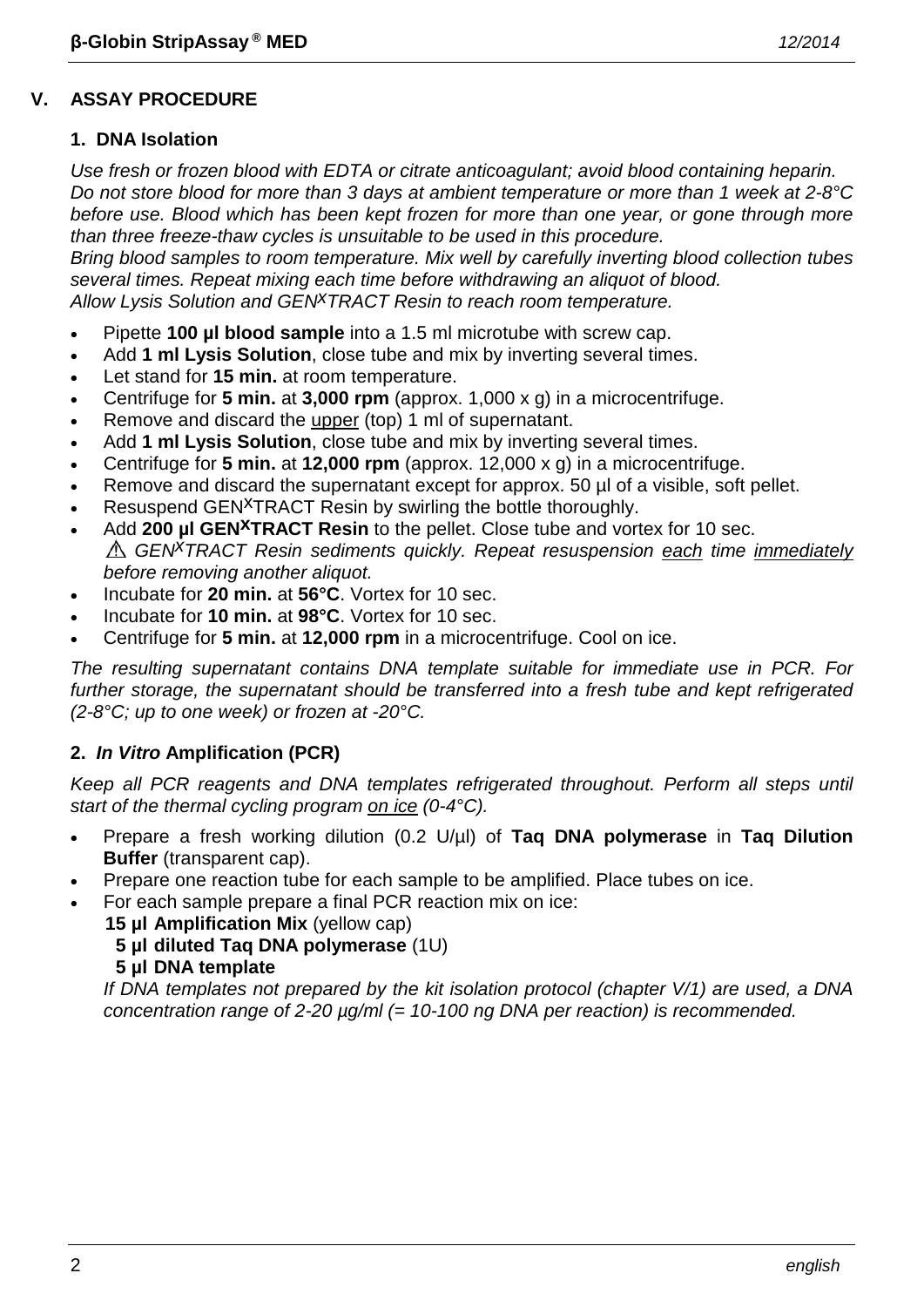- Cap tubes tightly. Preheat the thermocycler to 94°C.
- Insert reaction tubes and run the following thermocycling program:

pre-PCR: 94°C/2 min.

thermocycling: 94°C/15 sec. - 58°C/30 sec. - 72°C/45 sec. (35 cycles) final extension: 72°C/3 min.

*Store amplification products on ice or at 2-8°C for further use.*

*Optional: Analyze amplification products by gel electrophoresis (e.g. 3% agarose gel). Fragment lengths: 310, 381, 755 bp*

# **3. Hybridization** (45°C; shaking waterbath)

*Adjust the water level of the waterbath to approx. ½ of the height of the Typing Tray.*

*Heat the waterbath to exactly 45°C (± 0.5°C). Check water temperature with a calibrated thermometer.*

*Prewarm Hybridization Buffer and Wash Solution A to 45°C. (Take care that all precipitates formed at 2-8°C become completely dissolved.)*

*Allow Teststrips, DNAT, Conjugate Solution, Wash Solution B and Color Developer to reach room temperature. Prepare Typing Tray(s).*

*Remove one Teststrip for each sample using clean tweezers. (Touch Teststrips with gloves only!) Label Teststrips outside of the marker lines with a pencil. (No ballpoint pens, markers, etc.)*

- Pipette **10 µl DNAT** (blue cap) into the lower corner of each lane to be used in the Typing Trays (one lane per sample).
- Add **10 µl amplification product** into the corresponding drop of DNAT. Mix thoroughly with a pipette. *(The solution will remain blue.)*
- Let stand for 5 min. at room temperature.
- Add **1 ml Hybridization Buffer** (prewarmed to 45°C) into each lane. Gently agitate tray. *(The blue color will disappear.)*
- Insert **Teststrips** with marked side up (lines visible!) into the respective lanes. Submerge completely.
- Incubate for **30 min.** at **45°C** on the shaking platform of the waterbath. *Set moderate shaking frequency (approx. 50 rpm) to avoid spilling. Keep the cover of the waterbath closed to avoid variations in temperature.*
- At the end of incubation remove hybridization solutions by vacuum aspiration. *Proceed immediately. Do not allow Teststrips to run dry during the entire procedure.*
- **4. Stringent Wash** (45°C; shaking waterbath)
- Add **1 ml Wash Solution A** (prewarmed to 45°C). Rinse briefly (10 sec.). Remove liquids by vacuum aspiration.
- Add **1 ml Wash Solution A** (45°C).
- Incubate for **15 min.** at **45°C** in the shaking waterbath. Remove liquids by vacuum aspiration.
- Add **1 ml Wash Solution A** (45°C).
- Incubate for **15 min.** at **45°C** in the shaking waterbath. Remove liquids by vacuum aspiration.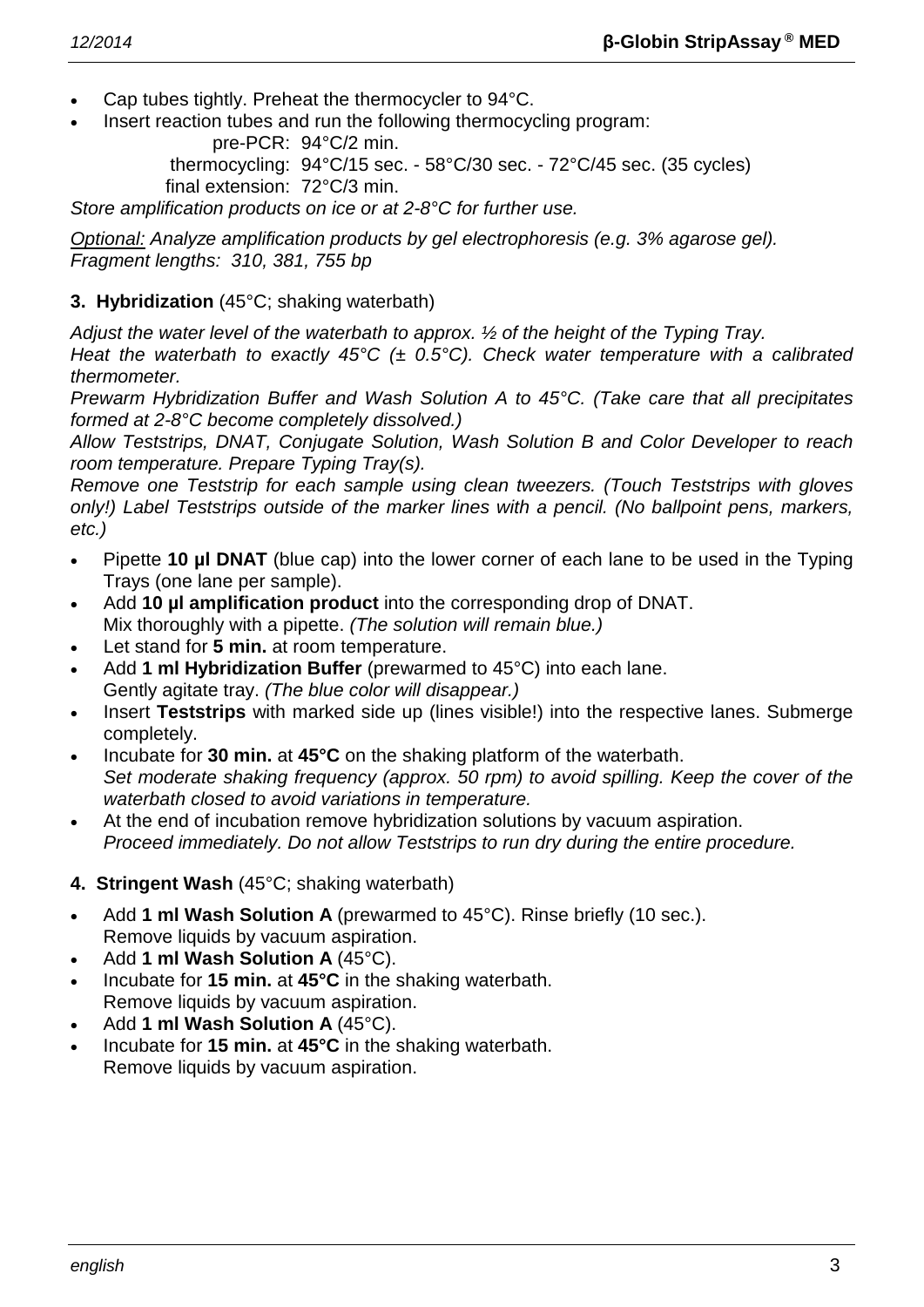- **5. Color development** (room temperature)
- Add **1 ml Conjugate Solution**.
- Incubate for **15 min.** at **room temperature** on a rocker or orbital shaker. Remove liquids by vacuum aspiration.
- Add **1 ml Wash Solution B**. Rinse briefly (10 sec.). Remove liquids by vacuum aspiration.
- Add **1 ml Wash Solution B**.
- Incubate for **5 min.** at **room temperature** on a rocker or orbital shaker. Remove liquids by vacuum aspiration.
- Add **1 ml Wash Solution B**.
- Incubate for **5 min.** at **room temperature** on a rocker or orbital shaker. Remove liquids by vacuum aspiration.
- Add **1 ml Color Developer**.
- Incubate for **15 min.** at **room temperature** in the dark on a rocker or orbital shaker. *A purple staining will appear upon positive reaction.*
- Wash Teststrips several times with distilled water. Let strips dry in the dark on absorbent paper. *Do not expose Teststrips to intense light after Color Development.*

# **VI. INTERPRETATION OF RESULTS**

The genotype of a sample is determined using the enclosed Collector<sup>TM</sup> sheet.

Place the processed Teststrip into one of the designated fields, align it to the schematic drawing using the red marker line (top) and the green marker line (bottom), and fix it with adhesive tape.

A positive reaction of the uppermost Control line indicates the correct function of Conjugate Solution and Color Developer. This line should always stain positive.

For each polymorphic position, one of the following staining patterns should be obtained: *Note: Staining intensities of positive lines may vary. This is of no significance for the result.*



|            | wild type line | mutant line | genotype          |
|------------|----------------|-------------|-------------------|
| <b>NOR</b> | positive       | negative    | normal            |
| HET        | positive       | positive    | heterozygous      |
| HOM        | negative       | positive    | homozygous mutant |

See examples of StripAssay results on page III (Fig. 3).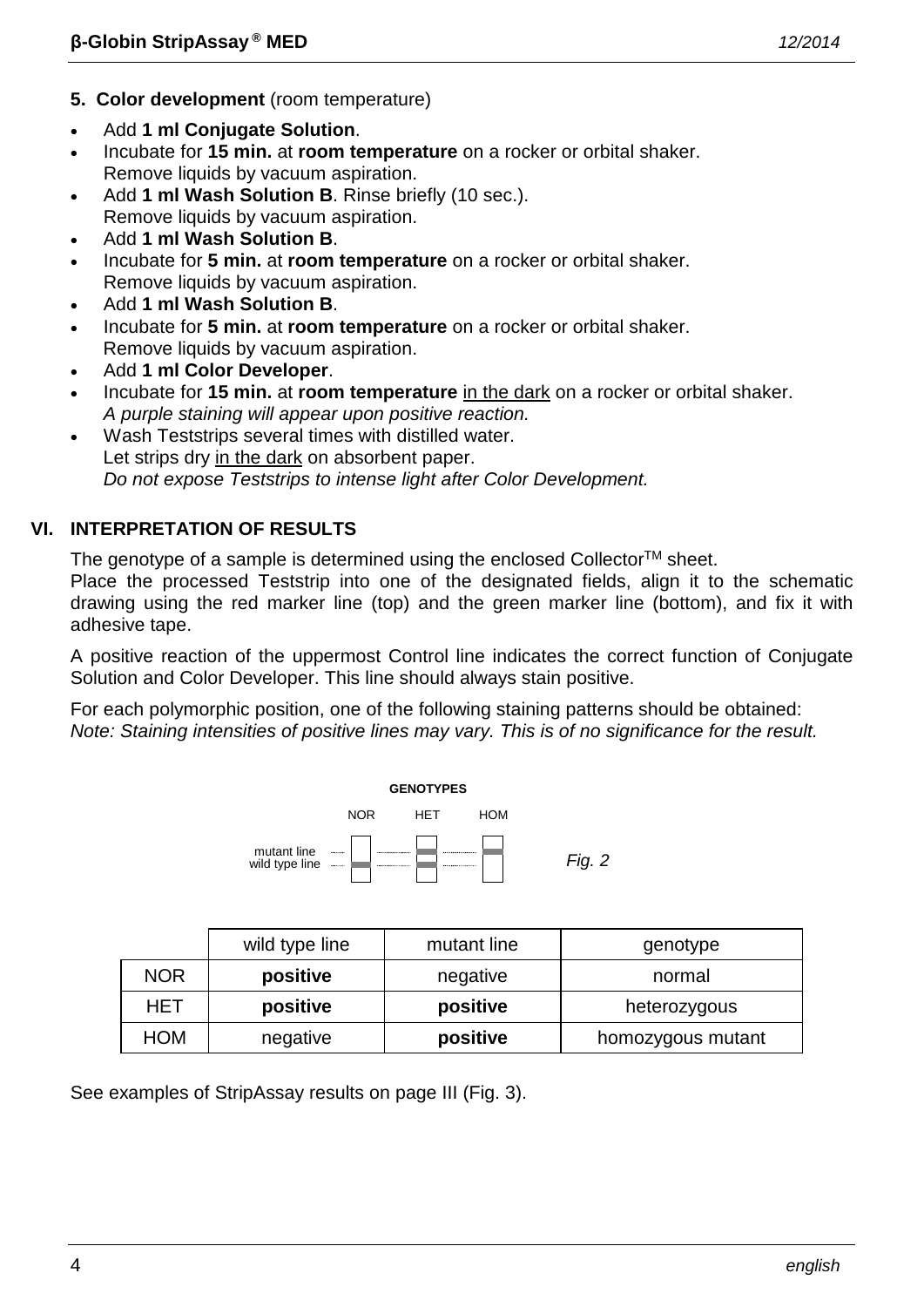Some of the mutations covered by the β-Globin StripAssay ® MED are located within a few nucleotides on the β-globin gene. On the Teststrips these are represented by a common wild type probe, so that the 22 mutations are covered by 13 wild type probes only.

| line | wild type probe           | mutation                                       |
|------|---------------------------|------------------------------------------------|
| 23   | $-101$ to $-87$           | $-101, -87$                                    |
| 24   | $-30$                     | $-30$                                          |
| 25   | codon 5 to 9              | codon 5, HbC, HbS, codon 6, codon 8, codon 8/9 |
| 26   | codon 15                  | codon 15                                       |
| 27   | codon 27                  | codon 27                                       |
| 28   | <b>IVS 1.1 to IVS 1.6</b> | IVS 1.1, IVS 1.5, IVS 1.6                      |
| 29   | IVS 1.110 to IVS 1.116    | IVS 1.110, IVS 1.116                           |
| 30   | <b>IVS 1.130</b>          | <b>IVS 1.130</b>                               |
| 31   | codon 39                  | codon 39                                       |
| 32   | codon 44                  | codon 44                                       |
| 33   | <b>IVS 2.1</b>            | <b>IVS 2.1</b>                                 |
| 34   | <b>IVS 2.745</b>          | <b>IVS 2.745</b>                               |
| 35   | <b>IVS 2.848</b>          | <b>IVS 2.848</b>                               |

Samples that are compound heterozygous for two of these mutations (e.g. HbC + HbS) will be lacking the common wild type signal (see example J, page III).

Advise on troubleshooting may be obtained by contacting ViennaLab through the local distributor or directly at the address provided on page I.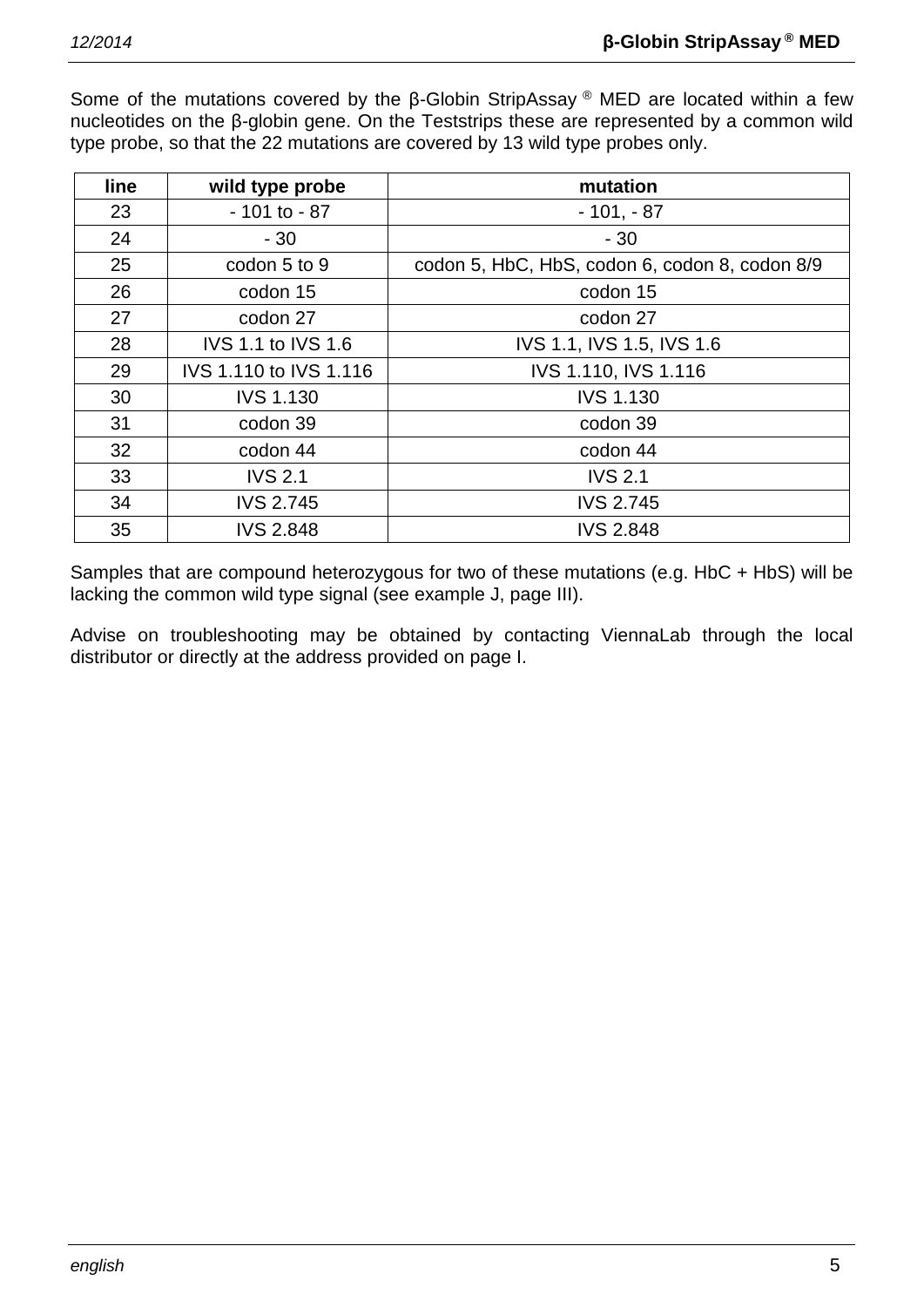- A thorough understanding of the procedure outlined here, and precise laboratory equipment and techniques are required to obtain reliable results. Use of the StripAssay for human *in vitro* diagnostics needs to be limited to appropriately trained personnel.
- Do not use StripAssay components beyond the expiration date printed on the outside of the kit box. Do not mix reagents from different lots.
- Avoid microbial contamination and cross-contamination of reagents or samples by using sterile disposable pipette tips throughout. Do not interchange bottle caps.
- The Control line immobilized on each Teststrip allows a performance control of the chromogenic detection system. To monitor and validate the specificity of the hybridization and washing steps, control DNAs of known genotype should be included into each individual experiment.

# **VIII. SAFETY**

- Do not drink, eat, smoke, or apply cosmetics in designated work areas. Wear laboratory coats and disposable gloves when handling specimens and kit reagents. Wash hands thoroughly afterwards.
- Handle specimens as if capable of transmitting infectious agents. Thoroughly clean and disinfect all materials and surfaces that have been in contact with specimens. Discard all waste associated with clinical specimens in a biohazard waste container.
- Avoid contact of DNAT with skin, eyes, or mucous membranes. If contact does occur, immediately wash with large amounts of water. If spilled, dilute with water before wiping dry.
- Adhere to all local and federal safety and environmental regulations which may apply.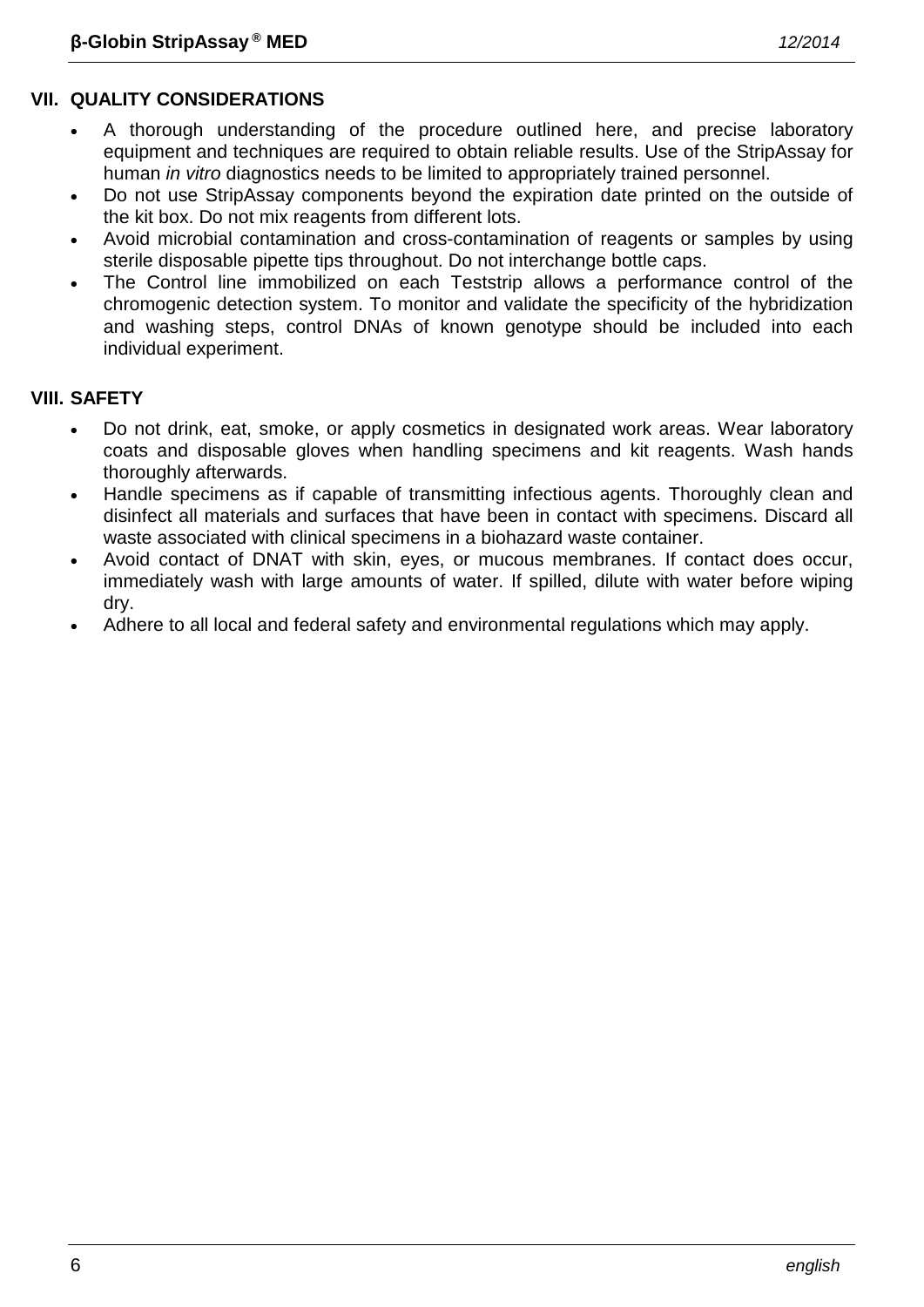# Gebrauchsanweisung

# **I. VERWENDUNGSZWECK**

Test zum Nachweis von β-Globin Gen-Mutationen (Mittelmeer-Varianten) basierend auf Polymerase-Kettenreaktion (PCR) und reverser Hybridisierung.

#### **II. METHODIK**

Das Verfahren besteht aus drei Schritten: (1) DNA Isolierung, (2) PCR Amplifizierung mittels biotin-markierter Primer, (3) Hybridisierung der Amplifizierungsprodukte an allel-spezifische Oligonukleotid-Sonden, welche als parallele Linien auf einem Teststreifen fixiert vorliegen (Fig. 1). Gebundene, biotin-markierte Sequenzen werden mittels Streptavidin-Alkalischer Phosphatase und Farbsubstraten nachgewiesen.

Der Test erfasst 22 β-Globin Mutationen: - 101 [C>T], - 87 [C>G], - 30 [T>A], codon 5 [-CT], codon 6 [G>A] HbC, codon 6 [A>T] HbS, codon 6 [-A], codon 8 [-AA], codon 8/9 [+G], codon 15 [TGG>TGA], codon 27 [G>T] Knossos, IVS 1.1 [G>A], IVS 1.5 [G>C], IVS 1.6 [T>C], IVS 1.110 [G>A], IVS 1.116 [T>G], IVS 1.130 [G>C], codon 39 [C>T], codon 44 [-C], IVS 2.1 [G>A], IVS 2.745 [C>G], IVS 2.848 [C>A].

Darüberhinausgehende genetische Information unter OMIM Online Mendelian Inheritance in Man: www.ncbi.nlm.nih.gov/omim

# **III. KIT BESTANDTEILE**

Siehe Liste aller Bestandteile des Kits auf Seite I. DNAT enthält 1,6% NaOH.

 $\langle \cdot \rangle$  Achtung

H315: Verursacht Hautreizungen

H319: Verursacht schwere Augenreizung

P280: Schutzhandschuhe/Schutzkleidung/Augenschutz/Gesichtsschutz tragen

P337 + P313: Bei anhaltender Augenreizung: Ärztlichen Rat einholen/ärztliche Hilfe hinzuziehen Amplification Mix, Taq Dilution Buffer, Conjugate Solution, Wash Solution B enthalten 0,05% NaN3. Conjugate Solution enthält Streptavidin-Alkalische Phosphatase. Color Developer enthält Nitro Blue Tetrazolium (NBT) und 5-Brom-4-Chlor-3-Indolylphosphat (BCIP).

# *Alle Bestandteile sind bei 2-8°C aufzubewahren wenn sie nicht in Gebrauch sind !*

# **IV. ERFORDERLICHE ABER NICHT BEREITGESTELLTE MATERIALIEN**

Über die in einem Molekularbiologielabor gebräuchliche Basisausrüstung hinaus benötigt man:

- Tischzentrifuge mit variabler Drehzahl von 3.000-12.000 U/min (1.000-12.000 x g)
- Inkubator (z.B. Heizblock, Wasserbad) für 56°C und 98°C (± 2°C)
- Thermocycler und passende dünnwandige Plastik-Reaktionsgefässe bzw. -strips
- Taq DNA Polymerase
- Schüttelwasserbad mit einstellbarer Temperatur (45 $\textdegree$ C ± 0,5 $\textdegree$ C)
- Vakuum-Absaugapparatur
- Schüttler (Wippe oder Kreisschüttler)
- •*Optional: Ausrüstung für Agarose-Gelelektrophorese (Kontrolle der Amplifikate)*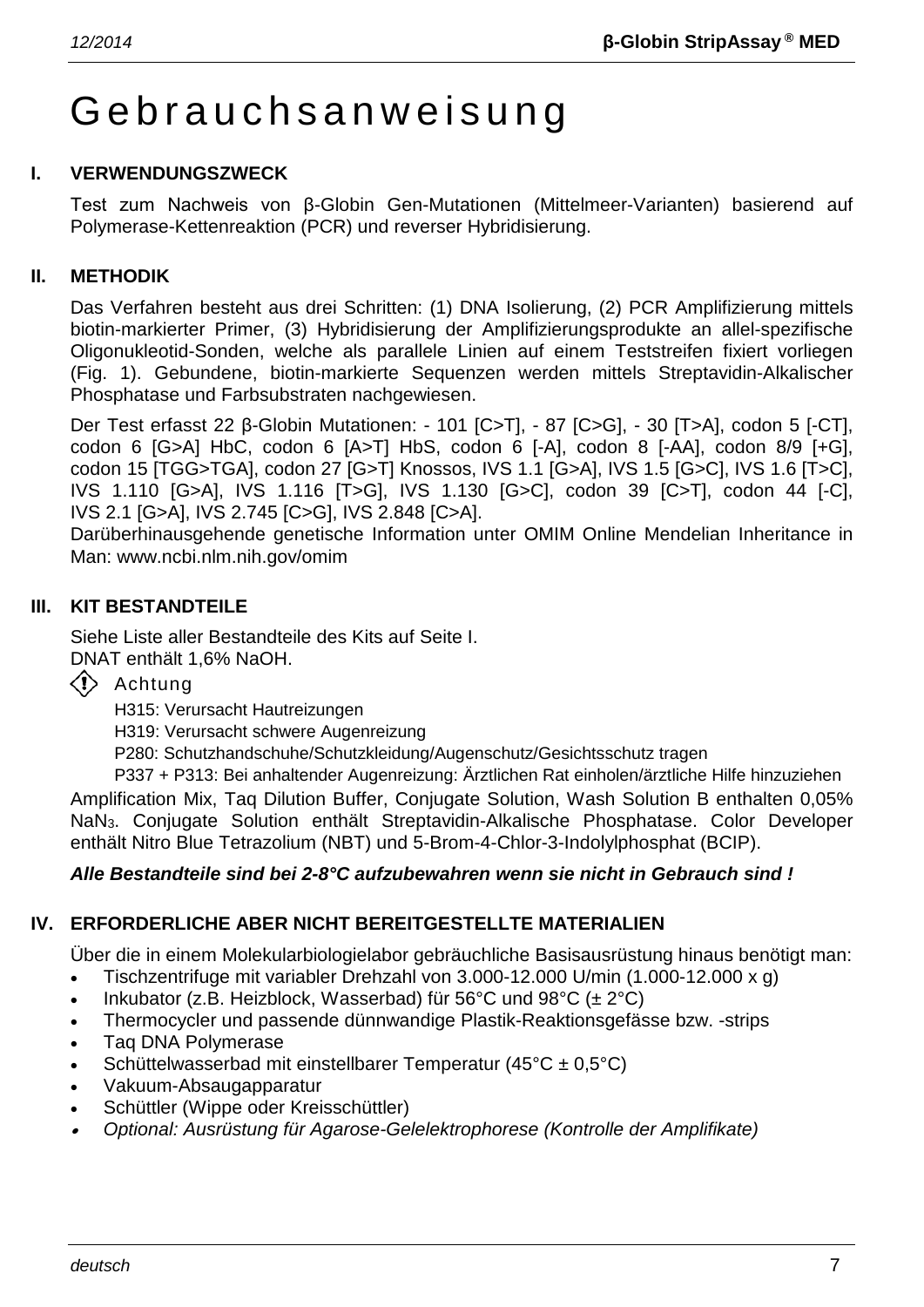# **V. ARBEITSANLEITUNG**

# **1. DNA Isolierung**

*Verwenden Sie frisches oder gefrorenes Blut mit EDTA oder Zitrat als Antikoagulans; vermeiden Sie Blut das Heparin enthält.*

*Lagern Sie Blut vor der Verarbeitung nicht länger als 3 Tage bei Raumtemperatur oder nicht länger als 1 Woche bei 2-8°C. Blut das länger als ein Jahr tiefgefroren aufbewahrt, oder mehr als dreimal aufgetaut und wieder eingefroren wurde ist für die folgende Methode ungeeignet. Bringen Sie die Blutproben auf Raumtemperatur. Durchmischen Sie die Proben sorgfältig indem Sie die Blutabnahme-Röhrchen mehrmals kippen. Wiederholen Sie das Mischen* 

*jedesmal vor Entnahme eines Aliquots an Blut. Bringen Sie Lysis Solution und GENxTRACT Resin auf Raumtemperatur.*

- **100 µl Blutprobe** in ein 1,5 ml verschraubbares Reaktionsgefäss pipettieren.
- **1 ml Lysis Solution** zugeben, Deckel aufschrauben und zum Mischen mehrmals kippen.
- **15 min.** bei Raumtemperatur stehen lassen.
- **5 min.** bei **3.000** U/min (ca. 1.000 x g) in einer Tischzentrifuge abzentrifugieren.
- Den obersten 1 ml Überstand abheben und verwerfen.
- **1 ml Lysis Solution** zugeben, Deckel aufschrauben und zum Mischen mehrmals kippen.
- **5 min.** bei **12.000** U/min (ca. 12.000 x g) in einer Tischzentrifuge abzentrifugieren.
- Den Überstand bis auf ca. 50 µl sichtbares, lockeres Pellet abheben und verwerfen.
- GENxTRACT Resin gründlich aufwirbeln.
- **200 µl GENxTRACT Resin** zum Pellet zugeben, Deckel aufschrauben und 10 sec. vortexen.

*GENxTRACT Resin sedimentiert rasch. Das Aufwirbeln muss jedesmal unmittelbar vor Entnahme eines Aliquots wiederholt werden.*

- **20 min.** bei **56°C** inkubieren. 10 sec. vortexen.
- **10 min.** bei **98°C** inkubieren. 10 sec. vortexen.
- **5 min.** bei **12.000** U/min in einer Tischzentrifuge abzentrifugieren. Auf Eis abkühlen.

*Der gewonnene Überstand enthält DNA Vorlage die unmittelbar für PCR geeignet ist. Für darüberhinausgehende Lagerung sollte der Überstand in ein frisches Gefäss übergeführt werden und darin gekühlt (2-8°C; max. eine Woche) oder bei -20°C gefroren aufbewahrt werden.*

# **2.** *In Vitro* **Amplifizierung (PCR)**

*Verwahren Sie sämtliche PCR Reagenzien und DNA Vorlagen permanent gekühlt. Führen Sie alle Schritte bis zum Start des Thermocycling-Programms auf Eis (0-4°C) aus.*

- Eine frische gebrauchsfertige Verdünnung (0,2 U/µl) von **Taq DNA Polymerase** in **Taq Dilution Buffer** (transparenter Deckel) herstellen.
- Für jede zu amplifizierende Probe ein Reaktionsgefäss auf Eis bereitstellen.
- Pro Probe einen PCR Reaktionsmix auf Eis ansetzen:
	- **15 µl Amplification Mix** (gelber Deckel)
		- **5 µl verd. Taq DNA Polymerase** (1U)
		- **5 µl DNA Vorlage**

*Falls DNA Vorlagen verwendet werden, die nicht nach dem Kit Isolierungsprotokoll (Kap. V/1) gewonnen wurden, wird empfohlen die DNA in einem Konzentrationsbereich von 2-20 µg/ml (= 10-100 ng DNA pro Reaktion) einzusetzen.*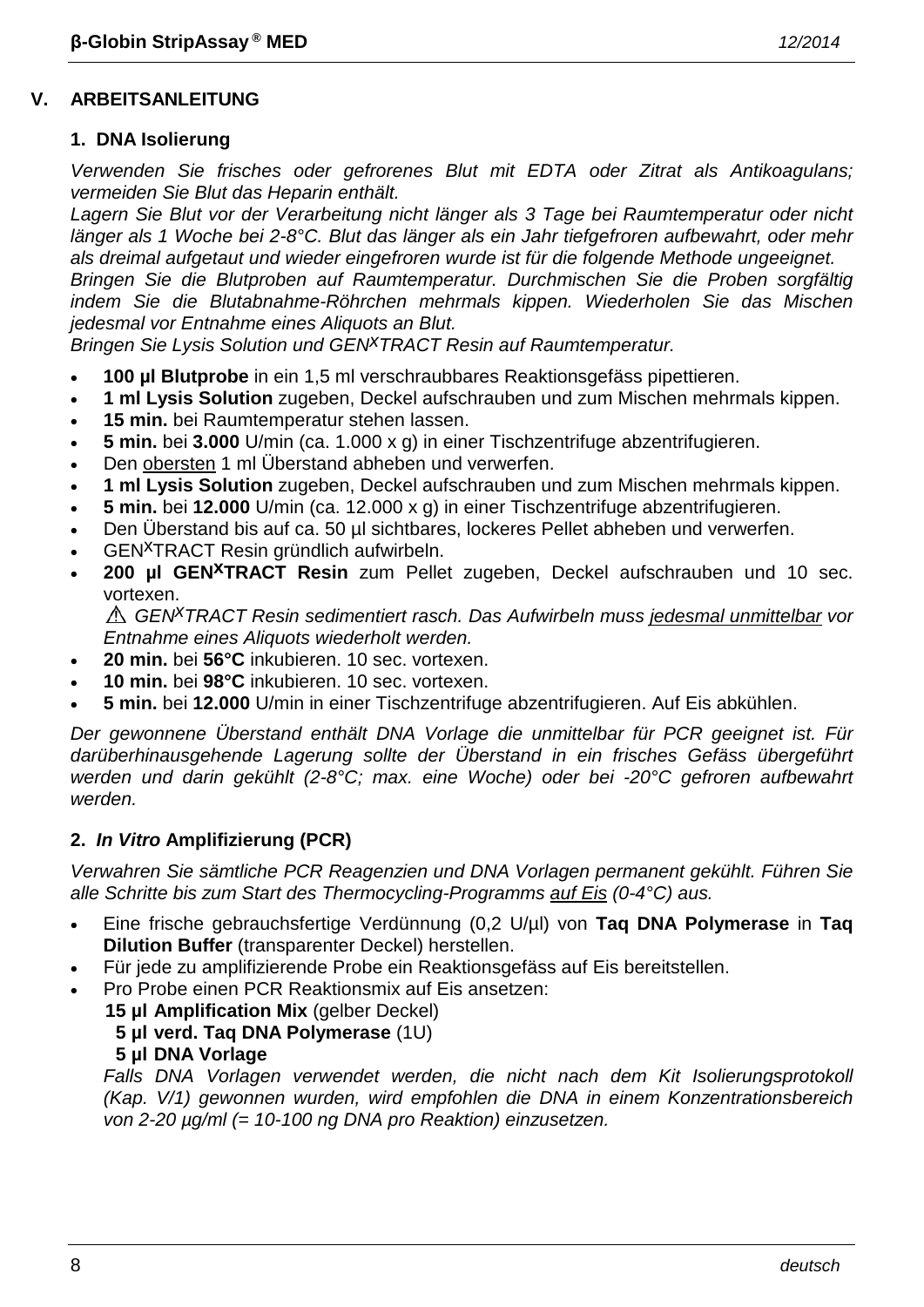- Reaktionsgefässe dicht verschliessen. Den Thermocycler auf 94°C vorheizen.
- Reaktionsgefässe einsetzen und das folgende Thermocycling-Programm starten: prä-PCR: 94°C/2 min.

Thermocycling: 94°C/15 sec. - 58°C/30 sec. - 72°C/45 sec. (35 Zyklen) Finale Extension: 72°C/3 min.

*Amplifizierungsprodukte auf Eis oder bei 2-8°C für weitere Verwendung aufbewahren.*

*Optional: Amplifizierungsprodukte mittels Gelelektrophorese (z.B. 3% Agarose-Gel) analysieren.*

*Fragmentlängen: 310, 381, 755 bp*

# **3. Hybridisierung** (45°C; Schüttelwasserbad)

*Befüllen Sie das Wasserbad bis etwa zur halben Höhe eines Typing Trays.*

*Heizen Sie das Wasserbad auf exakt 45°C (± 0,5°C) auf. Überprüfen Sie die Wassertemperatur mit einem geeichten Thermometer.*

*Wärmen Sie Hybridization Buffer und Wash Solution A auf 45°C vor. (Achten Sie darauf dass sämtliche bei 2-8°C gebildeten Trübungen vollständig aufgelöst werden.)*

*Bringen Sie Teststrips, DNAT, Conjugate Solution, Wash Solution B und Color Developer auf Raumtemperatur. Stellen Sie Typing Tray(s) bereit.*

*Entnehmen Sie mit Hilfe einer sauberen Pinzette für jede Probe einen Teststrip. (Berühren Sie Teststrips nur mit Handschuhen!) Beschriften Sie die Teststrips ausserhalb der Markerlinien mit einem Bleistift. (Keine Kugelschreiber, Filzstifte, etc.)*

- **10 µl DNAT** (blauer Deckel) in die untere Ecke jeder Vertiefung, die in den Typing Trays benutzt werden soll, pipettieren (eine Vertiefung pro Probe).
- **10 µl Amplifizierungsprodukt** zum entsprechenden DNAT Tropfen zugeben. Mit Hilfe einer Pipette gründlich durchmischen. *(Die Lösung bleibt dabei blau gefärbt.)*
- **5 min.** bei Raumtemperatur stehen lassen.
- **1 ml Hybridization Buffer** (vorgewärmt auf 45°C) in jede Vertiefung zugeben. Das Typing Tray vorsichtig hin- und herbewegen. *(Die blaue Färbung verschwindet dabei.)*
- **Teststrips** mit der markierten Seite nach oben (Linien sichtbar!) in die entsprechenden Vertiefungen einlegen und vollständig untertauchen.
- **30 min.** bei **45°C** auf der Schüttelplattform des Wasserbads inkubieren. *Eine mässige Schüttelfrequenz (ca. 50 U/min) einstellen um ein Überlaufen zu verhindern. Deckel des Wasserbads geschlossen halten um Temperaturschwankungen zu vermeiden.*
- Am Ende der Inkubation Hybridisierlösungen mittels Vakuumabsaugung entfernen. *Fahren Sie zügig fort. Achten Sie darauf dass die Teststrips während des gesamten Ablaufs nicht austrocknen.*

# **4. Stringente Waschschritte** (45°C; Schüttelwasserbad)

- **1 ml Wash Solution A** (vorgewärmt auf 45°C) zugeben. Kurz (10 sec.) schwenken. Flüssigkeiten mittels Vakuumabsaugung entfernen.
- **1 ml Wash Solution A** (45°C) zugeben.
- **15 min.** bei **45°C** im Schüttelwasserbad inkubieren. Flüssigkeiten mittels Vakuumabsaugung entfernen.
- **1 ml Wash Solution A** (45°C) zugeben.
- **15 min.** bei **45°C** im Schüttelwasserbad inkubieren. Flüssigkeiten mittels Vakuumabsaugung entfernen.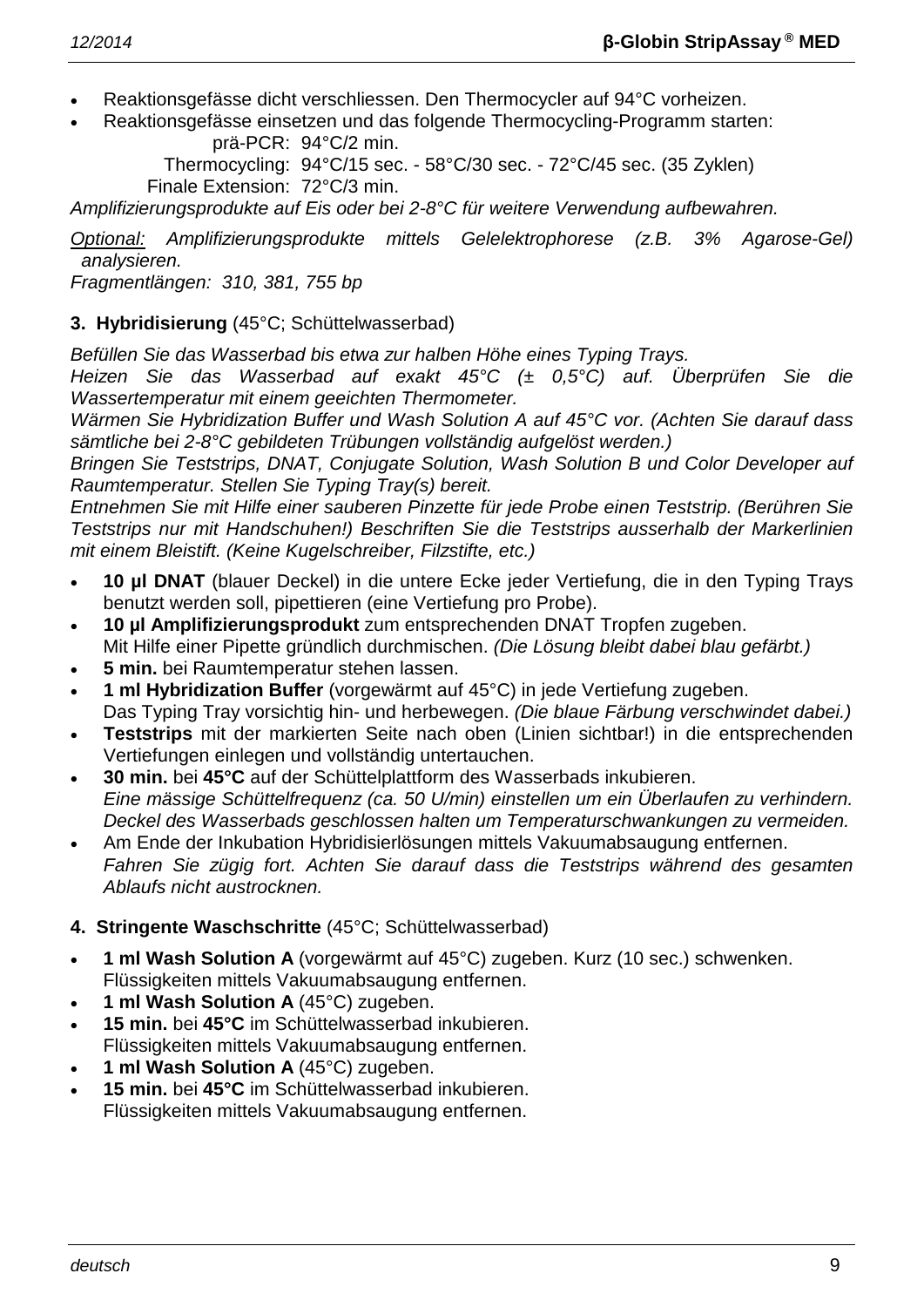- **5. Farbentwicklung** (Raumtemperatur)
- **1 ml Conjugate Solution** zugeben.
- **15 min.** bei **Raumtemperatur** auf einer Wippe oder einem Kreisschüttler inkubieren. Flüssigkeiten mittels Vakuumabsaugung entfernen.
- **1 ml Wash Solution B** zugeben. Kurz (10 sec.) schwenken. Flüssigkeiten mittels Vakuumabsaugung entfernen.
- **1 ml Wash Solution B** zugeben.
- **5 min.** bei **Raumtemperatur** auf einer Wippe oder einem Kreisschüttler inkubieren. Flüssigkeiten mittels Vakuumabsaugung entfernen.
- **1 ml Wash Solution B** zugeben.
- **5 min.** bei **Raumtemperatur** auf einer Wippe oder einem Kreisschüttler inkubieren. Flüssigkeiten mittels Vakuumabsaugung entfernen.
- **1 ml Color Developer** zugeben.
- **15 min.** bei **Raumtemperatur** im Dunkeln auf einer Wippe oder einem Kreisschüttler inkubieren.
- *Bei positiver Reaktion erscheint dabei eine violette Färbung.*
- Teststrips mehrmals mit destilliertem Wasser spülen. Anschliessend Teststrips im Dunkeln auf Saugpapier trocknen lassen. *Setzen Sie Teststrips nach der Farbentwicklung keiner intensiven Lichtstrahlung aus.*

# **VI. INTERPRETATION DER ERGEBNISSE**

Der Genotyp einer Probe wird mit Hilfe des beiliegenden Collector™ Blattes ermittelt. Legen Sie den entwickelten Teststrip in eines der vorgesehenen Felder, richten Sie ihn entlang der schematischen Zeichnung mit Hilfe der roten (oben) und grünen (unten) Markerlinie aus, und fixieren Sie ihn mit Klebeband.

Ein positives Signal der obersten Control Linie zeigt das einwandfreie Funktionieren von Conjugate Solution und Color Developer an. Diese Linie sollte immer positiv reagieren.

Für jede polymorphe Position sollte eines der folgenden Färbemuster erhalten werden: *Achtung: Farbintensitäten der positiven Linien können variieren. Dies ist ohne Bedeutung für das Ergebnis.*



|     | Linie "wild type" | Linie "mutant" | Genotyp           |
|-----|-------------------|----------------|-------------------|
| NOR | positiv           | negativ        | normal            |
| HET | positiv           | positiv        | heterozygot       |
| HOM | negativ           | positiv        | homozygot mutiert |

Siehe Beispiele von StripAssay Ergebnissen auf Seite III (Fig. 3).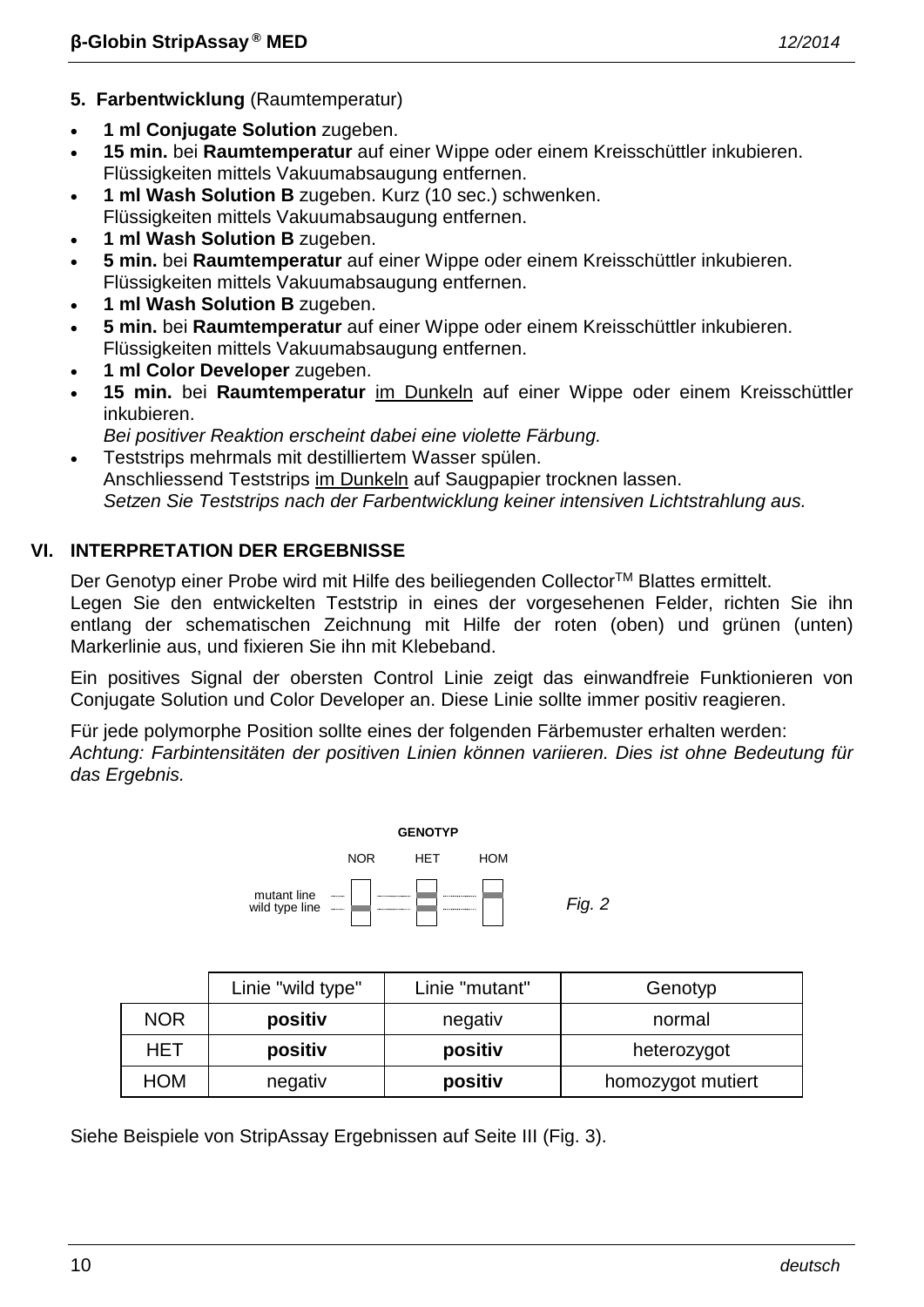Einige der vom β-Globin StripAssay ® MED erfassten Mutationen liegen innerhalb weniger Nukleotide am β-Globin Gen. Auf den Teststrips werden diese von einer gemeinsame "wild type" Sonde abgedeckt, sodass die 22 Mutationen nur durch 13 "wild type" Sonden vertreten sind.

| Linie | "wild type" Sonde          | <b>Mutation</b>                                |
|-------|----------------------------|------------------------------------------------|
| 23    | - 101 bis - 87             | $-101, -87$                                    |
| 24    | $-30$                      | $-30$                                          |
| 25    | codon 5 bis 9              | codon 5, HbC, HbS, codon 6, codon 8, codon 8/9 |
| 26    | codon 15                   | codon 15                                       |
| 27    | codon 27                   | codon 27                                       |
| 28    | <b>IVS 1.1 bis IVS 1.6</b> | IVS 1.1, IVS 1.5, IVS 1.6                      |
| 29    | IVS 1.110 bis IVS 1.116    | IVS 1.110, IVS 1.116                           |
| 30    | <b>IVS 1.130</b>           | <b>IVS 1.130</b>                               |
| 31    | codon 39                   | codon 39                                       |
| 32    | codon 44                   | codon 44                                       |
| 33    | <b>IVS 2.1</b>             | <b>IVS 2.1</b>                                 |
| 34    | <b>IVS 2.745</b>           | <b>IVS 2.745</b>                               |
| 35    | <b>IVS 2.848</b>           | <b>IVS 2.848</b>                               |

Bei Proben, die gemischt heterozygot für zwei dieser Mutationen (z.B. HbC + HbS) sind, fehlt das gemeinsame "wild type" Signal (siehe Beispiel J, Seite III).

Ratschläge zur Problembehebung erhalten Sie durch Kontaktaufnahme mit ViennaLab über den lokalen Distributor oder direkt unter der auf Seite I angegebenen Adresse.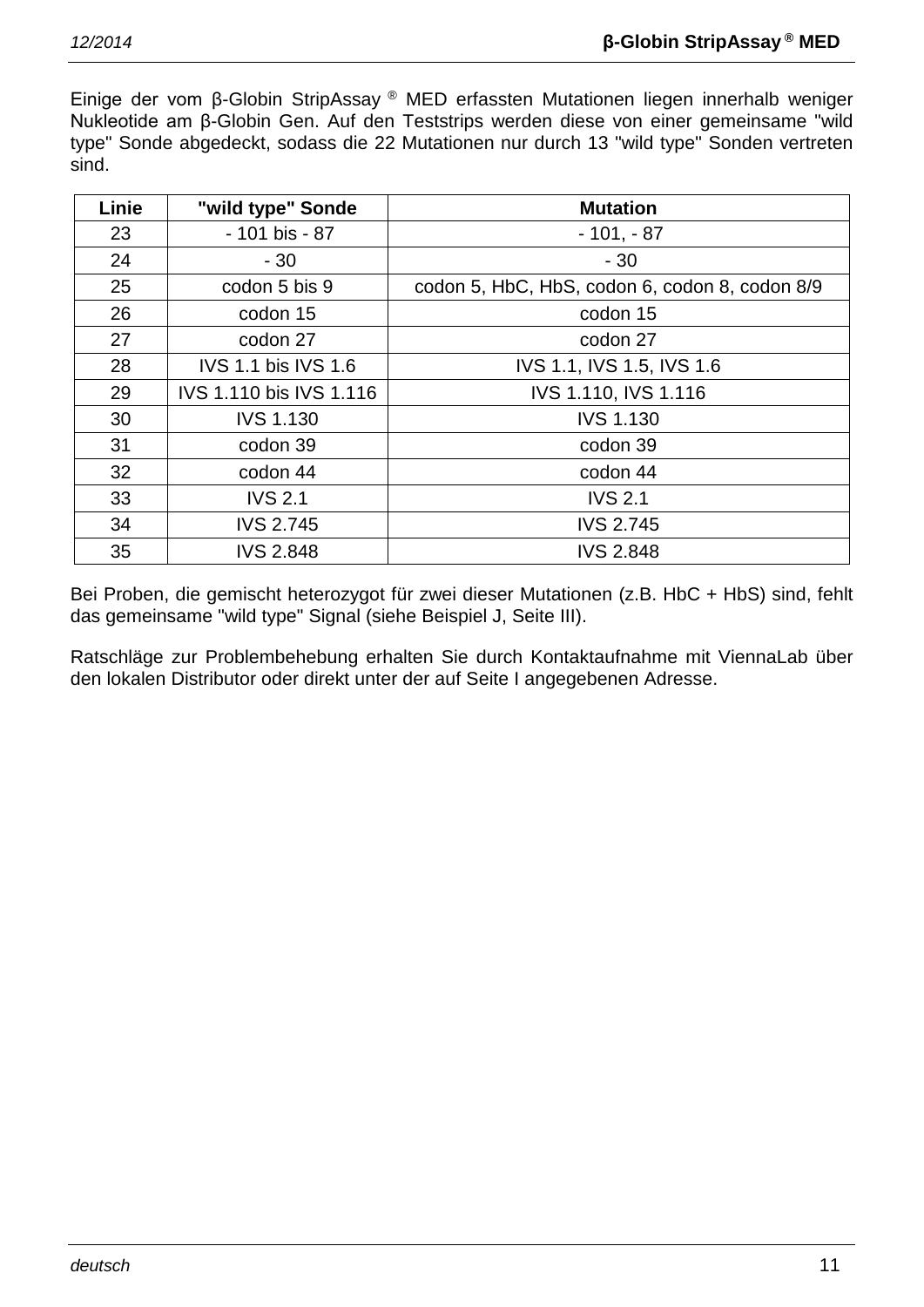# **VII. QUALITÄTSÜBERLEGUNGEN**

- Gründliches Verständnis des hier beschriebenen Verfahrens, sowie präzise Laborausrüstung und Techniken sind erforderlich um zuverlässige Ergebnisse zu erhalten. Die Verwendung des StripAssays für humane *in vitro* Diagnostik ist ausschliesslich entsprechend ausgebildetem Laborpersonal vorbehalten.
- Verwenden Sie StripAssay Komponenten nicht nach dem auf dem Schachteletikett aufgedruckten Ablaufdatum. Mischen Sie keine Reagenzien aus unterschiedlichen Lots.
- Vermeiden Sie mikrobielle Kontamination und Querverunreinigung von Reagenzien und Proben, indem Sie durchgehend sterile Einweg-Pipettenspitzen verwenden. Vertauschen Sie keine Flaschenverschlüsse.
- Die Control Linie auf jedem Teststrip ermöglicht eine Funktionskontrolle des Farb-Detektionssystems. Um die Spezifität der Hybridisier- und Waschschritte zu überwachen und zu bestätigen, sollten bei jedem einzelnen Experiment Kontroll-DNAs mit bekanntem Genotyp mitgeführt werden.

# **VIII. SICHERHEIT**

- In den vorgesehenen Arbeitsräumen ist Essen, Trinken und Rauchen, sowie die Anwendung von Kosmetika untersagt. Tragen Sie Labormäntel und Einweghandschuhe wenn Sie Proben und Reagenzien handhaben. Waschen Sie sich anschliessend gründlich die Hände.
- Behandeln Sie Proben als potentiell infektiös. Säubern und desinfizieren Sie alle Materialien und Oberflächen gründlich, die mit Proben in Kontakt waren. Entsorgen Sie sämtlichen Müll in Zusammenhang mit klinischen Proben in spezielle Müllcontainer für biologische Risikoabfälle.
- Bringen Sie DNAT nicht in Berührung mit Haut, Augen und Schleimhäuten. Falls dennoch Kontakt erfolgt, waschen Sie es sofort mit viel Wasser ab. Sollten Sie DNAT verschütten, verdünnen Sie es vor dem Aufwischen mit Wasser.
- Befolgen Sie alle gültigen lokalen und staatlichen Sicherheits- und Umweltbestimmungen.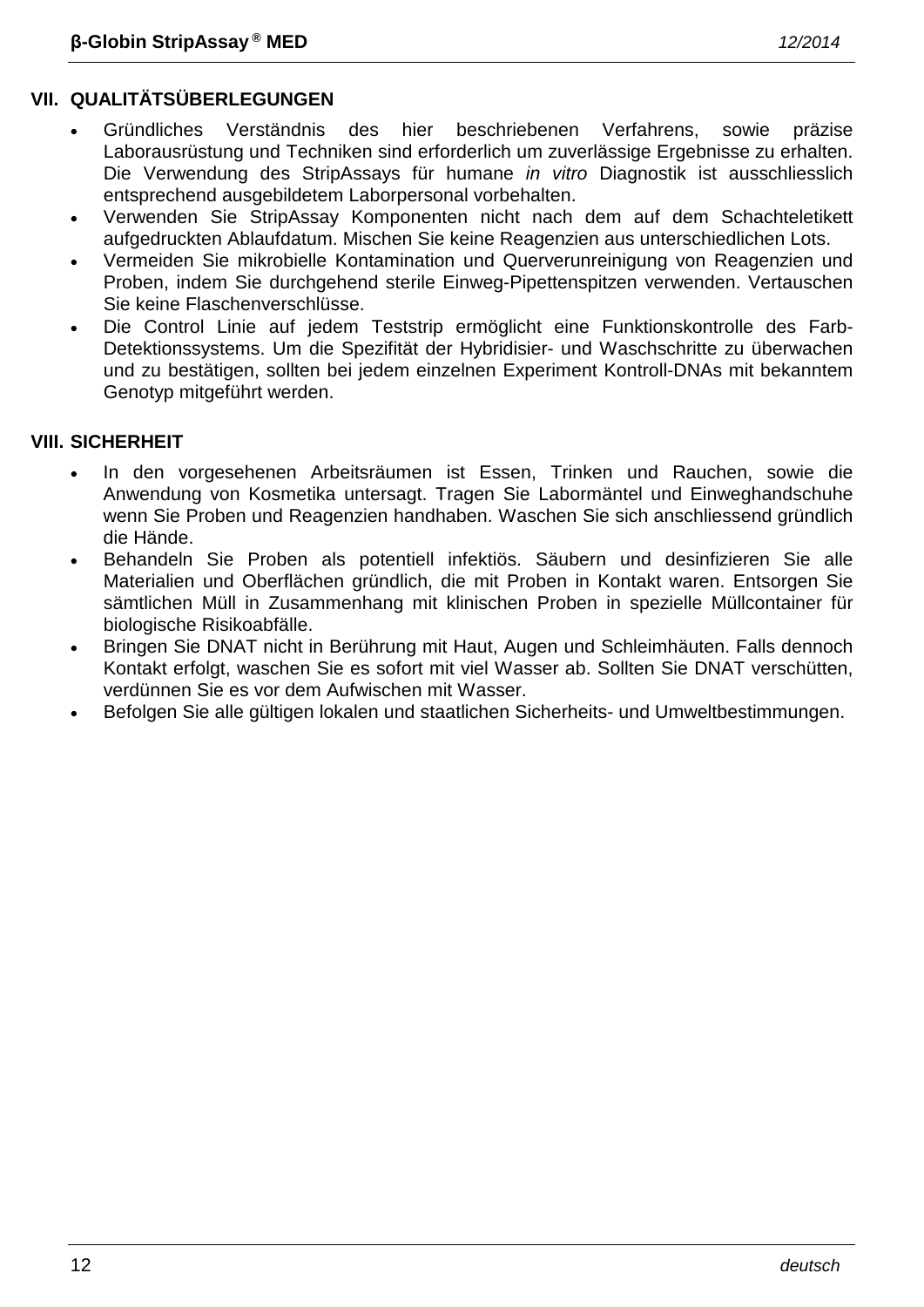# **Instructions**

# **I. UTILISATION**

Coffret pour l'identification des mutations génétiques de β-globine (type Méditerranéen), basé sur la réaction en chaîne de polymérase (PCR) et l'hybridation réverse.

# **II. METHODE**

Trois étapes sont incluses à la procédure: (1) isolation de l'ADN, (2) amplification PCR en utilisant des primers biotinylés, (3) hybridisation des produits d'amplification sur une bandelette contenant des sondes allèle-spécifiques, immobilisées sur un arrangement de bandes parallèles (fig. 1). Des séquences biotinylées liées à la bandelette sont détectées en utilisant de la streptavidine-phosphatase alcaline et des substrats chromogènes.

Le test comprend 22 mutations de β-globine: - 101 [C>T], - 87 [C>G], - 30 [T>A], codon 5 [-CT], codon 6 [G>A] HbC, codon 6 [A>T] HbS, codon 6 [-A], codon 8 [-AA], codon 8/9 [+G], codon 15 [TGG>TGA], codon 27 [G>T] Knossos, IVS 1.1 [G>A], IVS 1.5 [G>C], IVS 1.6 [T>C], IVS 1.110 [G>A], IVS 1.116 [T>G], IVS 1.130 [G>C], codon 39 [C>T], codon 44 [-C], IVS 2.1 [G>A], IVS 2.745 [C>G], IVS 2.848 [C>A].

D'autres informations d'ordre génétique se trouvent chez OMIM Online Mendelian Inheritance in Man: www.ncbi.nlm.nih.gov/omim

# **III. CONTENU DU COFFRET**

Voir page I pour la liste des composants du coffret.

« DNAT » contient 1.6% NaOH.

 $\langle \cdot \rangle$  Attention

H315: Provoque une irritation cutanée

- H319: Provoque une sévère irritation des yeux
- P280: Porter des gants de protection/des vêtements de protection/un équipement de protection des yeux/du visage
- P337 + P313: Si l'irritation oculaire persiste: consulter un médecin

« Amplification Mix », « Taq Dilution Buffer », « Conjugate Solution » et « Wash Solution B » contiennent 0.05% NaN3. « Conjugate Solution » contient de la streptavidine-phosphatase alcaline. « Color Developer » contient du Nitro Bleu de Tetrazolium (NBT) et du 5-bromo-4 chloro-3-indolyl phosphate (BCIP).

# *Conserver tous les réactifs à 2-8°C jusqu'à l'utilisation !*

# **IV. MATERIEL NECESSAIRE MAIS NON FOURNI**

En plus de l'équipement standard d'un laboratoire de biologie moléculaire le matériel suivant est nécessaire:

- Micro-centrifugeuse réglable de 3'000 à 12'000 rpm (1'000 à 12'000 x g)
- Incubateur (p.ex. bloc chauffant, bain-marie) de 56°C à 98°C ( $\pm$  2°C)
- Thermocycleur et bandelettes ou tubes à réaction à parois minces adéquats
- Taq DNA Polymerase
- Bain-marie avec agitateur et température réglable (45°C ± 0.5°C)
- Appareil pour l'aspiration à vide
- Agitateur (agitateur basculant ou rotatif)
- • *Facultatif: équipement pour l'électrophorèse sur gel d'agarose (pour le contrôle des produits d'amplification)*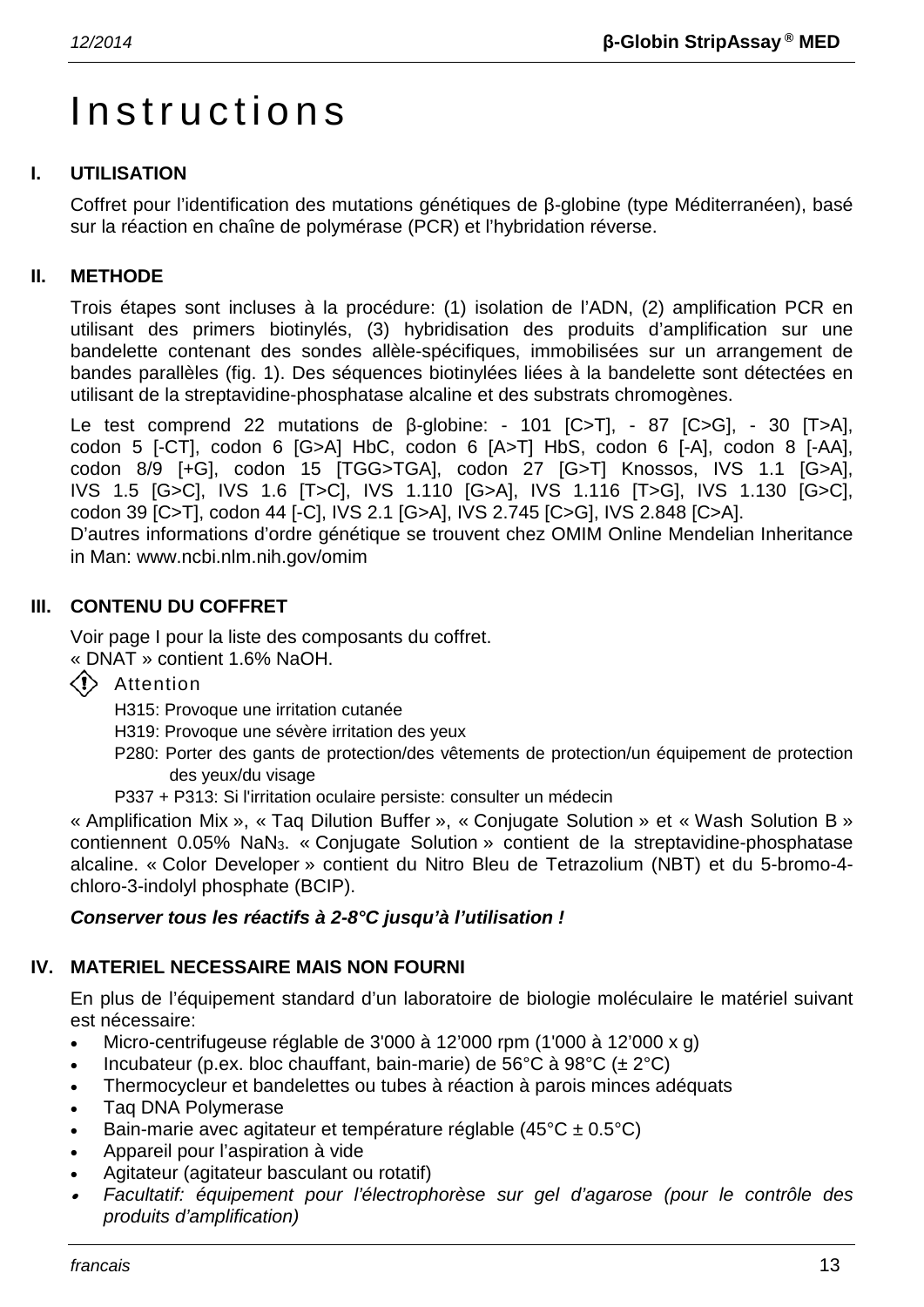# **1. Isolation de l'ADN**

*Utiliser du sang frais ou congelé prélevé sur EDTA ou anticoagulant citraté; éviter le sang contenant de l'héparine.*

*Ne pas conserver le sang pendant plus de 3 jours à température ambiante ou plus d'une semaine à 2-8°C avant usage. Le sang conservé pendant plus d'un an au congélateur, ou congelé et décongelé plus d'une fois n'est pas approprié à ce procédé.*

*Amener les échantillons de sang à température ambiante. Bien mixer en retournant avec précaution plusieurs fois les tubes à prélèvement. Agiter chaque fois avant le prélèvement d'un aliquot de sang.*

*Amener la « Lysis Solution » et le « GENxTRACT Resin » à température ambiante.*

- Pipeter **100 µl** d'**échantillon de sang** dans un microtube de 1.5 ml à couvercle fileté.
- Ajouter **1 ml** de **« Lysis Solution »**, fermer le tube et agiter en retournant plusieurs fois.
- Laisser reposer pendant **15 min** à température ambiante.
- Centrifuger pendant **5 min** à **3'000 rpm** (env. 1'000 x g) dans une micro-centrifugeuse.
- Enlever et éliminer 1 ml de la partie supérieure du surnageant
- Ajouter **1 ml** de **« Lysis Solution »**, fermer le tube et agiter en retournant plusieurs fois.
- Centrifuger pendant **5 min** à **12'000 rpm** (env. 12'000 x g) dans une micro-centrifugeuse.
- Enlever et éliminer le surnageant à l'exception d'environ 50 µl d'un culot cellulaire.
- Remettre en suspension le « GEN<sup>X</sup>TRACT Resin » en agitant le flacon soigneusement.
- Ajouter **200 µl** de **« GENxTRACT Resin »** au culot. Fermer le tube et vortexer pendant 10 sec. *« GENxTRACT Resin » sédimente vite. Répéter la remise en suspension à chaque traitement d'un nouveau aliquot.*
- Incuber pendant **20 min** à **56°C**. Vortexer pendant 10 sec.
- Incuber pendant **10 min** à **98°C**. Vortexer pendant 10 sec.
- Centrifuger pendant **5 min** à **12'000 rpm** dans une micro-centrifugeuse. Refroidir sur de la glace pilée.

*Le surnageant résultant contient de la matrice d'ADN approprié à l'usage immédiat avec PCR. Pour un stockage ultérieur, transférer le surnageant dans un nouveau tube et garder au frais (à 2-8°C jusqu'à une semaine) ou congelé (à -20°C).*

# **2. Amplification** *In Vitro* **(PCR)**

*Tenir tous les réactifs PCR et la matrice d'ADN au frais pendant la procédure. Exécuter toutes les étapes jusqu'au commencement du programme du thermocycleur sur glace pilée (0-4°C).*

- Préparer une nouvelle solution de travail (0.2 U/µl) de **Taq DNA Polymerase** dans du **« Taq Dilution Buffer »** (couvercle transparent).
- Préparer un tube à réaction par échantillon à amplifier. Placer les tubes sur glace pilée.
- Préparer sur glace un mix de réaction PCR final par échantillon:

**15 µl Amplification Mix** (couvercle jaune)

- **5 µl Taq DNA Polymerase diluée** (1U)
- **5 µl matrice d'ADN**

*Si de la matrice d'ADN préparé autrement que selon le protocole d'isolation de ce coffret (chapitre V/1) est utilisé, une série de concentrations ADN de 2-20 µg/ml (= 10-100 ng DNA par réaction) est recommandée.*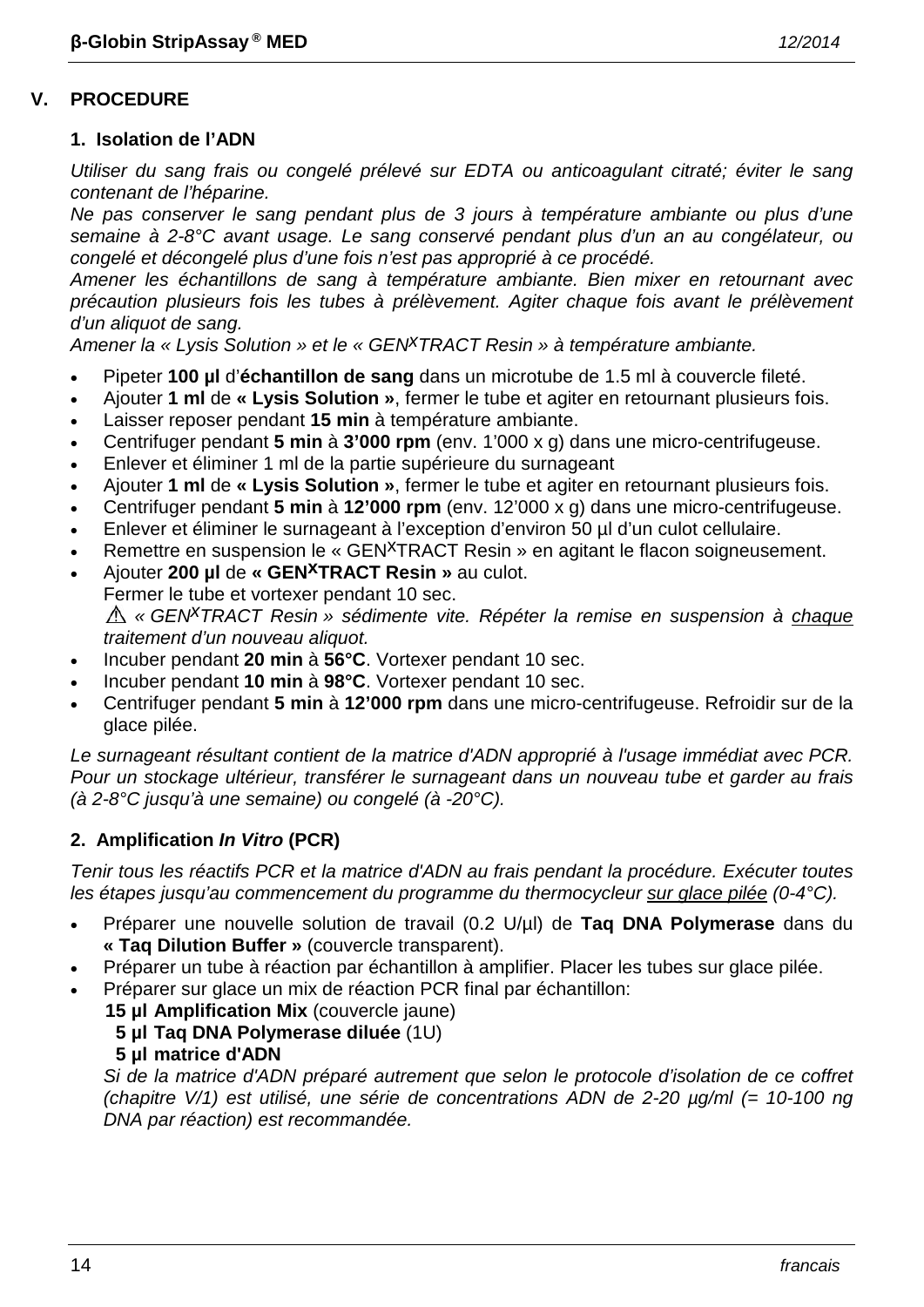- Bien fermer les tubes. Préchauffer le thermocycleur à 94°C.
- Introduire les tubes à réaction et dérouler le programme thermocycleur comme suit:

pré-PCR: 94°C/2 min

thermocyclage: 94°C/15 sec - 58°C/30 sec - 72°C/45 sec (35 cycles) extension finale: 72°C/3 min

*Conserver les produits d'amplification sur glace ou à 2-8°C pour un usage ultérieur.*

*Facultatif: Analyser les produits d'amplification par gel électrophorèse (p.ex. 3% gel d'agarose).*

*Longueur des fragments: 310, 381, 755 bp*

# **3. Hybridisation** (45°C; bain-marie agitant)

*Ajuster le niveau d'eau du bain-marie à environ ½ de la hauteur du plateau de typage.*

*Chauffer le bain-marie à exactement 45°C (± 0.5°C). Contrôler la température d'eau avec un thermomètre calibré.*

*Préchauffer « Hybridization Buffer » et « Wash Solution A » à 45°C. (Attention: Toutes les précipitations formées à 2-8°C doivent être complètement solubilisèes.)*

*Amener les « Teststrips », le « DNAT », le « Conjugate Solution », la « Wash Solution B » et le « Color Developer » à température ambiante. Préparer les plateaux de typage.*

*Sortir une « Teststrip » par échantillon de l'emballage en utilisant des pinces propres. (Ne toucher les « Teststrips » qu'avec des gants!) Etiqueter les « Teststrips » en dehors des bandes de marquage avec un crayon. (Pas de stylo à bille, pas de marqueurs etc.)*

- Pipeter **10 µl** de **« DNAT »** (couvercle bleu) au bas de chaque couloir prévu pour l'utilisation dans les plateaux de typage (un couloir par échantillon).
- Ajouter **10 µl** de **produit d'amplification** à la goutte correspondante de « DNAT ». Mélanger soigneusement en utilisant une pipette. *(La solution restera bleue.)*
- Laisser pendant **5 min** à température ambiante.
- Ajouter **1 ml** de **« Hybridization Buffer »** (préchauffé à 45°C) à chaque couloir. Agiter le plateau délicatement. *(La couleur bleue disparaîtra.)*
- Insérer les **« Teststrips »** avec la face marquée vers le haut (bandes visibles!) aux compartiments correspondants. Immerger complètement.
- Incuber pendant **30 min** à **45°C** sur la plaque d'agitation du bain-marie. *Mettre une fréquence d'agitation modérée (env. 50 rpm) pour éviter les pertes. Laisser fermé le couvercle du bain-marie pour éviter des variations de température.*
- A la fin de l'incubation, enlever les solutions d'hybridisation par aspiration à vide. *Continuer immédiatement. Eviter l'assèchement des « Teststrips » durant la totalité de la procédure.*

# **4. Lavage rigoureux** (45°C; bain-marie agitant)

- Ajouter **1 ml** de **« Wash Solution A »** (préchauffé à 45°C). Rincer brièvement (10 sec). Enlever les liquides par aspiration à vide.
- Ajouter **1 ml** de **« Wash Solution A »** (45°C).
- Incuber pendant **15 min** à **45°C** dans le bain-marie. Enlever les liquides par aspiration à vide.
- Ajouter **1 ml** de **« Wash Solution A »** (45°C).
- Incuber pendant **15 min** à **45°C** dans le bain-marie. Enlever les liquides par aspiration à vide.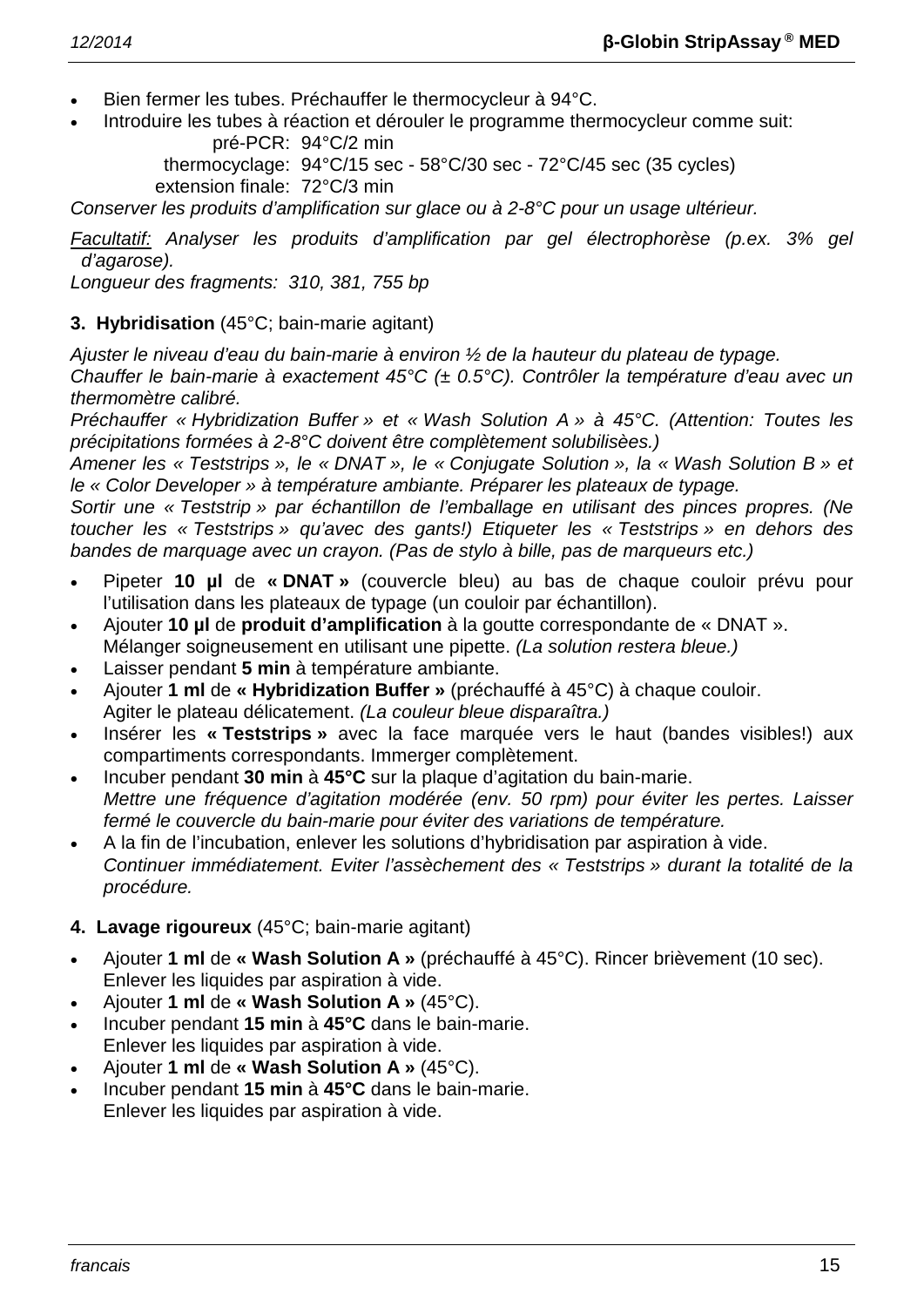- **5. Développement de la coloration** (température ambiante)
- Ajouter **1 ml** de **« Conjugate Solution »**.
- Incuber pendant **15 min** à **température ambiante** sur un agitateur basculant ou rotatif. Enlever les liquides par aspiration à vide.
- Ajouter **1 ml** de **« Wash Solution B »**. Rincer brièvement (10 sec). Enlever les liquides par aspiration à vide.
- Ajouter **1 ml** de **« Wash Solution B »**.
- Incuber pendant **5 min** à **température ambiante** sur un agitateur basculant ou rotatif. Enlever les liquides par aspiration à vide.
- Ajouter **1 ml** de **« Wash Solution B »**.
- Incuber pendant **5 min** à **température ambiante** sur un agitateur basculant ou rotatif. Enlever les liquides par aspiration à vide.
- Ajouter **1 ml** de **« Color Developer »**.
- Incuber pendant **15 min** à **température ambiante** à l'obscurité sur un agitateur basculant ou rotatif
- *Une couleur pourpre apparaîtra comme résultat d'une réaction positive.* • Laver les « Teststrips » plusieurs fois avec de l'eau distillée.
- Laisser sécher les « Teststrips » à l'obscurité sur du papier absorbant. *Eviter d'exposer les « Teststrips » à la pleine lumière après le développement de la coloration.*

# **VI. INTERPRETATION DES RESULTATS**

Le génotype d'un échantillon est déterminé en utilisant le « Collector<sup>TM</sup> » inclus au coffret. Placer la « Teststrip » traité dans une des zones désignées, aligner sur le schéma en utilisant la bande de marquage rouge (en haut) et la bande de marquage verte (en bas), et fixer avec du ruban adhésif.

Une réaction positive de la bande de contrôle tout en haut indique le bon fonctionnement des réactifs « Conjugate Solution » et « Color Developer ». Cette bande devrait toujours être colorée positive.

Pour chaque position polymorphique, un des types de coloration suivants devrait être obtenu: *Note: Les intensités de coloration des bandes positives peuvent varier. Cela est sans aucune importance pour le résultat.*



|            | bande « wild type » | bande « mutant » | génotype            |
|------------|---------------------|------------------|---------------------|
| <b>NOR</b> | positive            | négative         | normal              |
| HET        | positive            | positive         | hétérozygote        |
| <b>HOM</b> | négative            | positive         | mutation homozygote |

Voir exemples des résultats du StripAssay sur page III (fig. 3).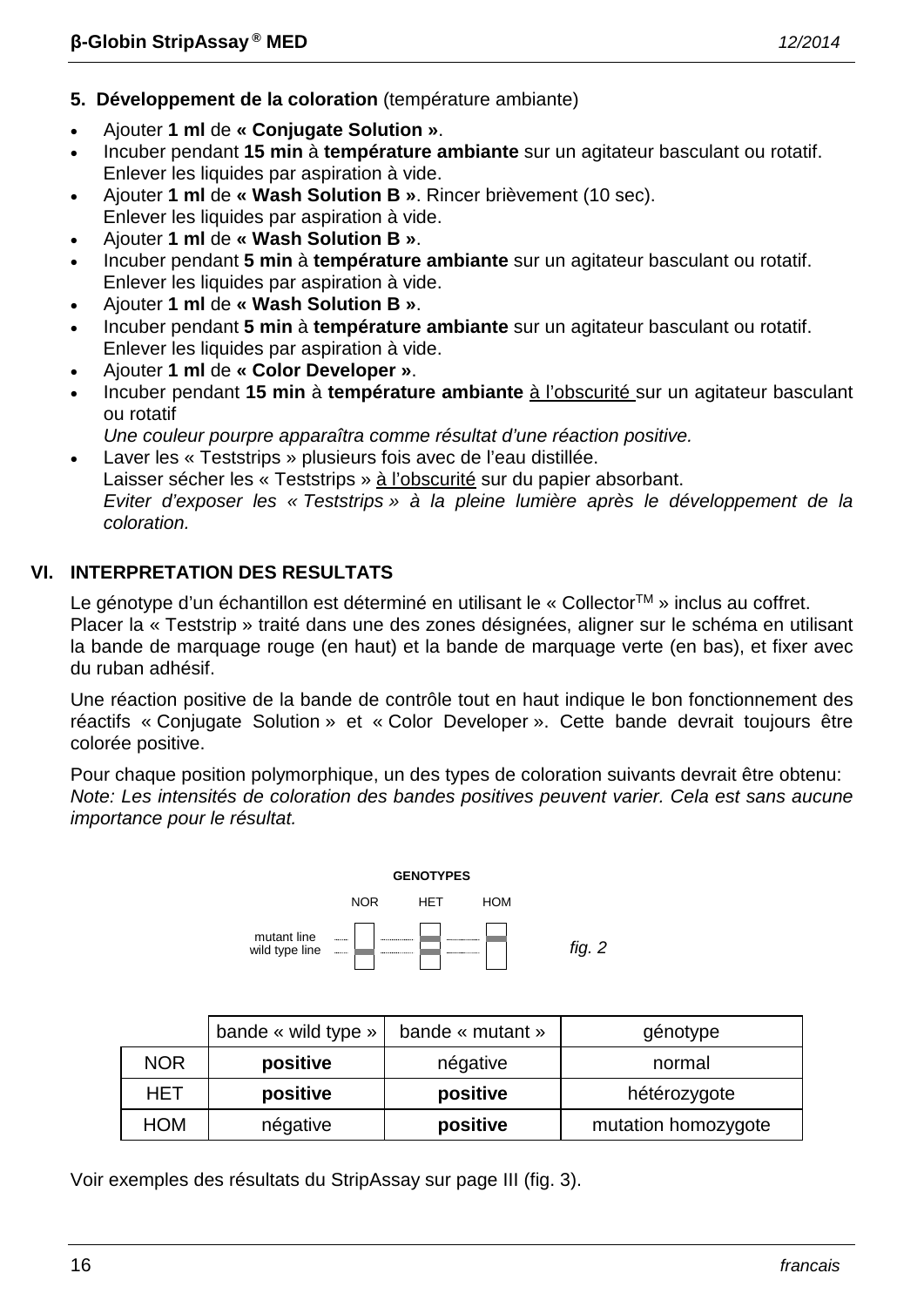Certaines mutations détectées par le β-Globin StripAssay ® MED sont localisées sur le gène β-globine à quelques nucléotides les unes des autres. Elles sont représentées sur les « Teststrips » par une sonde « wild type » collective, autant dire que les 22 mutations ne sont couvertes que par 13 sondes « wild type ».

| bande | sonde « wild type »      | mutation                                       |
|-------|--------------------------|------------------------------------------------|
| 23    | $-101$ à $-87$           | $-101, -87$                                    |
| 24    | $-30$                    | $-30$                                          |
| 25    | codon 5 à 9              | codon 5, HbC, HbS, codon 6, codon 8, codon 8/9 |
| 26    | codon 15                 | codon 15                                       |
| 27    | codon 27                 | codon 27                                       |
| 28    | <b>IVS 1.1 à IVS 1.6</b> | IVS 1.1, IVS 1.5, IVS 1.6                      |
| 29    | IVS 1.110 à IVS 1.116    | IVS 1.110, IVS 1.116                           |
| 30    | <b>IVS 1.130</b>         | <b>IVS 1.130</b>                               |
| 31    | codon 39                 | codon 39                                       |
| 32    | codon 44                 | codon 44                                       |
| 33    | <b>IVS 2.1</b>           | <b>IVS 2.1</b>                                 |
| 34    | <b>IVS 2.745</b>         | <b>IVS 2.745</b>                               |
| 35    | <b>IVS 2.848</b>         | <b>IVS 2.848</b>                               |

Des échantillons hétérozygotes composés de deux de ces mutations (p.ex. HbC + HbS) ne présenteront pas de signal « wild type » commun (voir exemple J, page III).

Des conseils sur les erreurs constatées peuvent être obtenus en contactant ViennaLab par l'intermédiaire du distributeur local ou directement sous l'adresse qui se trouve sur page I.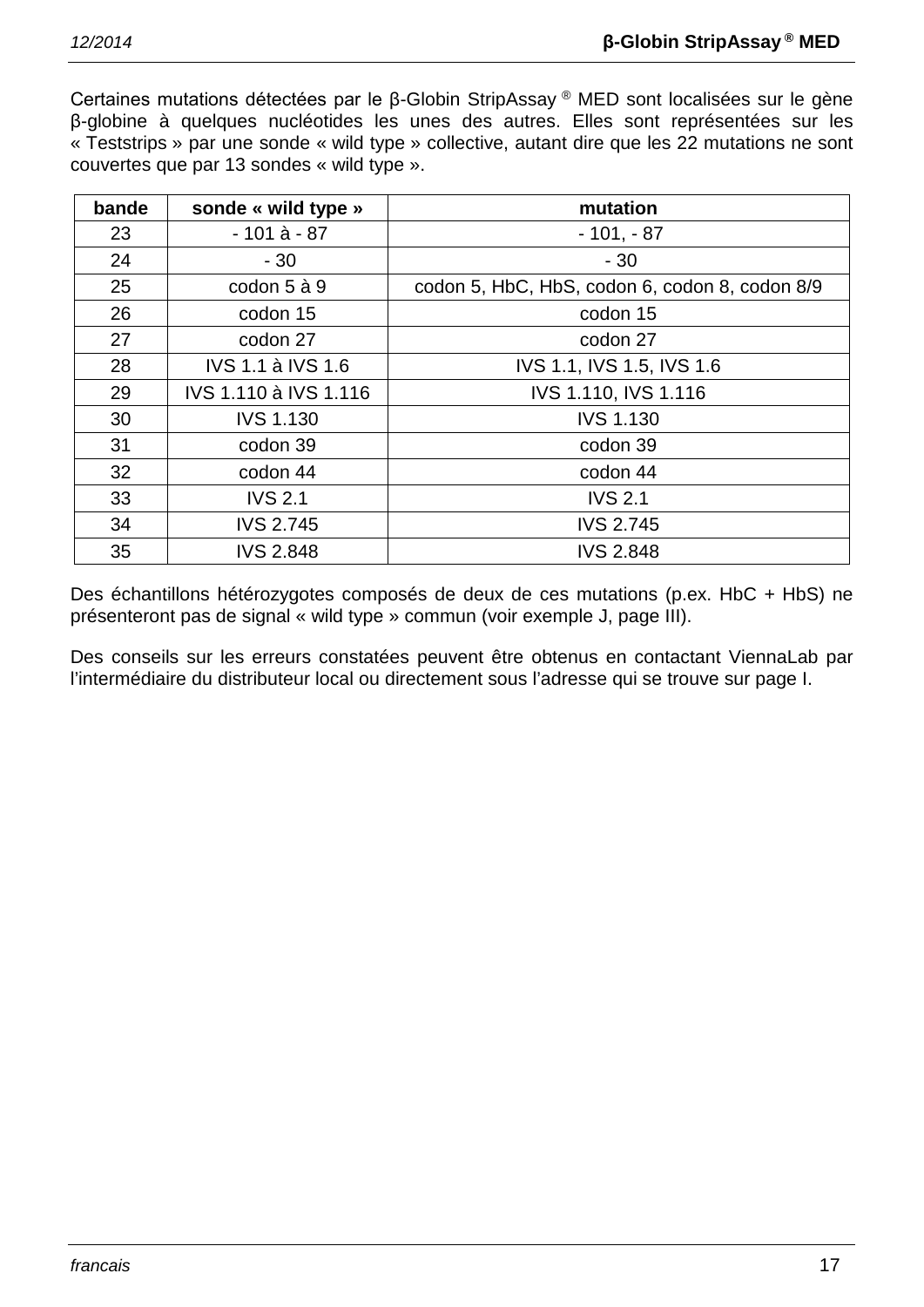- Une compréhension détaillée de la procédure décrite ici, ainsi qu'un équipement de laboratoire et des techniques précises sont nécessaires pour obtenir des résultats fiables. L'usage du StripAssay pour le diagnostic *in vitro* humain doit être limité au personnel bien entraîné.
- Ne pas utiliser des composants des StripAssay au-delà de la date de péremption imprimée sur le coffret. Ne pas mélanger les réactifs de différents lots.
- Utiliser des embouts de pipette stériles et jetables pendant toute la procédure pour éviter la contamination microbienne et la contamination croisée des réactifs et échantillons. Ne pas échanger les couvercles des flacons.
- La bande de contrôle immobilisée sur chaque « Teststrip » permet un contrôle performant du système de détection chromogénique. Pour surveiller et valider la spécificité des étapes de l'hybridisation et du lavage, des contrôles ADN d'un génotype connu devraient être inclus à chaque expérience individuelle.

# **VIII. SECURITE**

- Ne pas boire, manger ou appliquer des cosmétiques dans les secteurs réservés au travail. Porter des blouses de laboratoire et des gants à usage unique pendant le travail avec des échantillons et des réactifs. Se laver les mains soigneusement après la procédure.
- Traiter des échantillons comme tous produits potentiellement capables de communiquer des agents infectieux. Soigneusement nettoyer et désinfecter tout matériel et toutes surfaces qui ont été en contact avec des échantillons. Eliminer tous déchets associés avec des échantillons cliniques dans un container prévu à cet effet.
- Eviter tout contact du « DNAT » avec la peau, les yeux ou les muqueuses. En cas de contact, laver immédiatement avec beaucoup d'eau. Si le produit est renversé, diluer avec de l'eau avant d'essuyer.
- Se référer à toutes les réglementations locales et fédérales en cours sur l'environnement.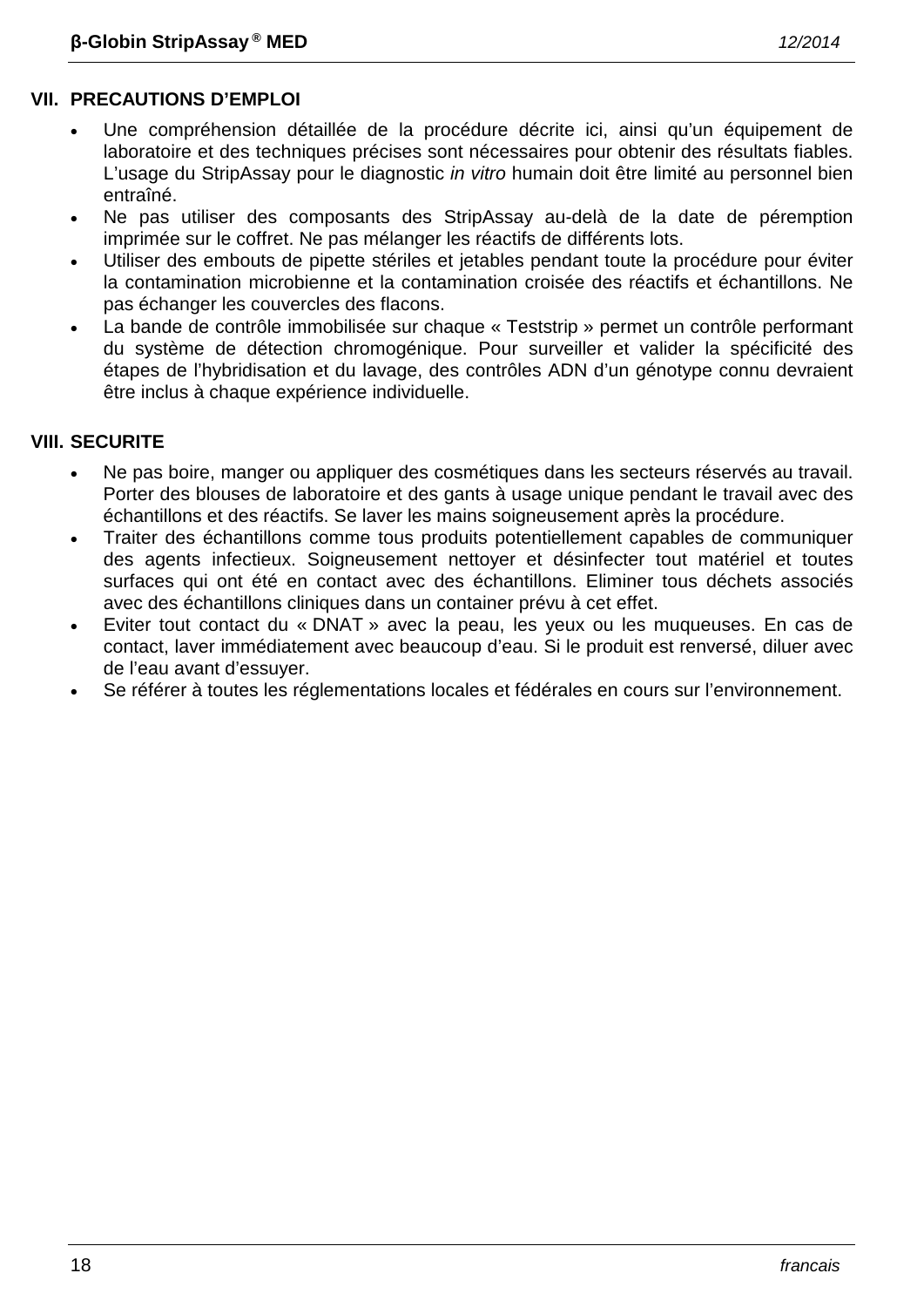# Istruzioni per l'uso

# **I. UTILIZZO**

Saggio per l'identificazione delle mutazioni del gene β-globina (tipo Mediterraneo) basato sulla reazione a catena della polimerasi (PCR) e sull'ibridazione inversa.

# **II. METODICA**

La procedura si articola in tre passaggi: (1) isolamento del DNA, (2) amplificazione tramite PCR con primer biotinilati, (3) ibridazione dei prodotti amplificati su una striscia contenente sonde oligonucleotidiche allele-specifiche immobilizzate secondo uno schema di bande parallele (Fig. 1). Le sequenze biotinilate legate alle sonde sono rivelate utilizzando fosfatasi alcalina coniugata con streptavidina e, in seguito, il relativo substrato.

Il saggio identifica 22 mutazioni della β-globina: - 101 [C>T], - 87 [C>G], - 30 [T>A], codon 5 [-CT], codon 6 [G>A] HbC, codon 6 [A>T] HbS, codon 6 [-A], codon 8 [-AA], codon 8/9 [+G], codon 15 [TGG>TGA], codon 27 [G>T] Knossos, IVS 1.1 [G>A], IVS 1.5 [G>C], IVS 1.6 [T>C], IVS 1.110 [G>A], IVS 1.116 [T>G], IVS 1.130 [G>C], codon 39 [C>T], codon 44 [-C], IVS 2.1 [G>A], IVS 2.745 [C>G], IVS 2.848 [C>A]. Ulteriori informazioni sono disponibili su OMIM (Online Mendelian Inheritance in Man): www.ncbi.nlm.nih.gov/omim

#### **III. COMPONENTI DEL KIT**

Vedi la lista di tutti i componenti a pagina I. DNAT contiene 1.6% NaOH.

 $\langle \cdot \rangle$  Attenzione

H315: Provoca irritazione cutanea H319: Provoca grave irritazione oculare

P280: Indossare guanti/indumenti protettivi/Proteggere gli occhi/il viso

P337 + P313: Se l'irritazione degli occhi persiste, consultare un medico

Amplification Mix, Taq Dilution Buffer, Conjugate Solution, Wash Solution B contiene 0.05% NaN3. Conjugate Solution contiene fosfatasi alcalina coniugata con streptavidina. Color Developer contiene nitro blue tetrazolium (NBT) and 5-bromo-4-chloro-3-indolyl phosphate (BCIP).

#### *Conservare tutti i reagenti a 2-8°C quando non sono utilizzati !*

# **IV. MATERIALE RICHIESTO MA NON FORNITO**

Oltre all'equipaggiamento standard per il laboratorio di biologia molecolare, è anche necessario:

- Microcentrifuga regolabile da  $3,000-12,000$  rpm  $(1,000-12,000 \times g)$
- Incubatori (es. termoblocco, bagnomaria) regolabili a 56°C e 98°C ( $\pm 2$ °C)
- Thermociclatore e provette idonee per reazione in plastica sottile
- Taq DNA polymerase
- Bagnomaria con piattaforma basculante e temperatura regolabile (45 $^{\circ}$ C ± 0.5 $^{\circ}$ C)
- Pompa o sistema analogo aspirante
- Agitatore (orizzontale o orbitale)
- • *Opzionale: linea elettroforetica su gel di agarosio (per il controllo dei prodotti di amplificazione)*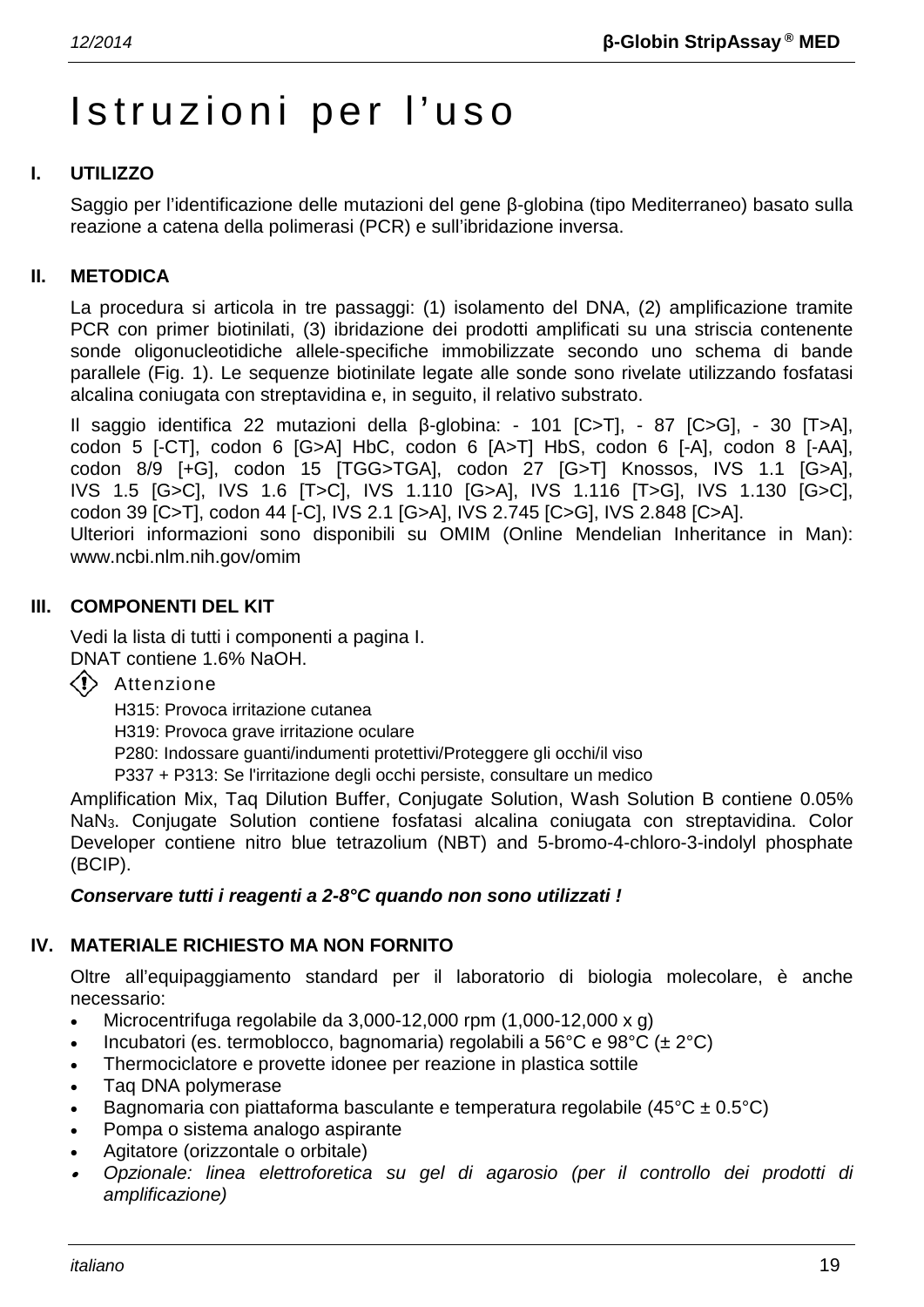#### **1. Isolamento del DNA**

*Utilizzare sangue fresco o congelato con EDTA o citrato come anticoagulante; non usare sangue contenente eparina.*

*Non conservare il sangue per più di 3 giorni a temperatura ambiente o per più di 1 settimana a 2-8°C prima dell'uso. Il sangue tenuto congelato per più di 1 anno, o sottoposto a più di 3 cicli di congelamento/scongelamento non è adatto per essere utilizzato in questa procedura.*

*Portare i campioni di sangue a temperatura ambiente. Miscelare invertendo delicatamente più volte le provette di raccolta del sangue. Ripetere la miscelazione prima di prelevare ogni aliquota di sangue.*

Lasciare che Lysis Solution e GEN<sup>X</sup>TRACT Resin raggiungano la temperatura ambiente.

- Pipettare **100 µl** di **campione di sangue** in una provetta da 1.5 ml con tappo a vite.
- Aggiungere **1 ml Lysis Solution**, chiudere la provetta e miscelare per inversione diverse volte.
- Lasciare per **15 min.** a temperatura ambiente.
- Centrifugare per **5 min.** a **3,000 rpm** (ca. 1,000 x g) in una microcentrifuga.
- Rimuovere ed eliminare dalla parte superiore 1 ml di surnatante.
- Aggiungere **1 ml Lysis Solution**, chiudere la provetta e miscelare per inversione diverse volte.
- Centrifugare per **5 min.** a **12,000 rpm** (ca. 12,000 x g) in una microcentrifuga.
- Rimuovere ed eliminare il surnatante lasciando circa 50 µl di pellet visibile.
- Risospendere GEN<sup>X</sup>TRACT Resin agitando vigorosamente la bottiglia.
- Aggiungere **200 µl GENxTRACT Resin** al pellet. Chiudere la provetta e vortexare per 10 sec.

*GENxTRACT Resin si deposita rapidamente. Ripetere la risospensione ogni volta immediatamente prima di prelevare un'altra aliquota.*

- Incubare per **20 min.** a **56°C**. Vortexare per 10 sec.
- Incubare per **10 min.** a **98°C**. Vortexare per 10 sec.
- Centrifugare per **5 min.** a **12,000 rpm** in una microcentrifuga. Raffreddare in ghiaccio.

*Il surnatante ottenuto contiene DNA idoneo per un uso immediato in PCR. Per essere conservato, il surnatante dovrebbe essere trasferito in una nuova provetta e tenuto refrigerato (2-8°C; fino a una settimana) o congelato a -20°C.*

# **2. Amplificazione** *In Vitro* **(PCR)**

*Conservare tutti i reagenti per la PCR e i DNA estratti refrigerati. Condurre tutti i passaggi fino alla partenza del programma del termociclatore in ghiaccio (0-4°C).*

- Preparare una diluizione fresca (0.2 U/µl) di **Taq DNA polymerase** nel **Taq Dilution Buffer** (tappo trasparente).
- Preparare 1 provetta di reazione per ogni campione da amplificare. Mettere le provette in ghiaccio.
- Per ogni campione preparare 1 mix di reazione per PCR in ghiaccio:

**15 µl Amplification Mix** (tappo giallo)

**5 µl Taq DNA polymerase diluita** (1U)

# **5 µl DNA template**

*Se i DNA estratti non sono stati ottenuti secondo il protocollo fornito (capitolo V/1), si raccomanda una concentrazione di DNA in un range di 2-20 µg/ml (= 10-100 ng DNA per reazione).*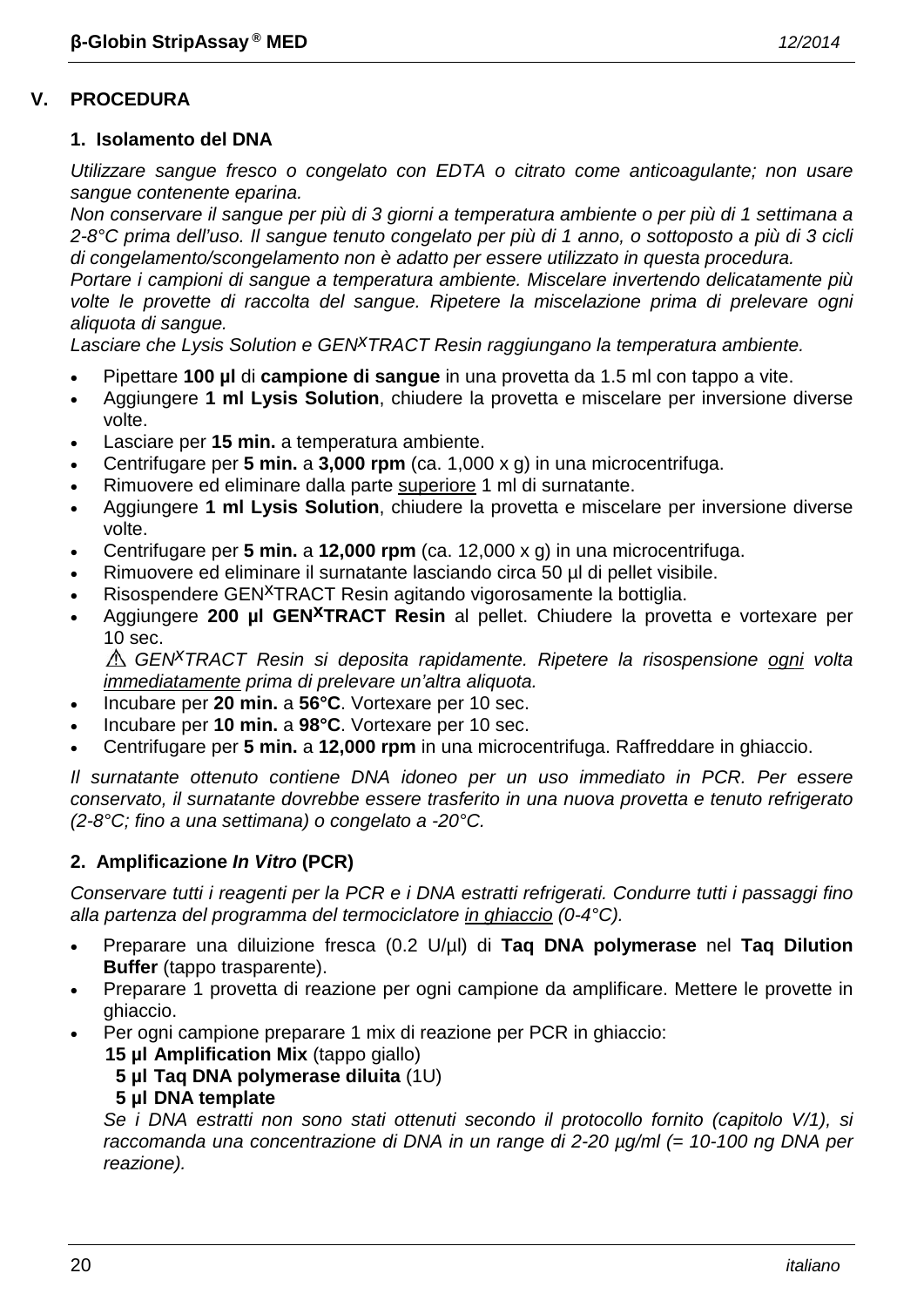- Chiudere bene le provette. Preriscaldare il termociclatore a 94°C.
- Inserire le provette e far partire il seguente programma:

```
pre-PCR: 94°C/2 min.
```
cicli: 94°C/15 sec. - 58°C/30 sec. - 72°C/45 sec. (35 cicli)

estensione finale: 72°C/3 min.

*Conservare i prodotti amplificati in ghiaccio o a 2-8°C per utilizzi futuri.*

*Opzionale: Analizzare i prodotti di amplificazione con elettroforesi su gel (e.g. 3% agarose gel). Lunghezze dei frammenti: 310, 381, 755 bp*

# **3. Ibridazione** (45°C; bagnomaria basculante)

*Regolare il livello dell'acqua a circa ½ dell'altezza del Typing Tray (vassoio porta strisce).*

*Scaldare il bagnomaria esattamente a 45°C (± 0.5°C). Controllare la temperatura dell'acqua con un termometro calibrato.*

*Preriscaldare Hybridization Buffer e Wash Solution A a 45°C. (Assicurarsi che tutti i precipitati formatisi a 2-8°C siano completamente disciolti.)*

*Lasciare che Teststrips, DNAT, Conjugate Solution, Wash Solution B e Color Developer raggiungano la temperatura ambiente. Preparare Typing Tray(s).*

*Prendere una Teststrip per ogni campione utilizzando pinzette pulite. (Toccare le Teststrip solo coi guanti!) Contrassegnare le Teststrip oltre le linee colorate con una matita. (Non penne a sfera, pennarelli, ecc.)*

- Pipettare **10 µl DNAT** (tappo blu) nell'angolo in basso di ogni corsia del Typing Trays (una corsia per campione).
- Aggiungere **10 µl amplification product** nella corrispondente goccia di DNAT. Miscelare bene con una pipetta. *(La soluzione rimarrà blu.)*
- Incubare per **5 min.** a temperatura ambiente.
- Aggiungere **1 ml Hybridization Buffer** (preriscaldata a 45°C) in ogni corsia. Agitare delicatamente il vassoio. *(Il colore blu scomparirà.)*
- Inserire le **Teststrip** con il lato contrassegnato verso l'alto (linee visibili!) nelle rispettive corsie. Immergere completamente.
- Incubare per **30 min.** a **45°C** nella piattaforma basculante del bagnomaria. *Selezionare una frequenza di agitazione moderata (ca. 50 rpm) per evitare fuoruscita del liquido. Tenere il coperchio del bagnomaria chiuso per evitare variazioni di temperatura.*
- Alla fine dell'incubazione rimuovere la soluzione di ibridazione tramite aspirazione a vuoto. *Procedere immediatamente. Non fare seccare le Teststrip durante l'intera procedura.*
- **4. Lavaggio stringente** (45°C; bagnomaria basculante)
- Aggiungere **1 ml Wash Solution A** (preriscaldata a 45°C). Lavare brevemente (10 sec.). Rimuovere i liquidi tramite aspirazione a vuoto.
- Aggiungere **1 ml Wash Solution A** (45°C).
- Incubare per **15 min.** a **45°C** nel bagnomaria basculante. Rimuovere i liquidi tramite aspirazione a vuoto.
- Aggiungere **1 ml Wash Solution A** (45°C).
- Incubare per **15 min.** a **45°C** nel bagnomaria basculante. Rimuovere i liquidi tramite aspirazione a vuoto.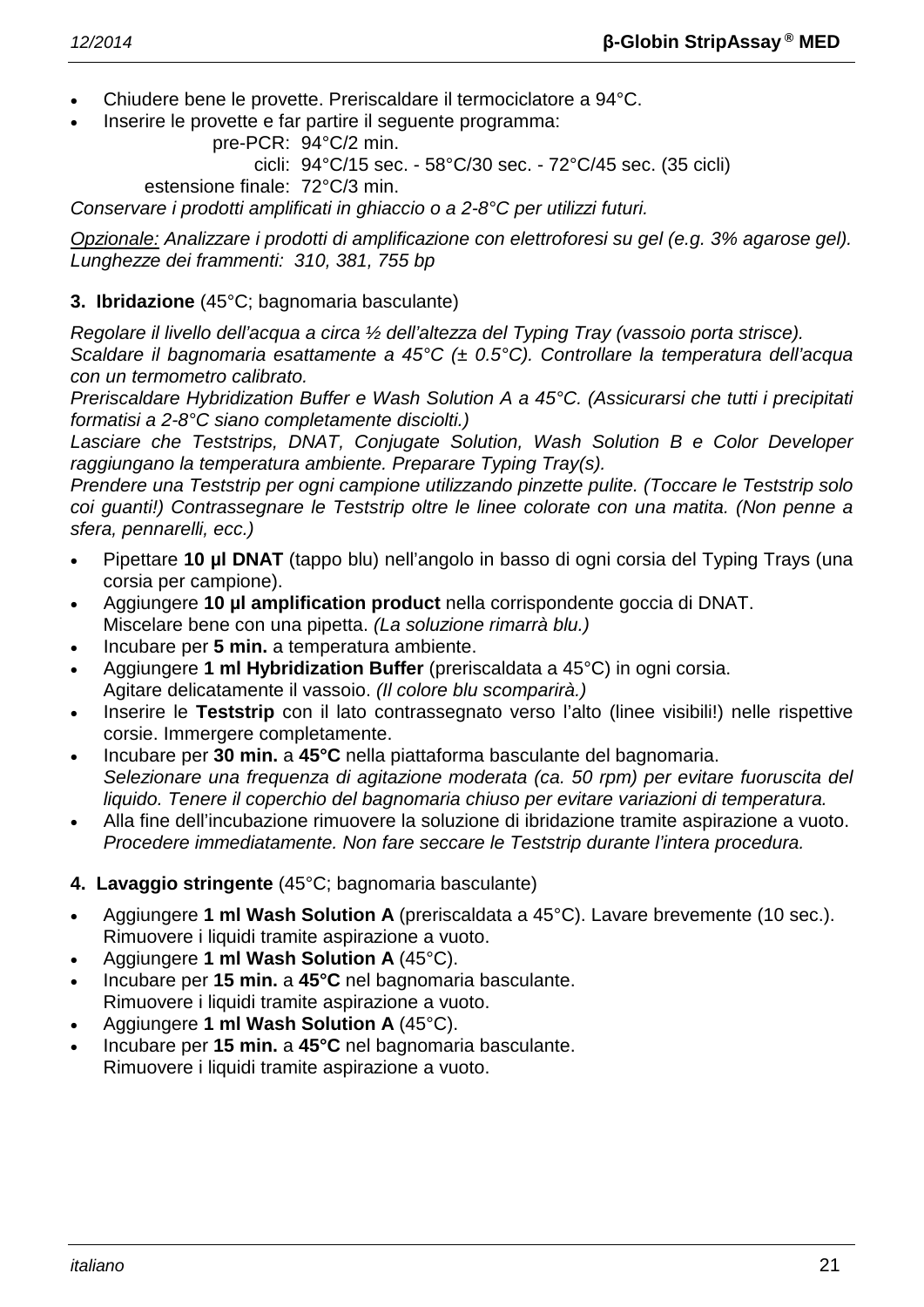- **5. Sviluppo del colore** (temperatura ambiente)
- Aggiungere **1 ml Conjugate Solution**.
- Incubare per **15 min.** a **temperatura ambiente** su un agitatore orizzontale o orbitale. Rimuovere i liquidi tramite aspirazione a vuoto.
- Aggiungere **1 ml Wash Solution B**. Lavare brevemente (10 sec.). Rimuovere i liquidi tramite aspirazione a vuoto.
- Aggiungere **1 ml Wash Solution B**.
- Incubare per **5 min.** a **temperatura ambiente** su un agitatore orizzontale o orbitale. Rimuovere i liquidi tramite aspirazione a vuoto.
- Aggiungere **1 ml Wash Solution B**.
- Incubare per **5 min.** a **temperatura ambiente** su un agitatore orizzontale o orbitale. Rimuovere i liquidi tramite aspirazione a vuoto.
- Aggiungere **1 ml Color Developer**.
- Incubare per **15 min.** a **temperatura ambiente** al buio su agitatore orizzontale o orbitale. *Una colorazione viola apparirà in corrispondenza di una reazione positiva.*
- Lavare le Teststrip diverse volte con acqua distillata. Lasciare asciugare le Teststrip al buio su carta assorbente. *Non esporre le Teststrip a luce intensa dopo lo sviluppo del colore.*

# **VI. INTERPRETAZIONE DEI RISULTATI**

Il genotipo di un campione si determina usando il « CollectorTM » incluso nel kit.

Mettere la Teststrip sviluppata in uno degli spazi assegnati, allinearla allo schema disegnato utilizzando la linea rossa (alto) e la linea verde (basso) e fissarla con nastro adesivo.

Una reazione positiva nella banda di Controllo in alto indica il corretto funzionamento della Conjugate Solution e del Color Developer. Questa banda deve sempre risultare positiva.

Per ogni posizione polimorfica, si dovrebbe ottenere una delle seguenti combinazioni di colorazione:

*Nota: l'intensità di colorazione delle bande positive può variare. Questo non è significativo per il risultato.*



|            | banda « wild type » | banda « mutant » | genotipo          |
|------------|---------------------|------------------|-------------------|
| <b>NOR</b> | positivo            | negativo         | normale           |
| HET        | positivo            | positivo         | eterozigote       |
| HOM        | negativo            | positivo         | omozigote mutante |

Vedi esempi dei risultati StripAssay a pagina III (Fig. 3).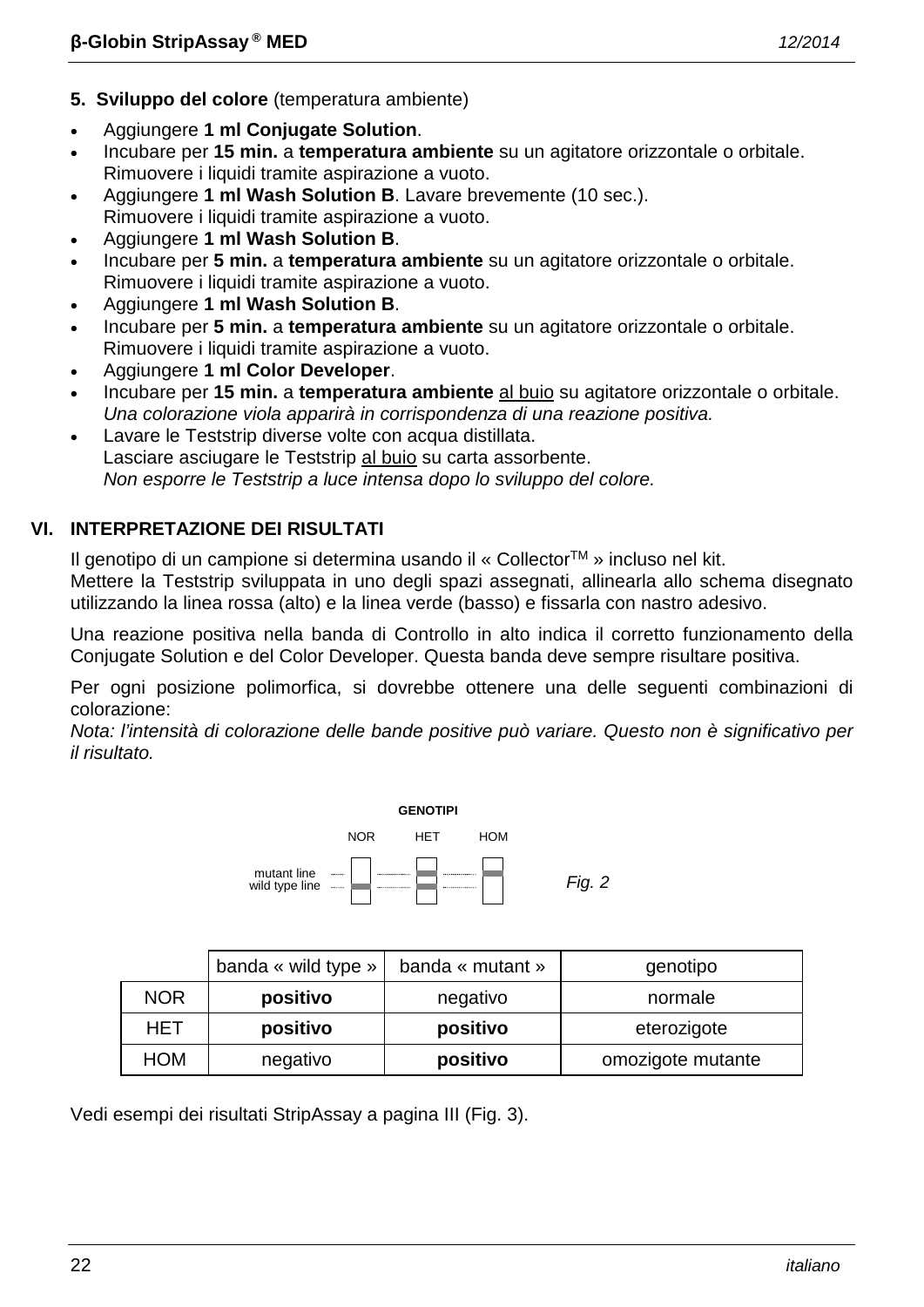Alcune mutazioni individuate dalla β-Globin StripAssay ® MED sono distanziate da pochi nucleotidi nel gene della β-globina. Sulle Teststrips queste hanno una sonda wild type comune, quindi 13 sonde wild type sono sufficienti per coprire le 22 mutazioni.

| banda | sonda wild type          | mutazione                                      |
|-------|--------------------------|------------------------------------------------|
| 23    | $-101a - 87$             | $-101, -87$                                    |
| 24    | $-30$                    | $-30$                                          |
| 25    | codon 5 a 9              | codon 5, HbC, HbS, codon 6, codon 8, codon 8/9 |
| 26    | codon 15                 | codon 15                                       |
| 27    | codon 27                 | codon 27                                       |
| 28    | <b>IVS 1.1 a IVS 1.6</b> | IVS 1.1, IVS 1.5, IVS 1.6                      |
| 29    | IVS 1.110 a IVS 1.116    | IVS 1.110, IVS 1.116                           |
| 30    | <b>IVS 1.130</b>         | <b>IVS 1.130</b>                               |
| 31    | codon 39                 | codon 39                                       |
| 32    | codon 44                 | codon 44                                       |
| 33    | <b>IVS 2.1</b>           | <b>IVS 2.1</b>                                 |
| 34    | <b>IVS 2.745</b>         | <b>IVS 2.745</b>                               |
| 35    | <b>IVS 2.848</b>         | <b>IVS 2.848</b>                               |

Campioni doppi eterozigoti per due di queste mutazioni (es. HbC + HbS) non presenteranno il segnale sulla sonda wild type comune (vedi esempio J, pagina III).

Consigli sulla soluzione dei problemi possono essere ottenuti contattando il distributore locale della ViennaLab. In alternativa ci si può rivolgere direttamente all'indirizzo fornito a pagina I.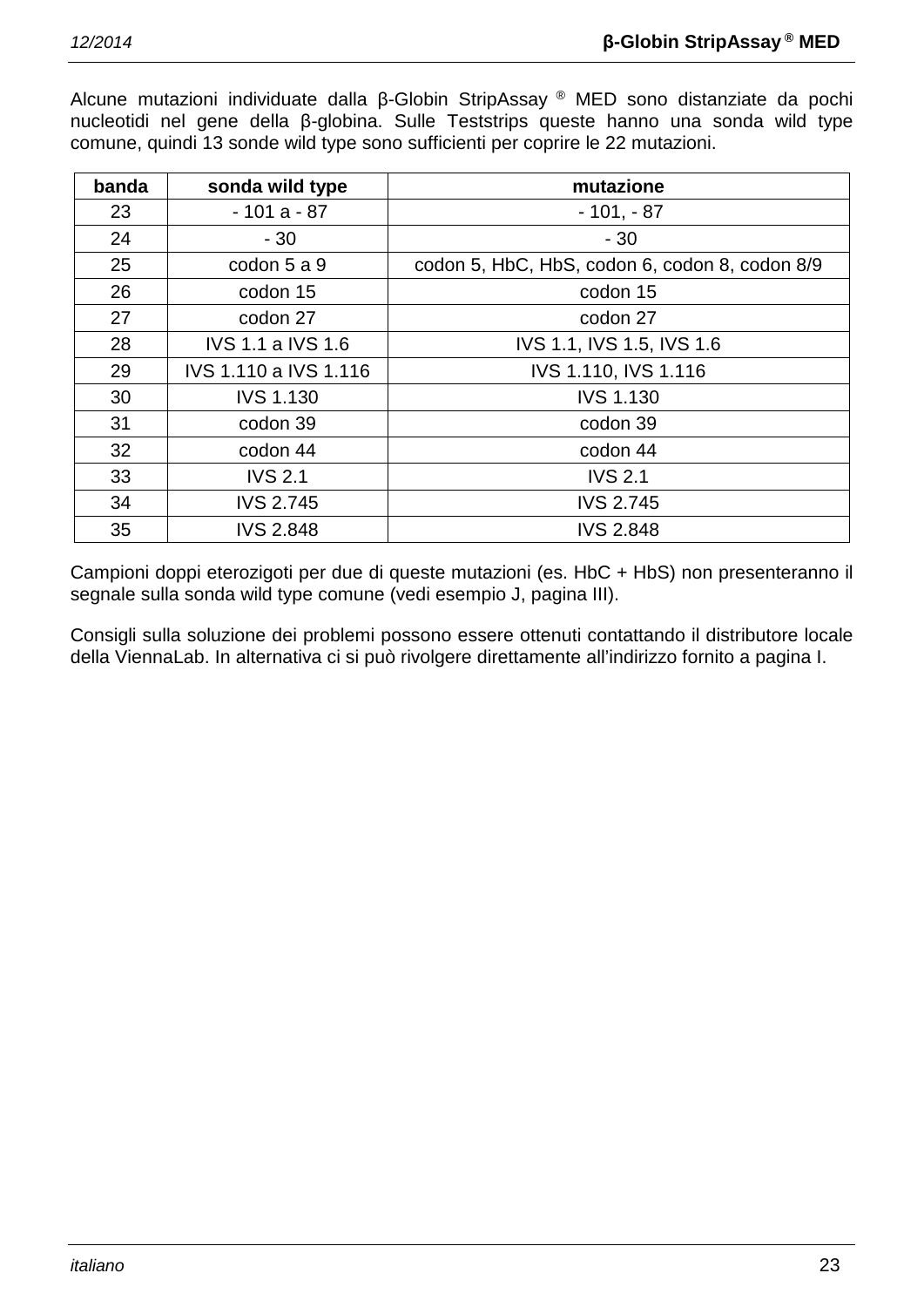# **VII. CONSIDERAZIONI SULLA QUALITA'**

- Una piena comprensione della procedura qui esposta e precisi equipaggiamenti e tecniche di laboratorio sono necessari per ottenere risultati affidabili. L'utilizzo del kit StripAssay per la diagnostica umana *in vitro* deve essere limitato a personale correttamente addestrato.
- Non usare i componenti del kit StripAssay oltre la data di scadenza riportata sull'esterno della scatola. Non mischiare reagenti di lotti diversi.
- Per evitare contaminazioni microbiche e cross-contaminazione dei reagenti o dei campioni utilizzare solo consumabili e puntali sterili. Non scambiare i tappi delle bottiglie tra di loro.
- La banda di controllo immobilizzata su ogni Teststrip consente un controllo di qualità del sistema di rivelazione colorimetrico. Per tenere sotto controllo e garantire la specificità dell'ibridazione e dei lavaggi, uno o più DNA di controllo a genotipo noto dovrebbero essere inseriti in ogni esperimento.

# **VIII. SICUREZZA**

- Non bere, mangiare, fumare o utilizzare cosmetici nelle apposite aree di lavoro. Indossare camici da laboratorio e guanti usa e getta quando si maneggiano i campioni e i reagenti del kit. Lavarsi accuratamente le mani alla fine del lavoro.
- Maneggiare tutti i campioni come se questi potessero trasmettere malattie infettive. Pulire e disinfettare accuratamente tutto il materiale e le superfici che sono entrati in contatto con i campioni. Eliminare tutti gli scarti inerenti i campioni in appositi contenitori per rischio biologico.
- Evitare il contatto del DNAT con pelle, occhi, o membrane mucose. Se il contatto avviene, lavare immediatamente con grandi quantità d'acqua. Se lo stesso si rovescia, diluire con acqua prima di asciugare.
- Aderire a tutte le regolamentazioni locali e federali che sono applicate in merito ai temi della sicurezza e dell'ambiente.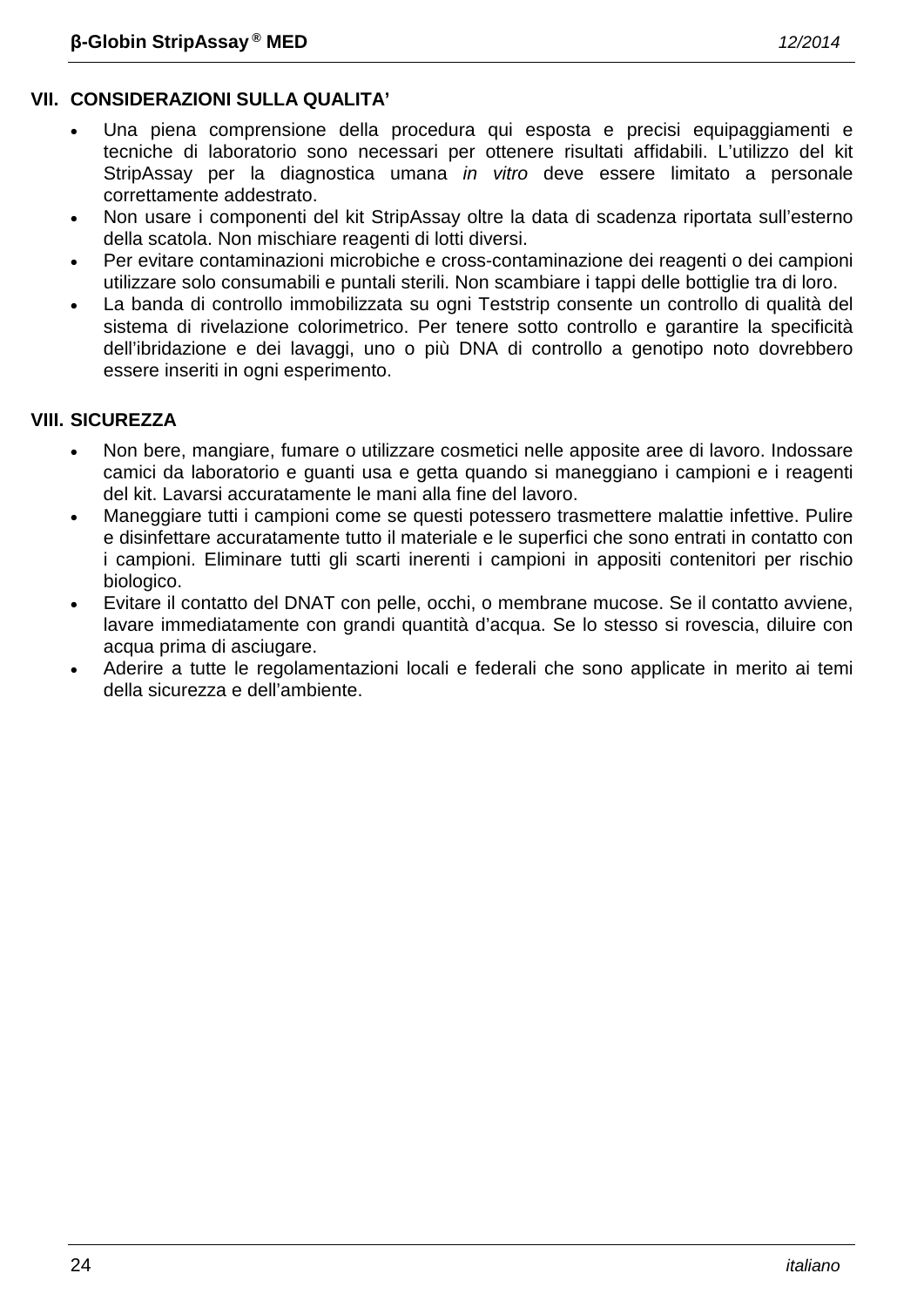# Instrucciones de uso

# **I. APLICACIÓN**

Ensayo para la identificación de las mutaciones del gen β-globina (tipo Mediterráneo) basado en la reacción en cadena de la polimerasa (PCR) e hibridación inversa.

# **II. METODOLOGÍA**

El procedimiento incluye tres pasos: (1) aislamiento del ADN, (2) amplificación PCR utilizando primers marcados con biotina, (3) hibridación de los productos de amplificación en una tira que contiene sondas de oligonucleótido alelo-específico fijadas en líneas paralelas (Fig. 1). Las secuencias marcadas con biotina unidas a la tira se detectan utilizando estreptavidinafosfatasa-alcalina y sustrato de color.

El ensayo incluye 22 mutaciones del gen β-globina: - 101 [C>T], - 87 [C>G], - 30 [T>A], codon 5 [-CT], codon 6 [G>A] HbC, codon 6 [A>T] HbS, codon 6 [-A], codon 8 [-AA], codon 8/9 [+G], codon 15 [TGG>TGA], codon 27 [G>T] Knossos, IVS 1.1 [G>A], IVS 1.5 [G>C], IVS 1.6 [T>C], IVS 1.110 [G>A], IVS 1.116 [T>G], IVS 1.130 [G>C], codon 39 [C>T], codon 44 [-C], IVS 2.1 [G>A], IVS 2.745 [C>G], IVS 2.848 [C>A]. Se puede encontrar más información sobre genética en OMIM (Online Mendelian Inheritance in Man): www.ncbi.nlm.nih.gov/omim

# **III. COMPONENTES DEL KIT**

Véase la lista de todos los componentes del kit en la página I. El DNAT contiene 1,6% NaOH.

 $\langle \cdot \rangle$  Atención

H315: Provoca irritación cutánea

H319: Provoca irritación ocular grave

P280: Llevar guantes/prendas/gafas/máscara de protección

P337 + P313: Si persiste la irritación ocular: Consultar a un médico

Amplification Mix, Taq Dilution Buffer, Conjugate Solution, Wash Solution B contiene 0,05% NaN3. Conjugate Solution contiene estreptavidina-fosfatasa alcalina. Color Developer contiene nitroazul de tetrazolio (NBT) y 5-bromo-4-cloro-3-indolil fosfato (BCIP).

# *¡Conservar todos los reactivos a 2-8°C cuando no se estén utilizando!*

# **IV. MATERIALES REQUERIDOS PERO NO SUMINISTRADOS**

Aparte del equipamiento de un laboratorio de biología molecular estándar, se necesita:

- Microcentrifuga regulable de  $3.000-12.000$  rpm  $(1.000-12.000 \times g)$
- Incubador (p.e. bloque de calor, baño de agua) capaz de alcanzar 56°C y 98°C (± 2°C)
- Termociclador y tubos de reacción de plástico fino adecuados.
- Taq ADN polimerasa
- Baño de agua con plataforma de agitación y temperatura regulable (45 $^{\circ}$ C ± 0,5 $^{\circ}$ C)
- Aparato de aspiración al vacío
- Agitador (balanceo o agitador orbital)
- • *Opcional: equipo de electroforesis en gel de agarosa (para el control de los productos de amplificación)*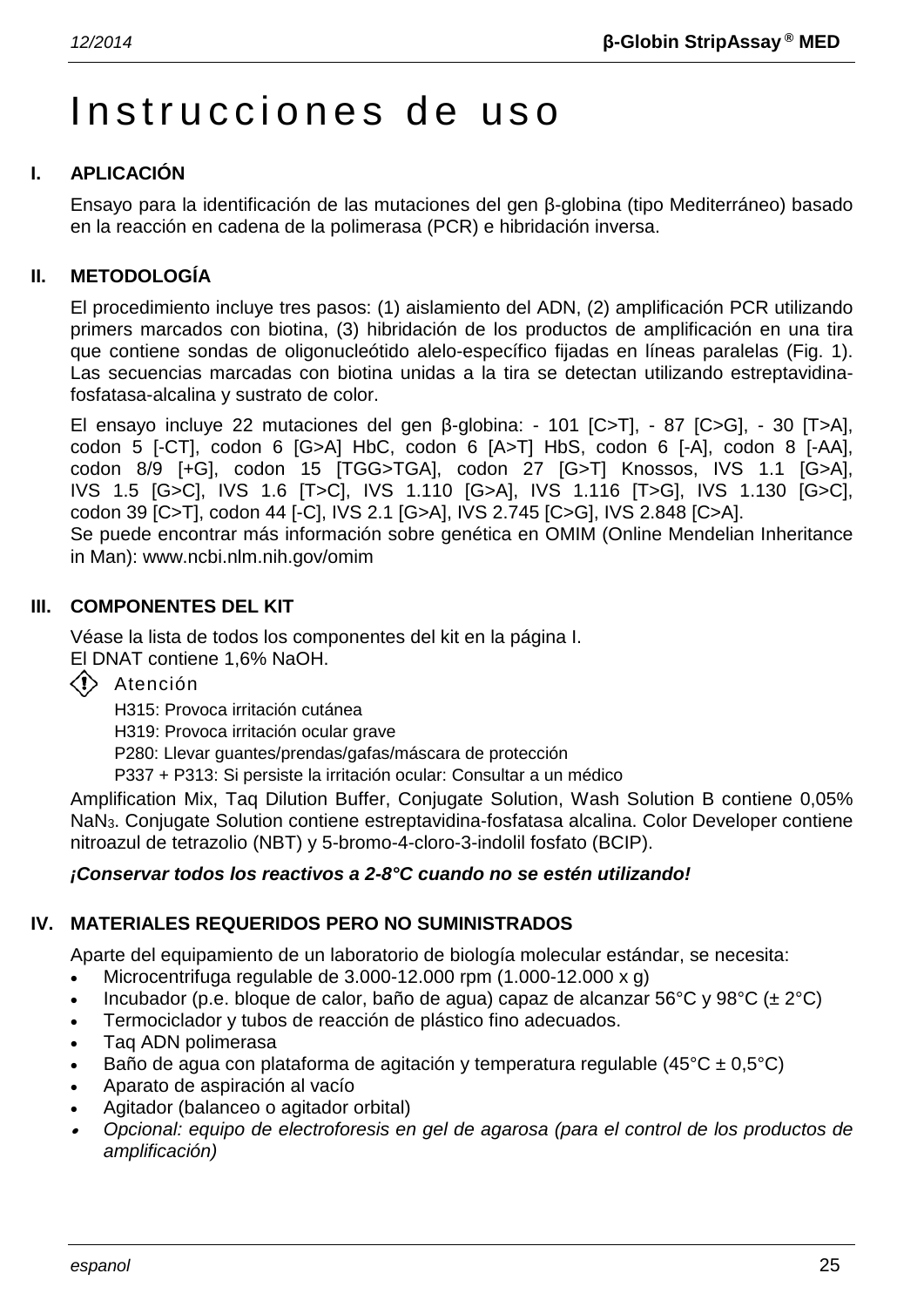# **V. PROCEDIMIENTO DEL ENSAYO**

#### **1. Aislamiento del ADN**

*Utilizar sangre fresca o congelada con EDTA o anticoagulante citrato; evitar sangre que contenga heparina.*

*No conservar la sangre durante más de tres días a temperatura ambiente o más de 1 semana a 2-8°C antes de utilizarla. La sangre que se ha mantenido congelada durante más de un año o que ha pasado más de tres ciclos de congelación-descongelación no se puede utilizar en este procedimiento.*

*Esperar a que las muestras de sangre alcancen la temperatura ambiente. Mezclar bien invirtiendo con cuidado los tubos de extracción de sangre varias veces. Repetir el proceso de mezclado cada vez que se vaya a extraer una alícuota de sangre.*

*Esperar a que la Lysis Solution y la GENxTRACT Resin alcancen la temperatura ambiente.*

- Pipetear **100 µl** de **sangre** en un microtubo de 1,5 ml con tapón de rosca.
- Añadir **1 ml** de la **Lysis Solution** , cerrar el tubo y mezclar invirtiéndolo varias veces.
- Dejar reposar durante **15 min.** a temperatura ambiente.
- Centrifugar durante **5 min.** a **3.000 rpm** (apox. 1.000 x g) en una microcentrífuga.
- Aspirar y desechar la parte superior (1 ml) del sobrenadante.
- Añadir **1 ml** de la **Lysis Solution**, cerrar el tubo y mezclar invirtiéndolo varias veces.
- Centrifugar durante **5 min.** a **12.000 rpm** (aprox. 12.000 x g) en una microcentrífuga.
- Aspirar y desechar el supernadante exceptuando aprox. 50 µl de un precipitado visible y esponjoso.
- Resuspender la GEN<sup>X</sup>TRACT Resin agitando el frasco.
- Añadir **200 µl** de **GENxTRACT Resin** al precipitado. Cerrar el tubo y mezclar en un agitador tipo vortex durante 10 seg.

*La GENxTRACT Resin sedimenta rápidamente. Repetir la resuspensión cada vez inmediatamente antes de aspirar otra alícuota.*

- Incubar durante **20 min.** a **56°C**. Mezclar en un agitador tipo vortex durante 10 seg.
- Incubar durante **10 min.** a **98°C**. Mezclar en un agitador tipo vortex durante 10 seg.
- Centrifugar durante **5 min.** a **12.000 rpm** en una microcentrífuga. Enfriar en hielo.

*El sobrenadante resultante contiene ADN adecuado para ser utilizado inmediatamente en la PCR. Para conservarlo de cara al futuro, el sobrenadante debería transferirse a un tubo nuevo y guardarse en un frigorífico (a 2-8°C hasta una semana) o en un congelador a -20°C.*

# **2. Amplificación** *In Vitro* **(PCR)**

*Conservar todos los reactivos PCR y el ADN en frío durante todo el proceso. Realizar todos los pasos hasta el inicio de la amplificación en hielo (0-4°C).*

- Preparar una dilución de trabajo fresca (0,2 U/µl) de **Taq ADN polimerasa** en **Taq Dilution Buffer** (tapón transparente).
- Preparar un tubo de reacción para cada muestra a amplificar. Colocar los tubos en hielo.
- Para cada muestra, preparar una mezcla de reacción PCR final en hielo:
	- **15 µl** de **Amplification Mix** (tapón amarillo) **5 µl** de **Taq ADN polimerasa diluida** (1U)
		- **5 µl** de **ADN**

*Si no se utilizan ADN preparado siguiendo el protocolo de aislamiento del kit (capítulo V/1), se recomienda utilizar un rango de concentración del ADN de 2-20 µg/ml (= 10-100 ng de ADN por reacción).*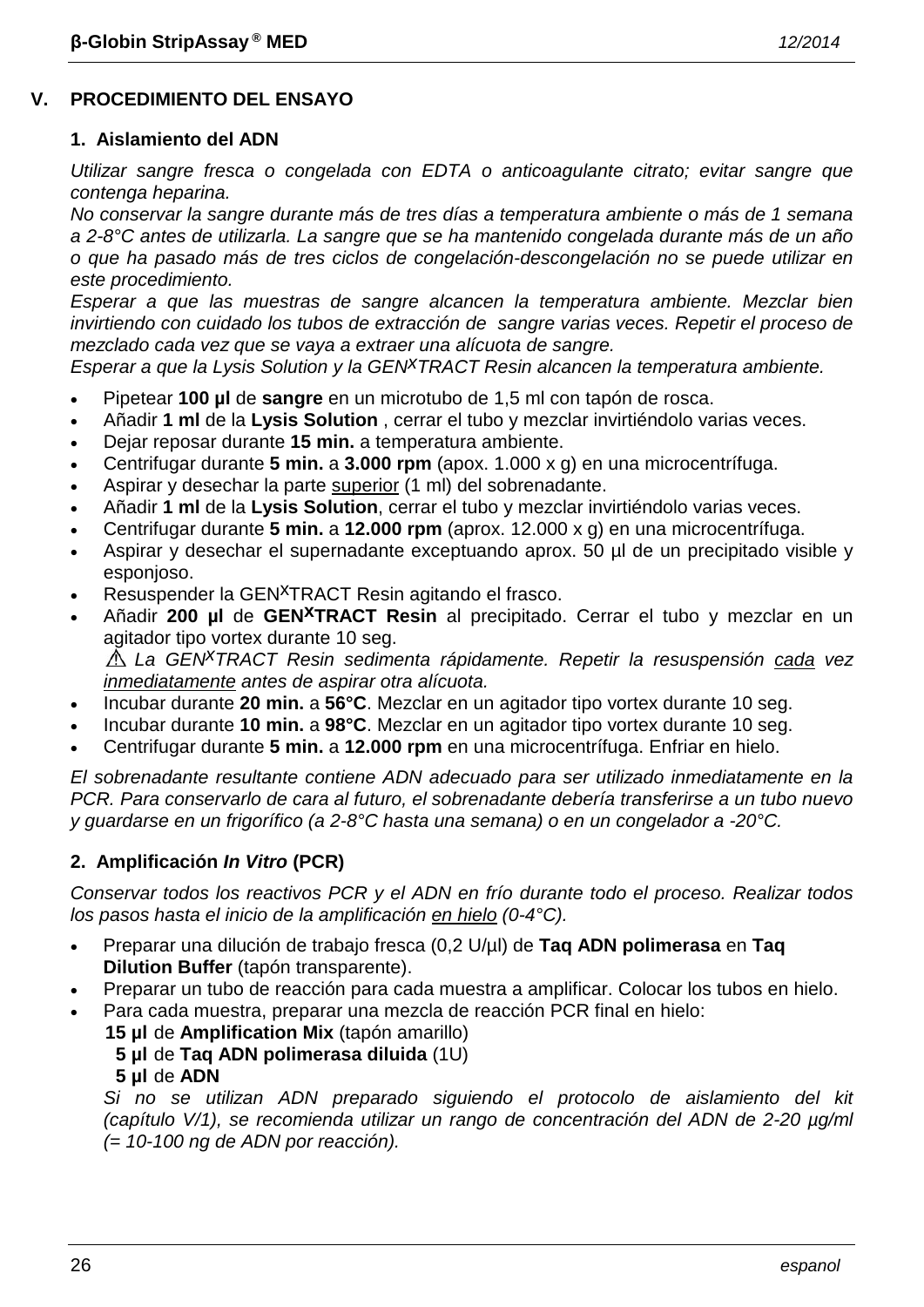- Tapar fuertemente los tubos. Precalentar el termociclador a 94°C.
- Introducir los tubos de reacción y ejecutar el siguiente programa de termociclado: Pre-PCR: 94°C/2 min.

Termociclado: 94°C/15 seg. - 58°C/30 seg. - 72°C/45 seg. (35 ciclos) Exensión final: 72°C/3 min.

*Conservar los productos de amplificación en hielo a 2-8°C para utilizarlos más adelante.*

*Opcional: Analizar los productos de amplificación mediante electroforesis en gel (p.e. 3% gel de agarosa).*

*Longitudes de fragmento: 310, 381, 755 bp*

# **3. Hibridación** (45°C; baño de agua con agitación)

*Ajustar el nivel de agua del baño a aprox. ½ de la altura de la Typing Tray.*

*Calentar el baño de agua a exactamente 45°C (± 0,5°C). Comprobar la temperatura del agua con un termómetro calibrado.*

*Precalentar el Hybridization Buffer y la Wash Solution A a 45°C. (Fijarse en que todos los precipitados formados a 2-8°C se disuelvan completamente.)*

*Esperar a que los Teststrips, el DNAT, la Conjugate Solution, la Wash Solution B y el Color Developer alcancen la temperatura ambiente. Preparar la/s Typing Tray/s.*

*Extraer un Teststrip para cada muestra utilizando unas pinzas limpias. (¡Tocar siempre los Teststrips con guantes!) Identificar los Teststrips fuera de las líneas marcadas con lápiz. (No utilizar bolígrafos, rotuladores etc.)*

- Pipetear **10 µl** de **DNAT** (tapón azul) en la esquina inferior de cada compartimento que se vaya a utilizar en las Typing Trays (un compartimento por muestra).
- Añadir **10 µl** del **producto de amplificación** sobre la gota correspondiente de DNAT. Mezclar bien con una pipeta. *(La solución permanecerá azul.)*
- Incubar durante **5 min.** a temperatura ambiente.
- Añadir **1 ml** de **Hybridization Buffer** (precalentado a 45°C) en cada compartimento. Agitar la Typing Tray con suavidad. *(Desaparecerá el color azul.)*
- Introducir los **Teststrips** con el lado marcado hacia arriba (¡líneas visibles!) en los compartimentos correspondientes. Sumergir completamente.
- Incubar durante **30 min.** a **45°C** en la plataforma de agitación del baño de agua. *Ajustar una frecuencia de agitación moderada (aprox. 50 rpm) para evitar derrames. Mantener cerrada la tapa del baño de agua para evitar variaciones en la temperatura.*
- Al final de la incubación, aspirar las soluciones de hibridación mediante aspiración al vacío.

*Hacerlo inmediatamente. No permitir que las tiras se sequen durante el proceso.*

# **4. Lavado riguroso** (45°C; baño de agua con agitación)

- Añadir **1 ml** de **Wash Solution A** (precalentada a 45°C). Lavar brevemente (10 seg.). Aspirar los líquidos mediante aspiración al vacío.
- Añadir **1 ml** de **Wash Solution A** (45°C).
- Incubar durante **15 min.** a **45°C** en el baño de agua con agitación. Aspirar los líquidos mediante aspiración al vacío.
- Añadir **1 ml** de **Wash Solution A** (45°C).
- Incubar durante **15 min.** a **45°C** en el baño de agua con agitación. Aspirar los líquidos mediante aspiración al vacío.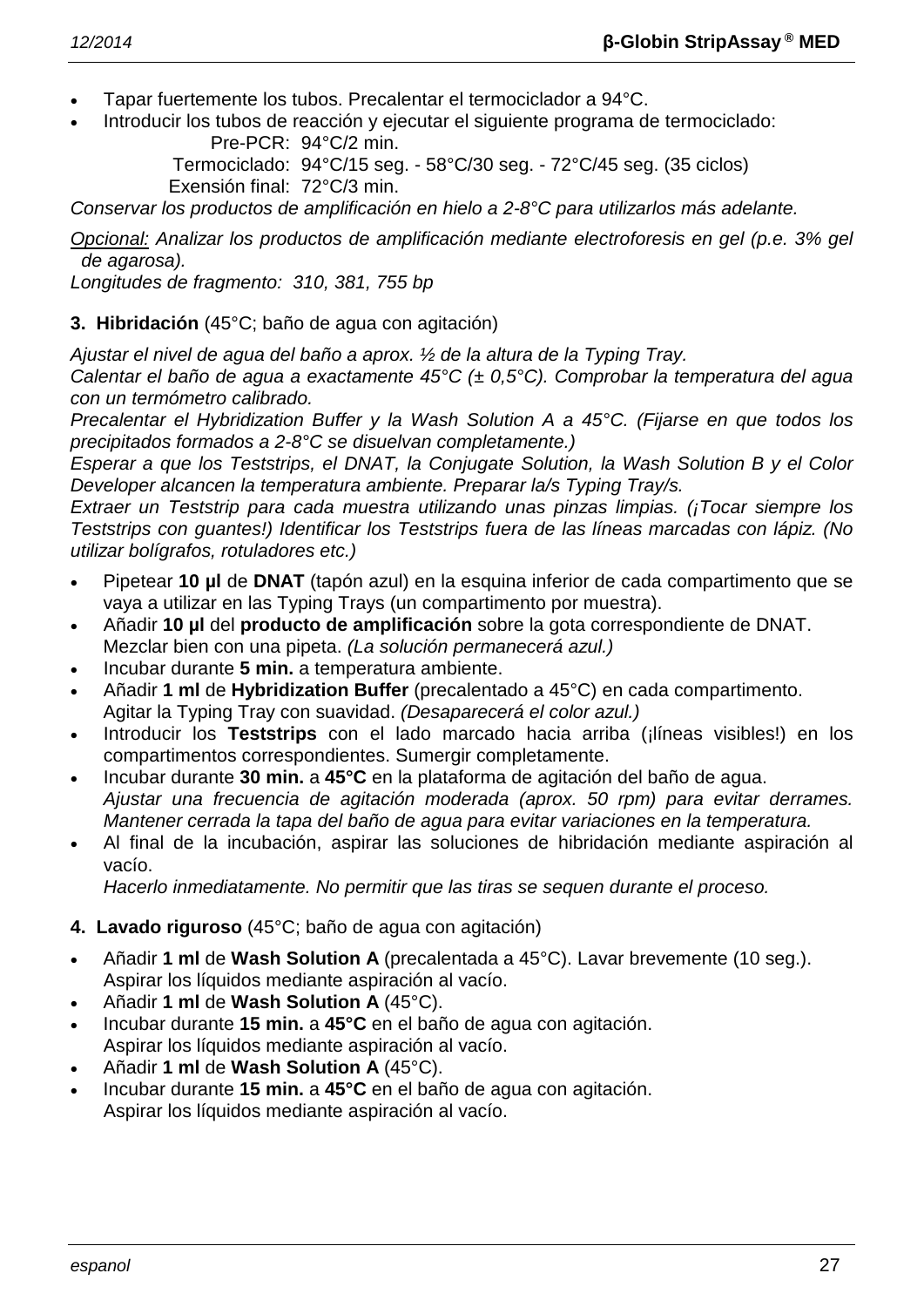- **5. Revelado del color** (temperatura ambiente)
- Añadir **1 ml** de **Conjugate Solution**.
- Incubar durante **15 min.** a **temperatura ambiente** en un agitador de balanceo u orbital. Aspirar los líquidos mediante aspiración al vacío.
- Añadir **1 ml** de **Wash Solution B**. Lavar brevemente (10 seg.). Aspirar los líquidos mediante aspiración al vacío.
- Añadir **1 ml** de **Wash Solution B**.
- Incubar durante **5 min.** a **temperatura ambiente** en un agitador de balanceo u orbital. Aspirar los líquidos mediante aspiración al vacío.
- Añadir **1 ml** de **Wash Solution B**.
- Incubar durante **5 min.** a **temperatura ambiente** en un agitador de balanceo u orbital. Aspirar los líquidos mediante aspiración al vacío.
- Añadir **1 ml** de **Color Developer**.
- Incubar durante **15 min.** a **temperatura ambiente** en la oscuridad en un agitador de balanceo u orbital.
- *Si se produce una reacción positiva, aparecerá un color morado.*
- Lavar varias veces los Teststrips con agua destilada. Dejar que los Teststrips se sequen en oscuridad sobre papel absorbente. *No exponer los Teststrips a una luz intensa después del revelado del color.*

# **VI. INTERPRETACIÓN DE LOS RESULTADOS**

El genotipo de la muestra se determina utilizando el « CollectorTM » suministrada.

Colocar el Teststrip procesado dentro de uno de los campos diseñados, alinearla con el dibujo esquemático utilizando la línea roja (arriba) y la línea verde (abajo), y pegarla con cinta adhesiva.

Una reacción positiva de la línea de Control superior indica el funcionamiento correcto de la Conjugate Solution y del Color Developer. Esta línea siempre debería dar positivo.

Para cada posición polimórfica, se debería obtener uno de los siguientes patrones de bandas: *Nota: Las intensidades de las bandas positivas pueden variar. Esto no tiene ningún significado para los resultados.*



|            | banda « wild type » | banda « mutant » | genotipo           |
|------------|---------------------|------------------|--------------------|
| <b>NOR</b> | positivo            | negativo         | normal             |
| HET        | positivo            | positivo         | heterocigoto       |
| <b>HOM</b> | negativo            | positivo         | homocigoto mutante |

Véanse los ejemplos sobre los resultados del StripAssay de la página III (Fig. 3).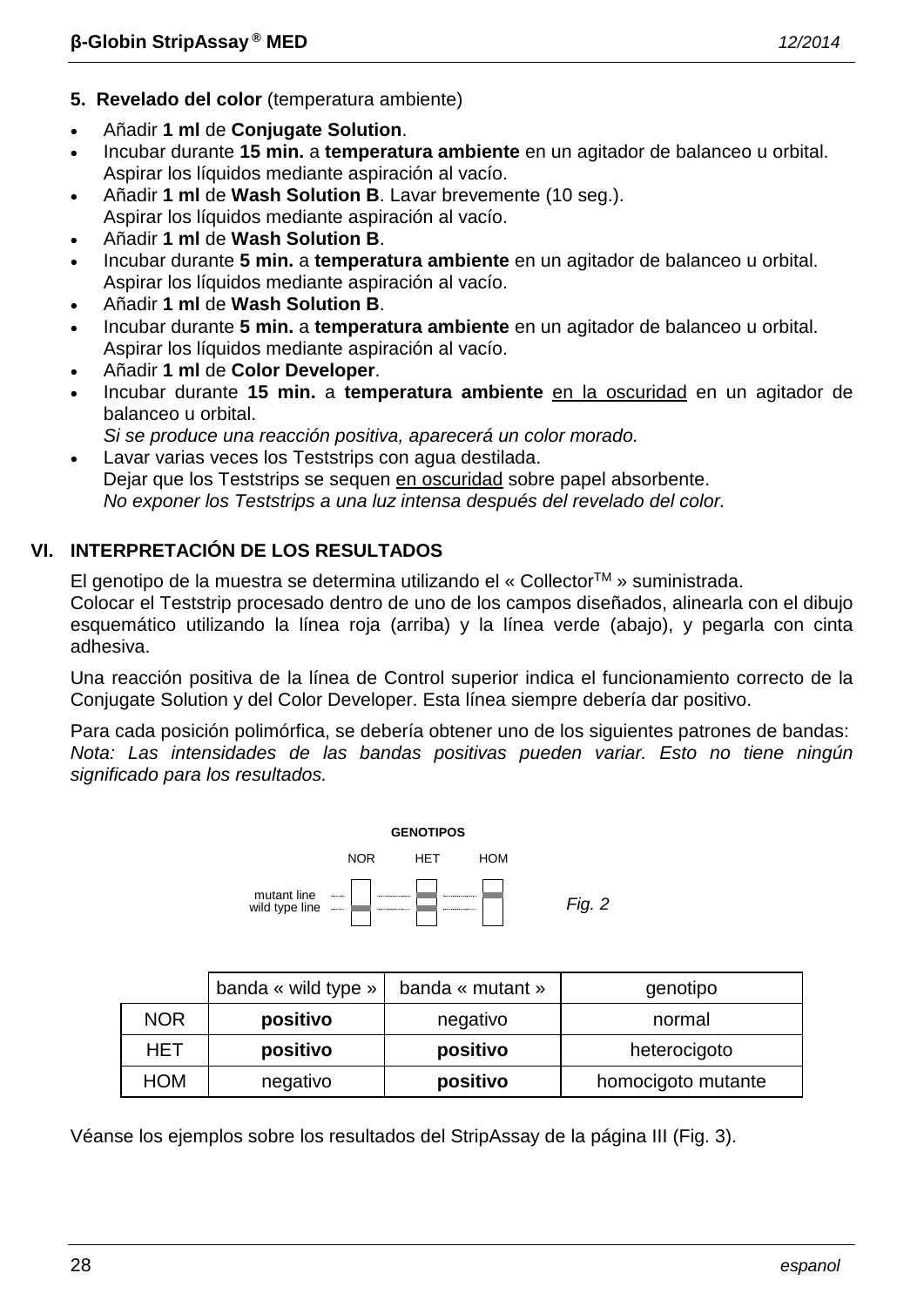Algunas de las mutaciones incluidas en el kit β-Globin StripAssay ® MED están localizadas en unos pocos nucleótidos del gen β-globina. En las Teststrips, estas mutaciones están representadas por una sonda « wild type » común, de modo que las 22 mutaciones están cubiertas solamente por 13 sondas « wild type ».

| línea | sonda « wild type »      | mutación                                       |
|-------|--------------------------|------------------------------------------------|
| 23    | $-101a - 87$             | $-101, -87$                                    |
| 24    | $-30$                    | $-30$                                          |
| 25    | codon 5 a 9              | codon 5, HbC, HbS, codon 6, codon 8, codon 8/9 |
| 26    | codon 15                 | codon 15                                       |
| 27    | codon 27                 | codon 27                                       |
| 28    | <b>IVS 1.1 a IVS 1.6</b> | IVS 1.1, IVS 1.5, IVS 1.6                      |
| 29    | IVS 1.110 a IVS 1.116    | IVS 1.110, IVS 1.116                           |
| 30    | <b>IVS 1.130</b>         | <b>IVS 1.130</b>                               |
| 31    | codon 39                 | codon 39                                       |
| 32    | codon 44                 | codon 44                                       |
| 33    | <b>IVS 2.1</b>           | <b>IVS 2.1</b>                                 |
| 34    | <b>IVS 2.745</b>         | <b>IVS 2.745</b>                               |
| 35    | <b>IVS 2.848</b>         | <b>IVS 2.848</b>                               |

Las muestras que sean heterocigotas compuestas para dos de estas mutaciones (p.e. HbC + HbS) carecerán de la banda « wild type » común (véase el ejemplo J, página III).

Se pueden encontrar consejos sobre los problemas que pueden surgir poniéndose en contacto con ViennaLab a través del distribuidor local o directamente en la dirección facilitada en la página I.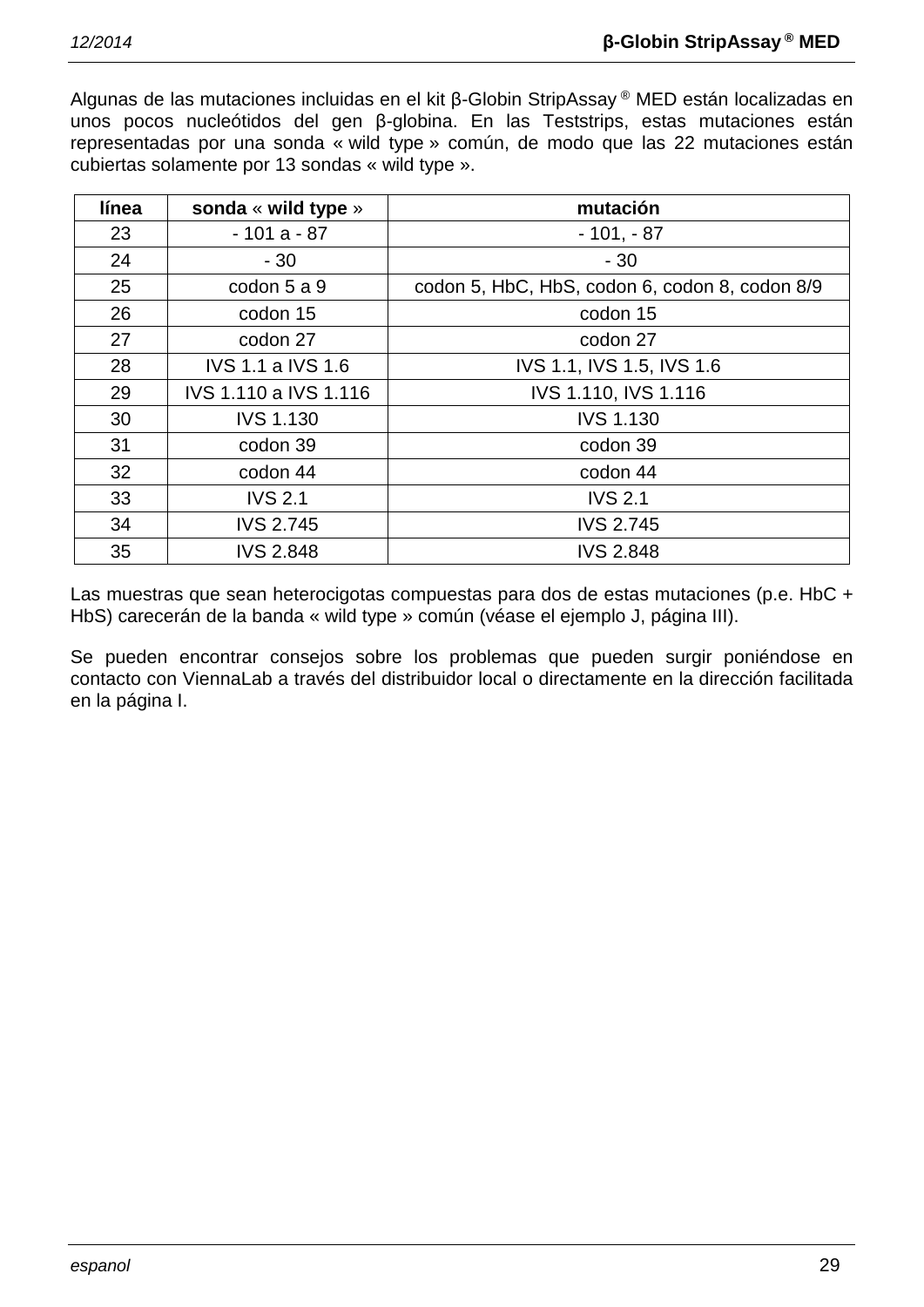- Para obtener resultados fiables, es preciso entender perfectamente el procedimiento aquí resumido, así como disponer de un equipo y técnicas de laboratorio precisos. El uso del StripAssay para diagnóstico humano in vitro debe estar limitado al personal adecuadamente formado y experimentado.
- No utilizar los componentes del StripAssay pasada la fecha de caducidad impresa en el exterior de la caja. No mezclar reactivos pertenecientes a lotes diferentes.
- Evitar la contaminación microbiana y la contaminación cruzada de los reactivos o de las muestras utilizando puntas de pipetas estériles y desechables durante todo el proceso. No intercambiar los tapones de los frascos.
- La línea de control de cada Teststrip permite realizar un control del rendimiento del sistema de detección cromógena. Para monitorizar y validar la especificidad de los pasos de hibridación y lavado, se deberían incluir controles de genotipos conocidos cada dvez que se realizaran estudios genéticos.

# **VIII. SEGURIDAD**

- No beber, comer, fumar o utilizar productos cosméticos en las áreas de trabajo designadas. Llevar ropa de laboratorio y guantes desechables mientras se manipulan las muestras y los reactivos del kit. Lavarse bien las manos al finalizar.
- Manipular las muestras como si fueran capaces de transmitir agentes infecciosos. Limpiar y desinfectar a fondo todos los materiales y superficies que hayan entrado en contacto con las muestras. Eliminar todos los residuos asociados a las muestras clínicas en un contenedor para residuos biológicos potencialmente peligrosos.
- Evitar el contacto del DNAT con la piel, los ojos o las membranas mucosas. Si se produce el contacto, lavar inmediatamente con mucha agua. En caso de derrame, diluir con agua antes de secar el área afectada con un trapo.
- Seguir la normativa de seguridad medioambiental local y estatal vigente.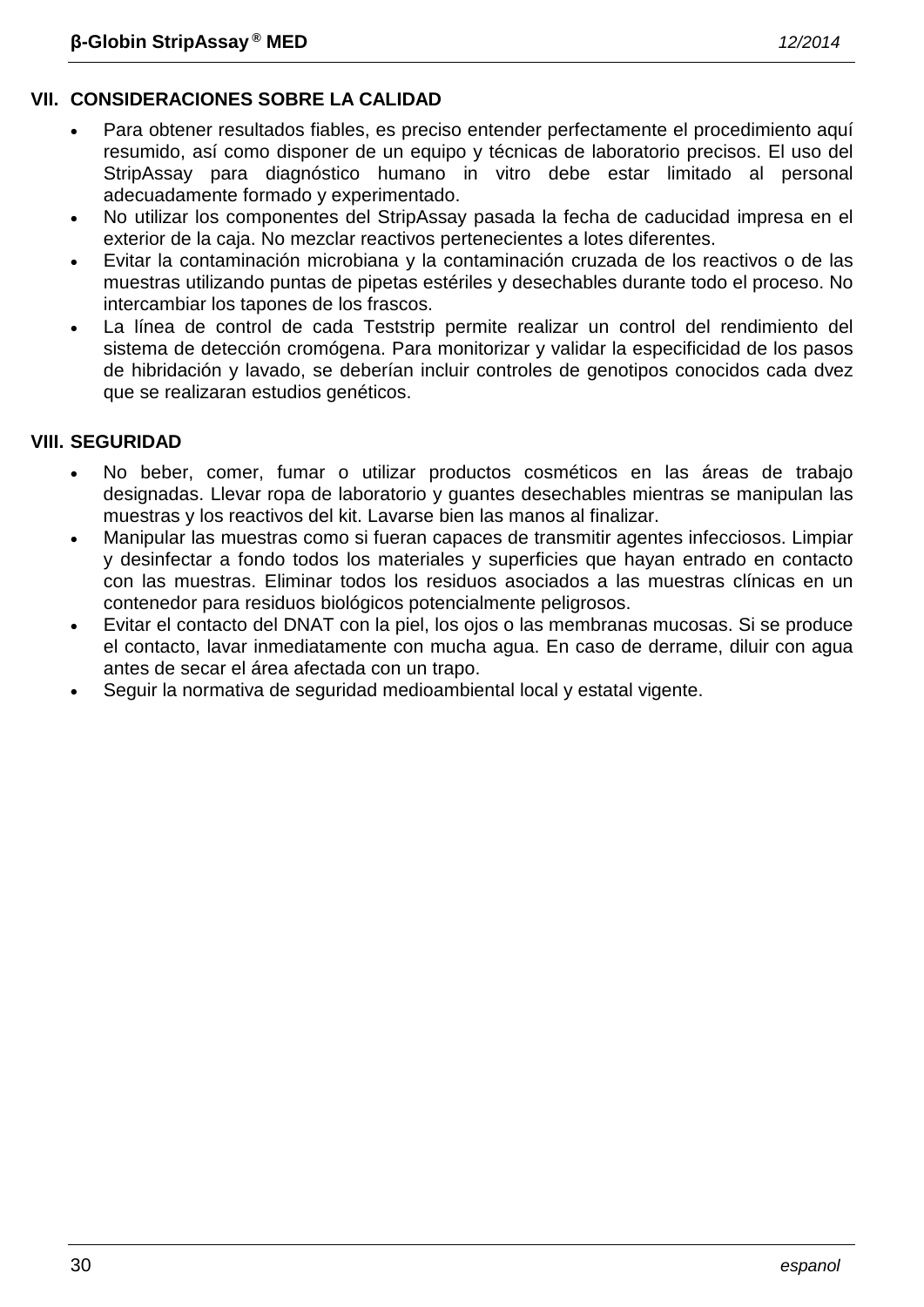# Instruções de utiliz ação

# **I. UTILIZAÇÃO PREVISTA**

Ensaio para a detecção de mutações no gene β-globina (tipo Mediterranean) baseado na reacção em cadeia da polimerase (PCR) e hibridação reversa.

#### **II. METHODOLOGY**

O procedimento incluí três passos: (1) isolamento do DNA, (2) amplificação por PCR utilizando *primers* biotinilados, (3) hibridação de produtos de amplificação numa tira de teste com sondas oligonucleotidicas específicas de alelo num *array* de linhas paralelas (Fig. 1). As sequências biotiniladas ligadas são detectadas usando fosfatase alcalina-estreptavidina e substratos de cor.

O ensaio engloba 22 mutações da β-globina: - 101 [C>T], - 87 [C>G], - 30 [T>A], codon 5 [-CT], codon 6 [G>A] HbC, codon 6 [A>T] HbS, codon 6 [-A], codon 8 [-AA], codon 8/9 [+G], codon 15 [TGG>TGA], codon 27 [G>T] Knossos, IVS 1.1 [G>A], IVS 1.5 [G>C], IVS 1.6 [T>C], IVS 1.110 [G>A], IVS 1.116 [T>G], IVS 1.130 [G>C], codon 39 [C>T], codon 44 [-C], IVS 2.1 [G>A], IVS 2.745 [C>G], IVS 2.848 [C>A]. Masi informação genética está disponível na OMIM (Online Mendelian Inheritance in Man): www.ncbi.nlm.nih.gov/omim

#### **III. COMPONENTES DO KIT**

Ver lista de todos os components do kit na página I. DNAT contém 1.6% NaOH.

 $\langle \cdot \rangle$  Atenção

H315: Provoca irritação cutânea

H319: Provoca irritação ocular grave

P280: Usar luvas de protecção/vestuário de protecção/protecção ocular/protecção facial

P337 + P313: Caso a irritação ocular persista: consulte um médico

Amplification Mix, Taq Dilution Buffer, Conjugate Solution, Wash solution B contém 0.05% NaN3. Conjugate Solution contém fosfatase alcalina-estreptavidina. Color Developer contém Nitroazul de tetrazólio (NBT) e 5-bromo-4-cloro-3-indolil fosfato (BCIP).

#### *Conserve todos os reagentes a 2-8°C quando não estiverem a ser utilizados !*

# **IV. MATERIAIS NECESSÁRIOS MAS NÃO FORNECIDOS**

Adicionalmente ao material padrão do laboratório de biologia molecular, é necessário:

- Microcentrífuga ajustável com capacidade para 3,000-12,000 rpm (1,000-12,000 x g)
- Incubadora (ex. bloco de aquecimento, banho de água) de 56°C e 98°C (± 2°C)
- Aparelho de termociclos e tubos adequados de paredes de plástico finas/tiras
- Taq DNA polimerase
- Banho de água com plataforma de agitação e temperatura ajustável (45°C ± 0.5°C)
- Aparelho de aspiração de vácuo
- Agitador (de leito ou orbital)
- • *Opcional: equipamento de electroforese em gel de agarose (para controlo dos produtos da amplificação)*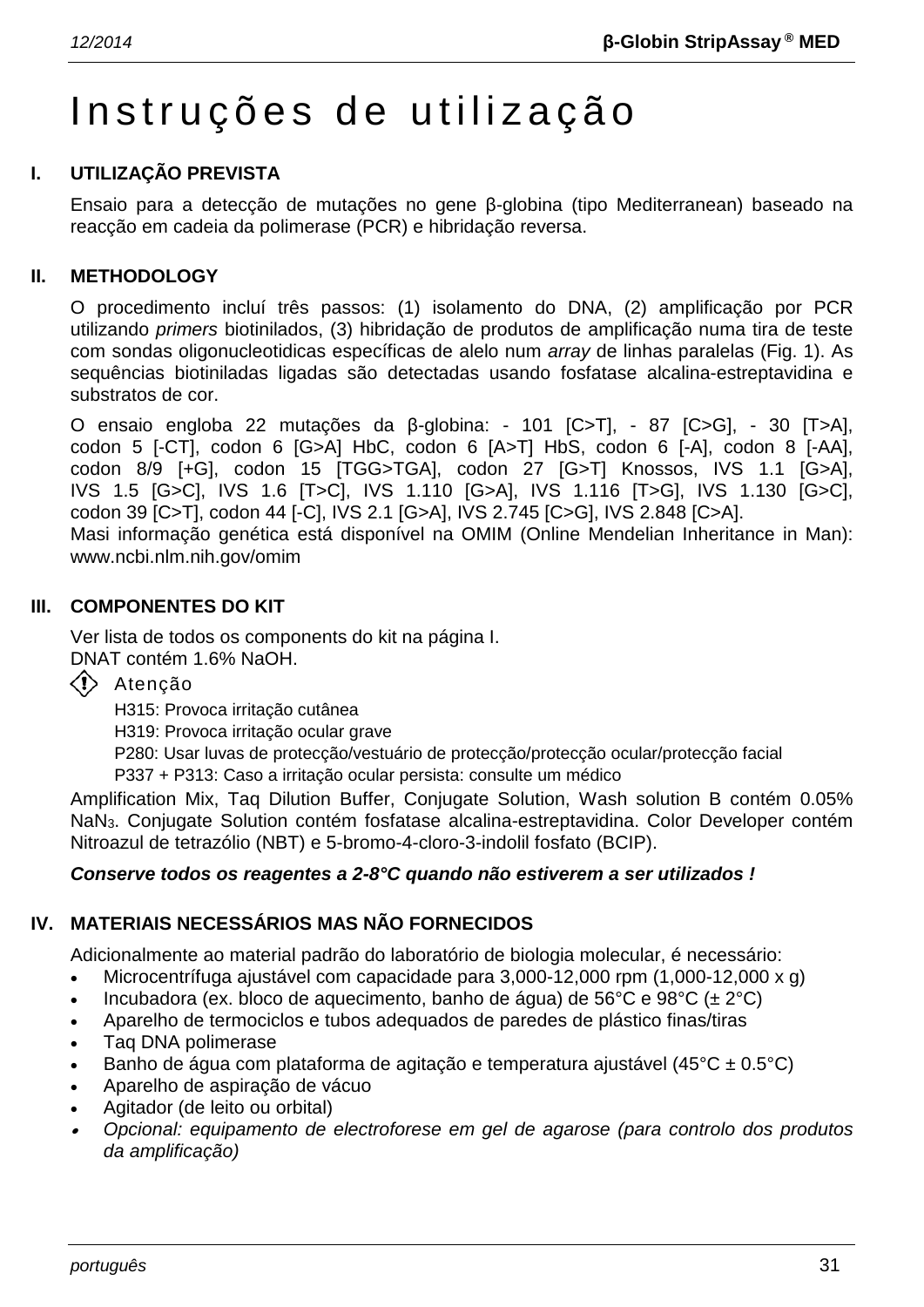# **V. PROCEDIMENTO DO ENSAIO**

#### **1. Isolamento do DNA**

*Utilize sangue fresco ou congelado com EDTA ou anticoagulante citrato; evite sangue com heparina.*

*Não conserve o sangue durante mais do que 3 dias à temperatura ambiente ou mais do que uma semana a 2-8°C antes de utilizar. O sangue que foi mantido congelado durante mais do que um ano, ou que esteve sujeito a mais do que três ciclos de congelação/descongelação é inapropriado para ser utilizado neste procedimento.*

*Deixe as amostras estabilizar à temperatura ambiente. Misture bem invertendo cuidadosamente, várias vezes, os tubos de sangue. Repita a mistura cada vez, antes de retirar uma aliquota do sangue.*

*Deixe que a Lysis Solution e a GENxTRACT Resin estabilizem à temperatura ambiente.*

- Pipete **100 µl** da **amostra de sangue** para um microtubo de 1.5 ml com tampa de enroscar.
- Adicione **1 ml** da **Lysis Solution**, feche o tubo e misture várias vezes por inversão.
- Deixe estabilizar **15 min.** à temperatura ambiente.
- Centrifugue **5 min.** a **3,000 rpm** (aprox. 1,000 x g) numa microcentrifuga.
- Remova e rejeite a porção de cima (topo) 1 ml de sobrenadante.
- Adicione **1 ml** de **Lysis Solution**, feche o tubo e misture várias vezes por inversão.
- Centrifugue **5 min.** a **12,000 rpm** (aprox. 12,000 x g) numa microcentrifuga.
- Remova e rejeite o sobrenadante excepto aprox. 50 µl de um pellet suave e vísivel.
- Resuspenda a GEN<sup>X</sup>TRACT Resin por rotação insistente do recipiente.
- Adicione **200 µl** da **GENxTRACT Resin** ao pellet. Feche o tubo e agite no vortex 10 seg. *A GENxTRACT Resin sedimenta rapidamente. Repita a resuspensão de cada vez e imediatamente antes de remover outra aliquota.*
- Incube **20 min.** a **56°C**. Agite no vortex 10 seg.
- Incube **10 min.** a **98°C**. Agite no vortex 10 seg.
- Centrifugue **5 min.** a **12,000 rpm** numa microcentrifuga. Arrefeça no gelo.

*O sobrenadante resultante contém um template de DNA adequado para uso imediato em PCR. Para manter conservado, o sobrenadante deve ser transferido para um tubo novo arrefecido e manter a refrigeração (2-8°C; até uma semana) ou congelado a -20°C.*

# **2. Amplificação** *In Vitro* **(PCR)**

*Mantenha todos os reagentes de PCR e os templates de DNA sempre refrigerados ao longo do procedimento. Realize todos os passos até ao inicio do programa de termociclos em gelo (0-4°C).*

- Prepare uma diluição de trabalho nova (0.2 U/µl) de **Taq DNA polimerase** no **Taq Dilution Buffer** (tampa transparente).
- Prepare um tubo de reacção para cada amostra a ser amplificada. Coloque os tubos no gelo.
- Para cada amostra prepare a mistura de reacção final de PCR no gelo:

**15 µl Amplification Mix** (tampa amarela)

# **5 µl Taq DNA polimerase diluida** (1U)

#### **5 µl template de DNA**

*Se os templates de DNA utilizados não foram preparados de acordo com o protocolo do kit de isolamento (capítulo V/1), é recomendada a utilização de um intervalo de concentração de DNA de 2-20 µg/ml (= 10-100 ng DNA por reacção).*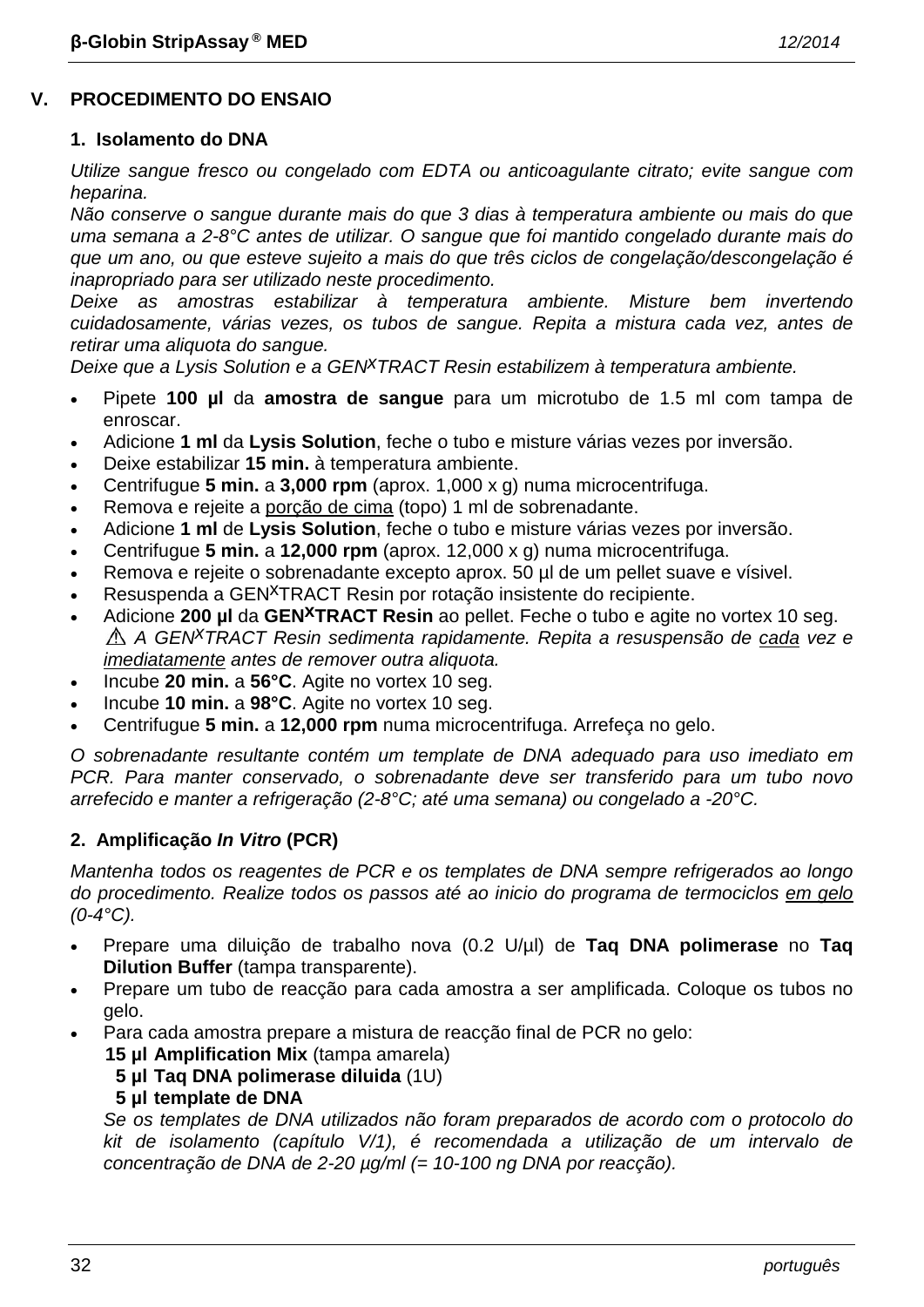- Coloque bem as tampas nos tubos. Pré-aqueça o aparelho de termociclos a 94°C.
- Insira os tubos de reacção e ponha a funcionar o seguinte programa de termociclos: pré-PCR: 94°C/2 min.

termociclos: 94°C/15 seg. - 58°C/30 seg. - 72°C/45 seg. (35 ciclos) extensão final: 72°C/3 min.

*Conserve os produtos de amplificação no gelo ou a 2-8°C para utilização futura.*

*Opcional: Analise os produtos de amplificação por electroforese em gel de agarose (ex. gel de agarose a 3%).*

*Comprimentos dos fragmentos: 310, 381, 755 bp*

# **3. Hibridação** (45°C; banho de água com agitação)

*Ajuste o nível de água no banho até aprox. ½ da altura do Typing Tray.*

*Aqueça banho de água a exactamente 45°C (± 0.5°C). Verifique a temperatura da água com termómetro calibrado*

*Pré-aqueça o Hybridization Buffer e a Wash Solution A a 45°C. (Tenha atenção, que todos os precipitados formados a 2-8°C sejam completamente dissolvidos.)*

*Deixe que as Teststrips, DNAT, Conjugate Solution, Wash Solution B e o Color Developer estabilizem à temperatura ambiente. Prepare o Typing Tray(s).*

*Remova uma Teststrip para cada amostra usando uma pinça limpa. (Toque nas Teststrips apenas com luvas!). Identifique as Teststrips fora das zonas marcadas com um lápis. (Não utilize esferográficas, marcadores, etc)*

- Pipete **10 µl DNAT** (tampa azul) para o canto inferior de cada pista a ser utilizada nos Typing Trays (uma pista por amostra).
- Adicione **10 µl** de **produto de amplificação** à gota correspondente de DNAT. Misture bem com pipeta. *(A solução deverá permanecer azul.)*
- Deixe em repouso durante **5 min.** à temperatura ambiente.
- Adicione **1 ml** de **Hybridization Buffer** (pré-aquecido a 45°C) em cada pista. Agite o tabuleiro (tray) cuidadosamente. *(A cor azul vai desaparecer.)*
- Insira **Teststrips** com os lados marcados para cima (linhas vísiveis!) nas pistas respectivas. Submerja completamente.
- Incube **30 min.** a **45°C** na plataforma de agitação do banho de água. *Programe uma velocidade de agitação moderada (aprox. 50 rpm) para evitar salpicos. Mantenha a tampa do banho fechada para evitar variações de temperatura.*
- No final da incubação remova as soluções de hibridação por aspiração de vácuo. *Continue imediatamente. Não deixe que as Teststrips sequem durante todo o procedimento.*

# **4. Lavagem de estringência** (45°C; banho de água com agitação)

- Adicione **1 ml** de **Wash Solution A** (pré-aquecido a 45°C). Lave ligeiramente (10 seg.). Remova os liquidos por aspiração de vácuo.
- Adicione **1 ml** de **Wash Solution A** (45°C).
- Incube **15 min.** a **45°C** no banho de água com agitação. Remova os liquidos por aspiração de vácuo.
- Adicione **1 ml** de **Wash Solution A** (45°C).
- Incube **15 min.** a **45°C** no banho de água com agitação. Remova os liquidos por aspiração de vácuo.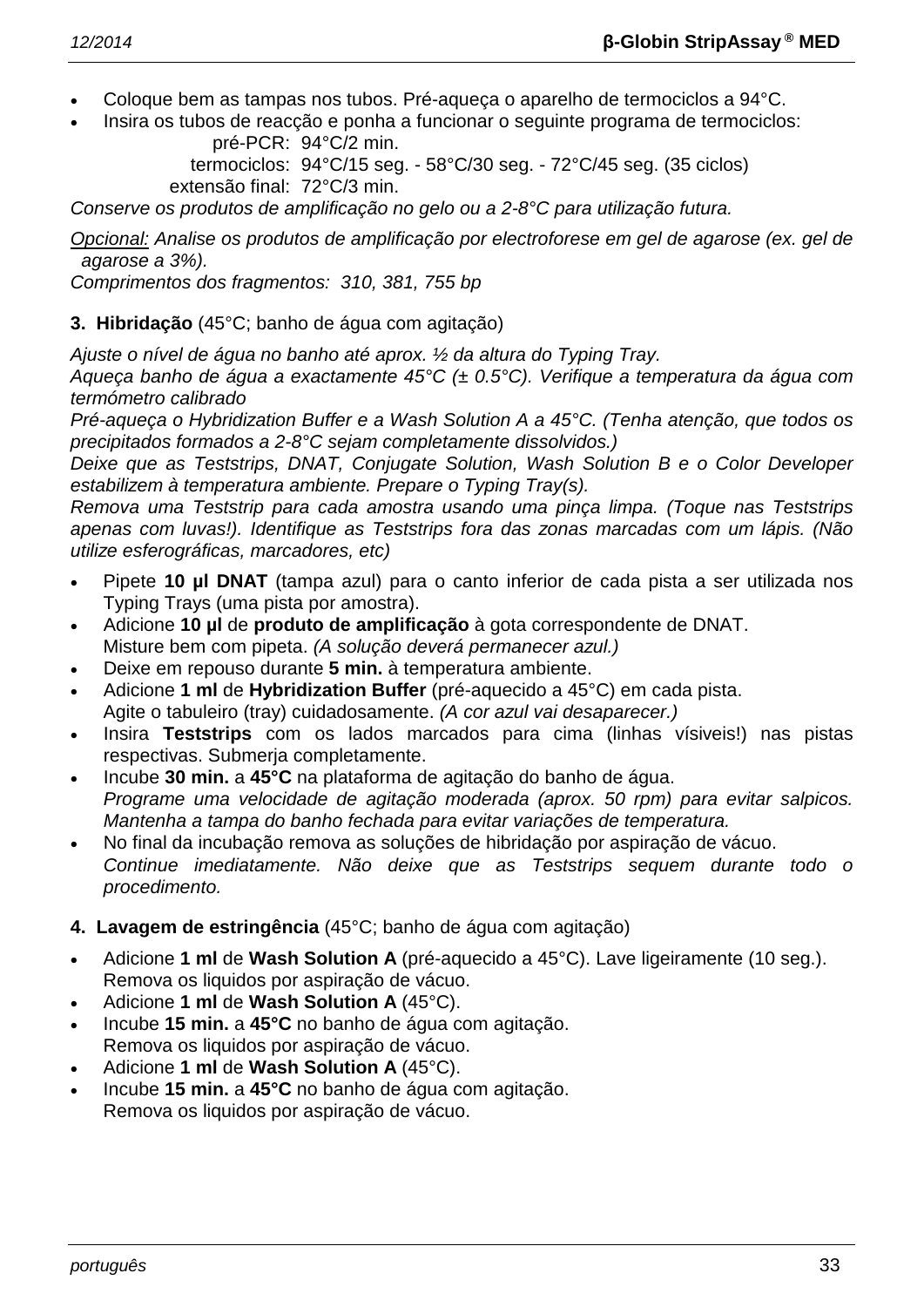- **5. Desenvolvimento de cor** (temperatura ambiente)
- Adicione **1 ml** de **Conjugate Solution**.
- Incube **15 min.** à **temperatura ambiente** num leito com agitação ou agitador orbital. Remova os liquidos por aspiração de vácuo.
- Adicione **1 ml** de **Wash Solution B**. Lave ligeiramente (10 seg.). Remova os liquidos por aspiração de vácuo.
- Adicione **1 ml** de **Wash Solution B**.
- Incube **5 min.** à **temperatura ambiente** num leito com agitação ou agitador orbital. Remova os liquidos por aspiração de vácuo.
- Adicione **1 ml** de **Wash Solution B**.
- Incube **5 min.** à **temperatura ambiente** num leito com agitação ou agitador orbital. Remova os liquidos por aspiração de vácuo.
- Adicione **1 ml** de **Color Developer**.
- Incube **15 min.** à **temperatura ambiente** no escuro num leito com agitação ou agitador orbital.
- *Vai surgir uma coloração púrpura depois da reacção positiva.*
- Lave várias vezes as Teststrips com água destilada. Deixe que as tiras sequem no escuro em papel absorvente. *Não exponha a luz intensa as Teststrips depois do Desenvolvimento de cor.*

# **VI. INTERPRETAÇÃO DOS RESULTADOS**

O genótipo da amostra é determinado usando a folha Collector<sup>™</sup> inclusa.

Coloque a Teststrip processada num dos campos designados, alinhe-a ao desenho esquemático usando a linha marcadora vermelha (topo) e a linha marcadora verde (fundo), e cole-a com fita adesiva.

Uma reacção positiva da linha de controlo mais acima indica o funcionamento correcto da Conjugate Solution e do Color Developer. Esta linha deve sempre colorir-se de modo positivo.

Para cada posição polimórfica, um dos segunites padrões de coloração deve ser obtido: *Nota: As intensidades de coloração das linhas positivas podem variar. Tal não tem significado para o resultado.*



|            | linha « wild type » | linha « mutant » | genótipo             |
|------------|---------------------|------------------|----------------------|
| <b>NOR</b> | positivo            | negativo         | normal               |
| HET        | positivo            | positivo         | heterozigótico       |
| HOM        | negativo            | positivo         | mutante homozigótico |

Ver exemplos do resultados das StripAssay na página III (Fig. 3).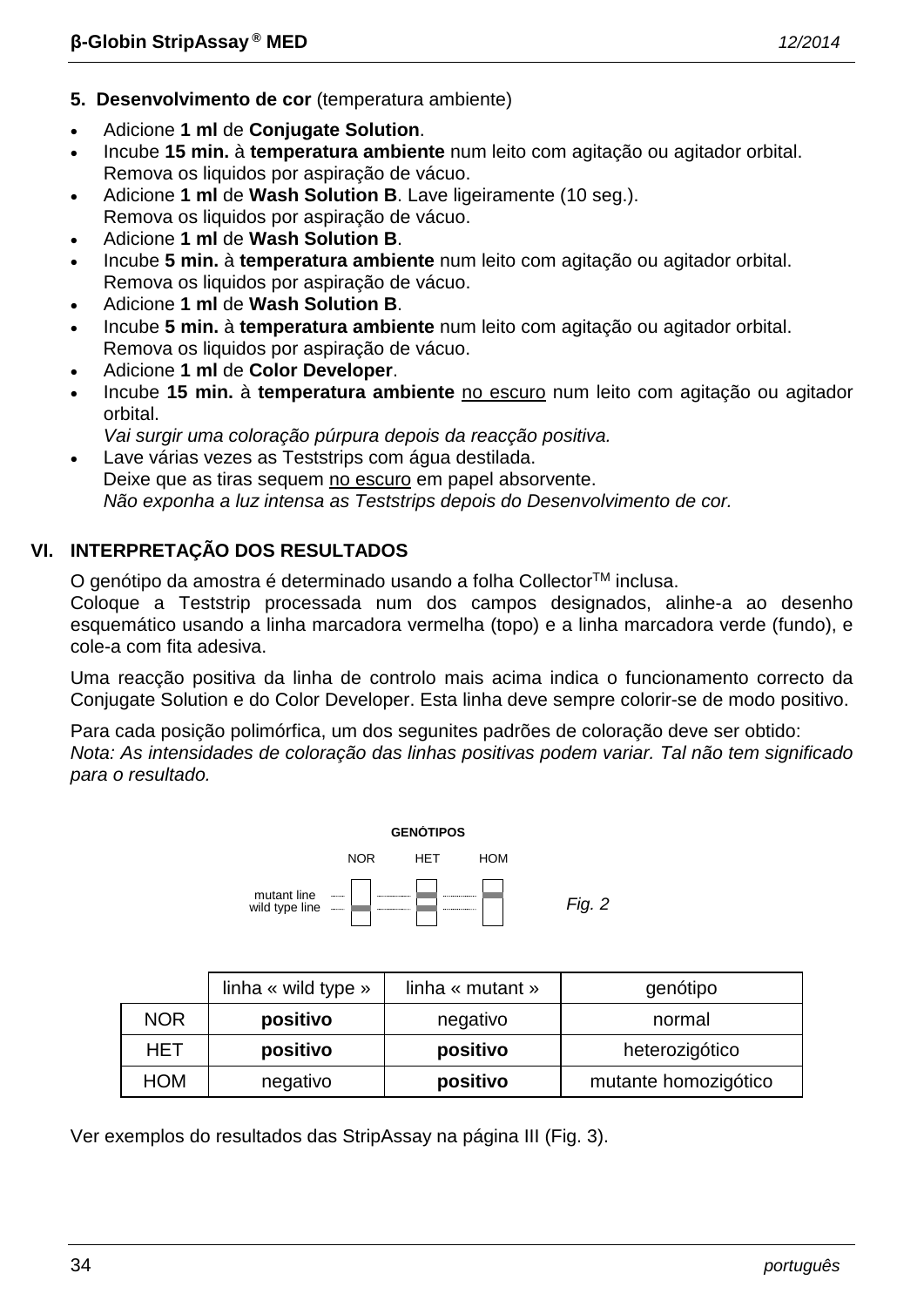Agumas das mutações englobadas pelo β-Globin StripAssay ® MED localizam-se em poucos e determinados nucleotidos do gene β-globina. Nas Teststrips estes estão representados por uma sonda « wild type » comum, para que as 22 mutações sejam cobertas apenas por 13 sondas « wild type ».

| linha | sonda « wild type »      | mutação                                        |
|-------|--------------------------|------------------------------------------------|
| 23    | $-101a - 87$             | $-101, -87$                                    |
| 24    | $-30$                    | $-30$                                          |
| 25    | codon 5 a 9              | codon 5, HbC, HbS, codon 6, codon 8, codon 8/9 |
| 26    | codon 15                 | codon 15                                       |
| 27    | codon 27                 | codon 27                                       |
| 28    | <b>IVS 1.1 a IVS 1.6</b> | IVS 1.1, IVS 1.5, IVS 1.6                      |
| 29    | IVS 1.110 a IVS 1.116    | IVS 1.110, IVS 1.116                           |
| 30    | <b>IVS 1.130</b>         | <b>IVS 1.130</b>                               |
| 31    | codon 39                 | codon 39                                       |
| 32    | codon 44                 | codon 44                                       |
| 33    | <b>IVS 2.1</b>           | <b>IVS 2.1</b>                                 |
| 34    | <b>IVS 2.745</b>         | <b>IVS 2.745</b>                               |
| 35    | <b>IVS 2.848</b>         | <b>IVS 2.848</b>                               |

As amostras que são compostos heterozigóticos para duas destas mutações (ex. HbC + HbS) não terão o sinal comum de « wild type » (ver exemplo J, página III).

Conselhos para resolução rápida de problemas podem ser obtidos por contacto com a ViennaLab através do distribuidor local ou por contacto directo para o endereço disponibilizado na página I.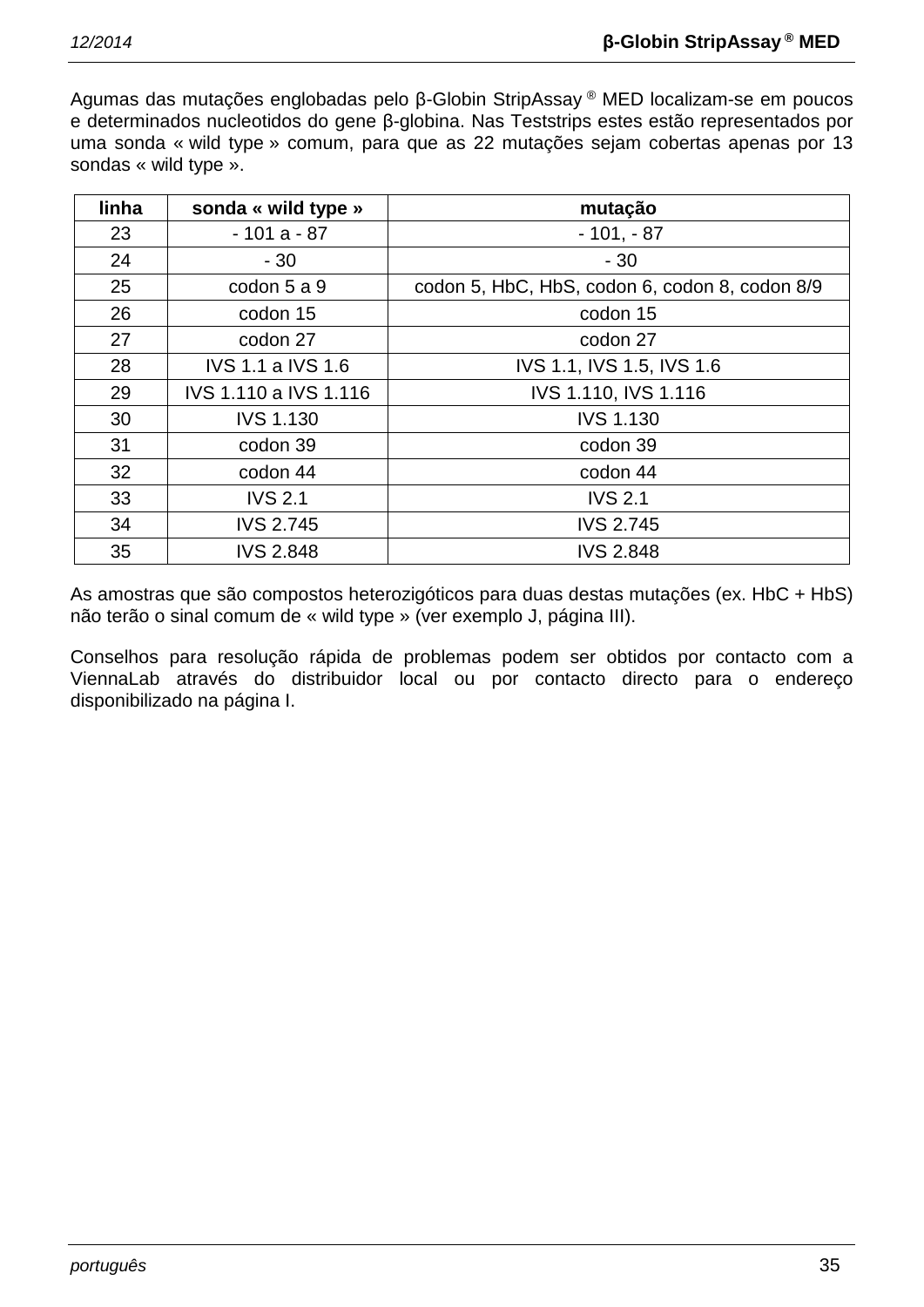- O entendimento detalhado do procedimento aqui explicado, e equipamento de laboratório e técnicas precisas, são necessárias para obter resultados fiáveis. Utilização do StripAssay para diagnóstico *in vitro* humano deve ser restrito a pessoal com o treino adequado.
- Não utilize componentes do StripAssay depois do prazo de validade ter expirado. O prazo de validade está impresso na parte exterior da caixa do kit. Não misture reagentes de lotes diferentes.
- Evite a contaminação microbiana e a contaminação cruzada de reagentes ou amostras pela utilização de pontas de pipetas estéreis e descartáveis, ao longo do procedimento. Não troque as tampas dos recipientes.
- A linha Control imobilizada em cada Teststrip permite um controlo do desempenho do sistema de detecção cromogénica. Para monitorizar e validar a especificidade dos passos de hibridação e lavagem, devem ser incluídos DNA's de controlo de um genótipo conhecido, em cada experiência individualizada.

# **VIII. SEGURANÇA**

- Não beba, coma, fume, ou aplique cosméticos na área de trabalho. Utilize batas de laboratório e luvas descartáveis quando mnanipular as amostras e os reagentes do kit. A seguir, lave as mãos cuidadosamente.
- Manipule as amostras como potencialmente infecciosas. Lave e desinfecte cuidadosamente todos os materiais e superfícies que estiveram em contacto com as amostras. Rejeite todos os resíduos associados a amostras clínicas para um contentor de material bioperigoso.
- Evite o contacto do DNAT com a pele, olhos, ou membranas mucosas. Se ocorrer contacto, Lave imediatamente com abundante quantidade de água. Se houver salpicos, dilua com água antes de secar.
- Adira a todos os regualmentos locais e federais de segurança e ambientais que possam ser aplicáveis.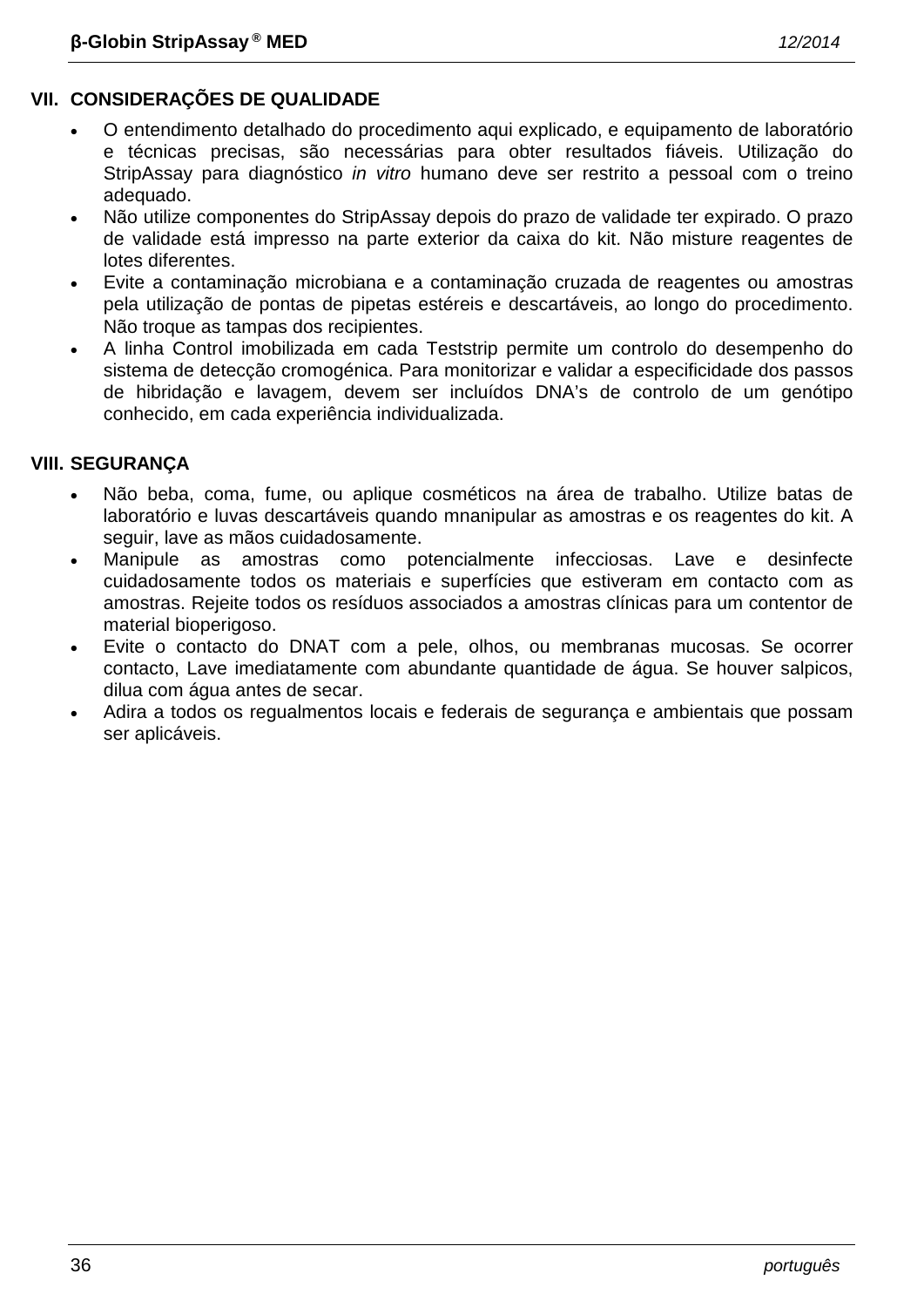# Fig. 3: Examples of test results



- 
- (B.) IVS 1.110 heterozygous (H.) HbS heterozygous
- (C.) IVS 1.1 IVS 1.110 compound heterozygous ( I.) HbS IVS 1.1 compound heterozygous
- 
- (E.) cd 39 heterozygous (K.) HbS homozygous
- (F.) cd 39 IVS 2.1 compound heterozygous (L.) negative control or PCR failure
- (A.) normal (G.) cd 39 homozygous
	-
	-
- (D.) IVS 1.110 homozygous (J.) HbC HbS compound heterozygous
	-
	-